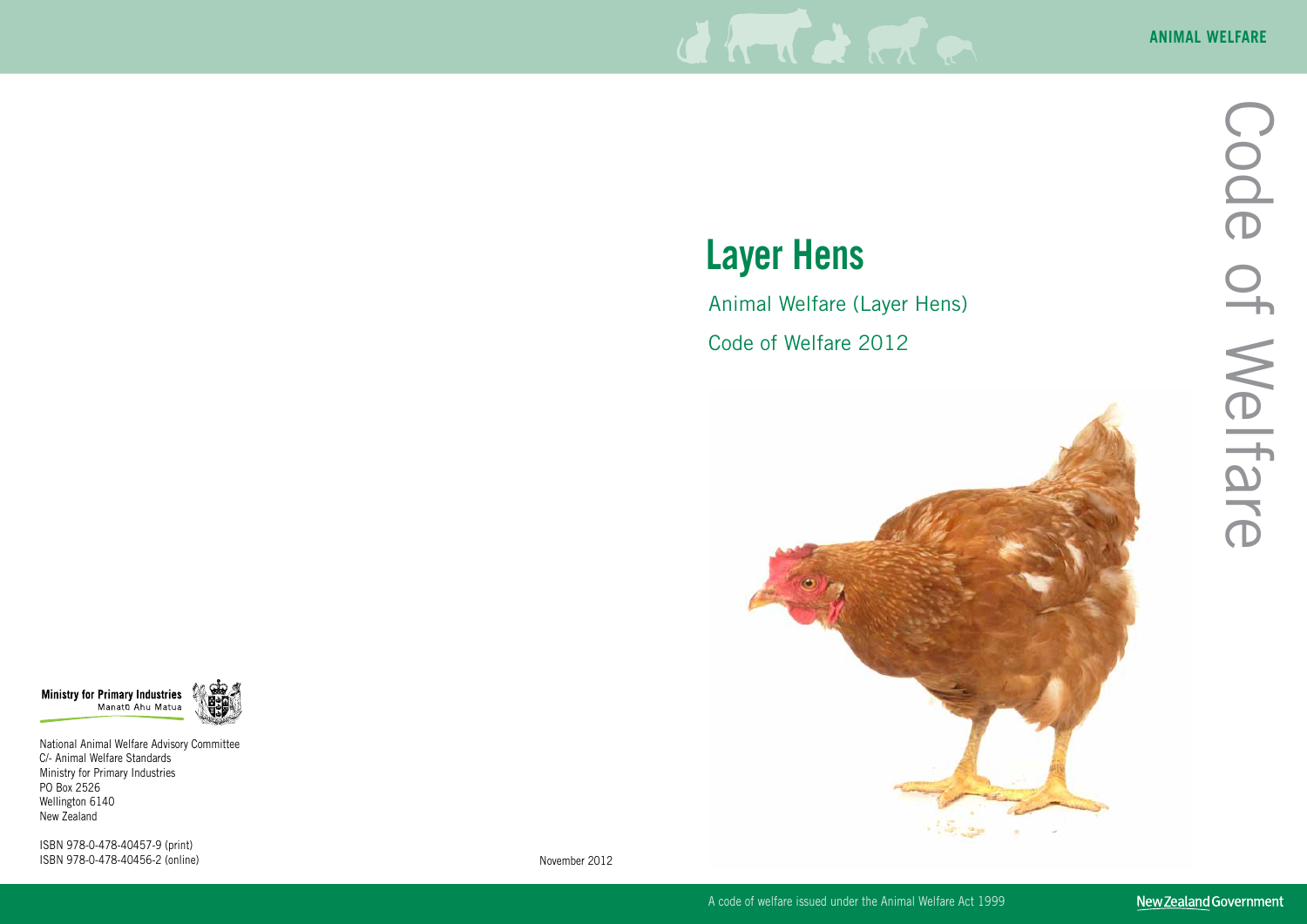## **Layer Hens**

## **Animal Welfare (Layer Hens) Code of Welfare 2012**

*A code of welfare issued under the Animal Welfare Act 1999*

6 December 2012

National Animal Welfare Advisory Committee

C/- Animal Welfare, Standards Branch, Ministry for Primary Industries, PO Box 2526, Wellington 6140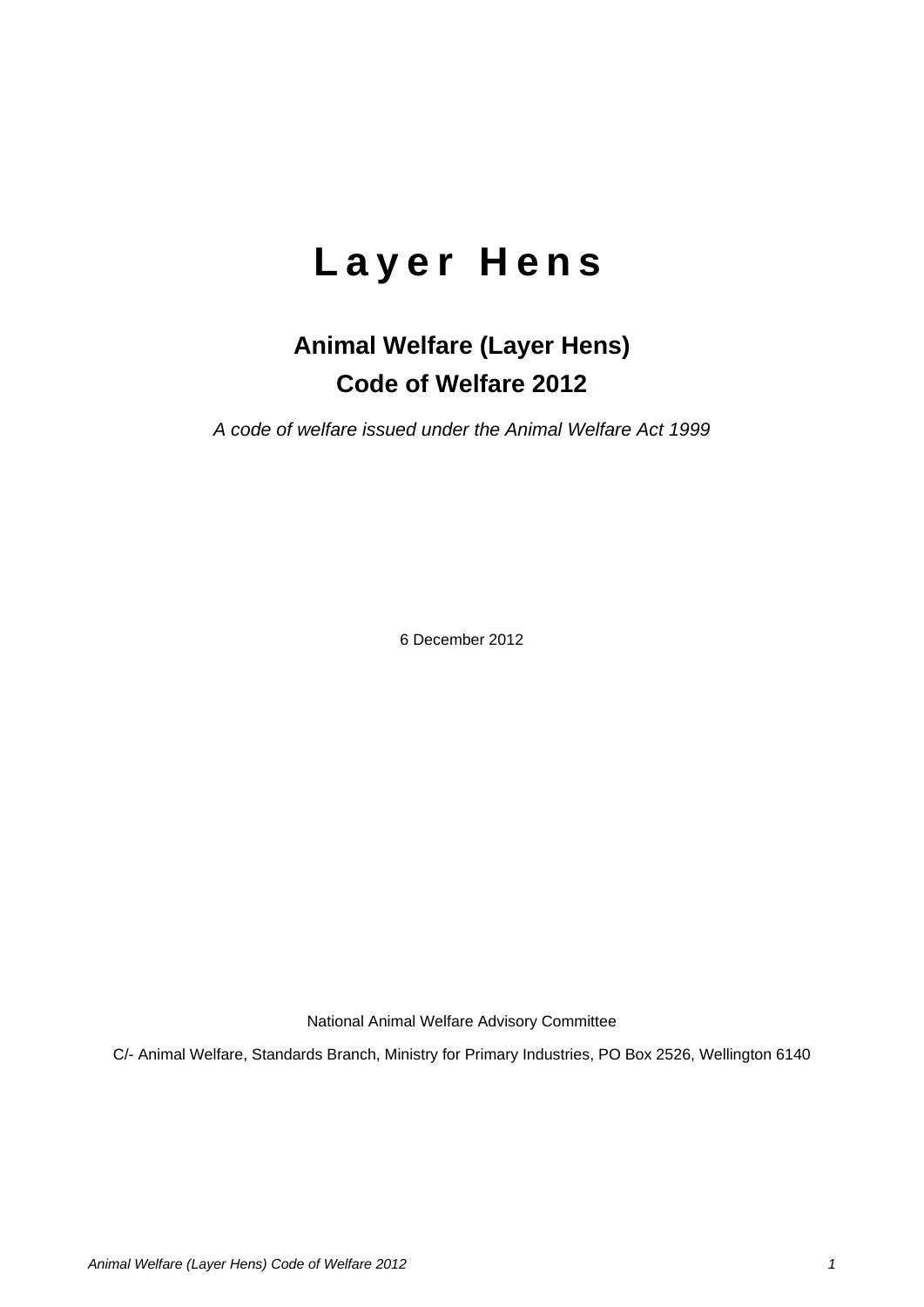## **Preface**

The Animal Welfare Act 1999 came into force on 1 January 2000. It establishes the fundamental obligations relating to the care of animals. These obligations are written in general terms. The detail is found in codes of welfare. Codes set out minimum standards and recommendations relating to all aspects of the care of animals. They are developed following an extensive process of public consultation and are reviewed every 10 years, or sooner if necessary.

I recommend that all those who care for animals become familiar with the relevant codes. This is important because failure to meet a minimum standard in a code could lead to legal action being taken.

I issue codes on the recommendation of the National Animal Welfare Advisory Committee. The members of this committee collectively possess knowledge and experience in veterinary science; agricultural science; animal science; the commercial use of animals; the care, breeding and management of companion animals; ethical standards and conduct in respect of animals; animal welfare advocacy; the public interest in respect of animals; and environmental and conservation management.

The Animal Welfare (Layer Hens) Code of Welfare 2012 is issued by me, by a notice published in the Gazette on 6 December 2012, under section 75 of the Animal Welfare Act 1999. This code comes into force on 7 December 2012 and revokes the Animal Welfare (Layer Hens) Code of Welfare 2005.

This code is deemed to be a regulation for the purposes of the Regulations (Disallowance) Act 1989 and is subject to the scrutiny of Parliament's Regulations Review Committee.

Hon David Carter Minister for Primary Industries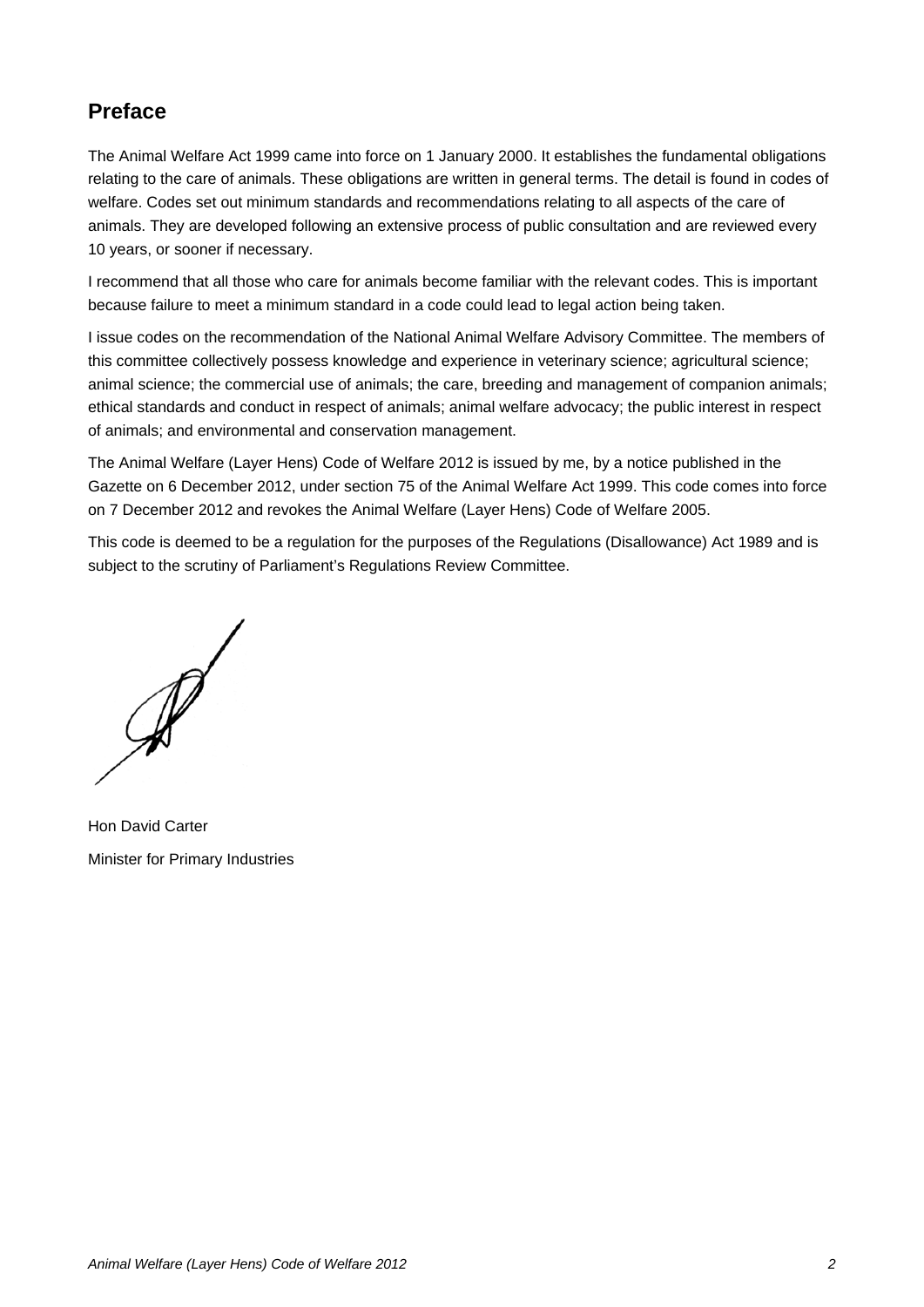## **Contents**

| 1. |     |  |  |
|----|-----|--|--|
|    | 1.1 |  |  |
|    | 1.2 |  |  |
|    | 1.3 |  |  |
|    | 1.4 |  |  |
|    | 1.5 |  |  |
| 2. |     |  |  |
| 3. |     |  |  |
| 4. |     |  |  |
|    | 4.1 |  |  |
|    | 4.2 |  |  |
| 5. |     |  |  |
|    | 5.1 |  |  |
|    | 5.2 |  |  |
|    | 5.3 |  |  |
|    | 5.4 |  |  |
|    | 5.5 |  |  |
|    | 5.6 |  |  |
| 6. |     |  |  |
| 7. |     |  |  |
|    | 7.1 |  |  |
|    | 7.2 |  |  |
| 8. |     |  |  |
|    |     |  |  |
|    | 8.2 |  |  |
| 9. |     |  |  |
|    |     |  |  |
|    |     |  |  |
|    |     |  |  |
|    |     |  |  |
|    |     |  |  |
|    |     |  |  |
|    |     |  |  |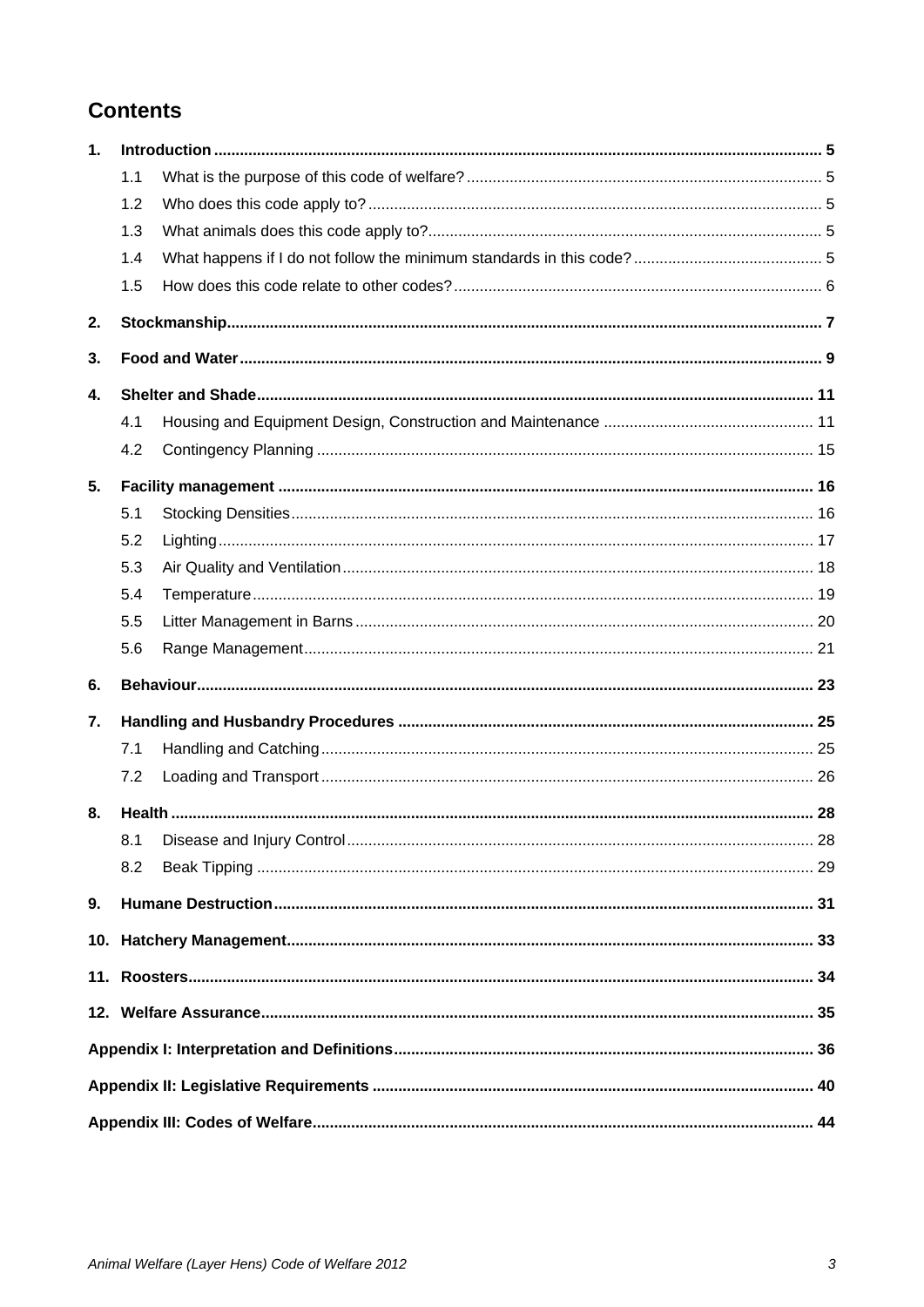## **Key to Minimum Standards**

| Minimum Standard No. 4 - Housing and Equipment Design, Construction and Maintenance 12 |  |
|----------------------------------------------------------------------------------------|--|
|                                                                                        |  |
|                                                                                        |  |
|                                                                                        |  |
|                                                                                        |  |
|                                                                                        |  |
|                                                                                        |  |
|                                                                                        |  |
|                                                                                        |  |
|                                                                                        |  |
|                                                                                        |  |
|                                                                                        |  |
|                                                                                        |  |
|                                                                                        |  |

## **Quick reference guide to Minimum Standards**

All minimum standards in this code of welfare are relevant to the housing and management of layer hens. However, the following key is provided for ease of reference. Owners and persons in charge of layer hens must be familiar with the parts of this code applicable to their own circumstances.

## **Cages**

A cage is an enclosure constructed of metal or plastic and holding 3-7 hens. Cages do not have perches, scratching areas or nest areas. They are inside a building and can be multi-tiered. They are also known as current or conventional cages. All minimum standards except 10 and 11 apply to layer hens kept in cages.

NAWAC has determined that cages do not meet the requirements of the Animal Welfare Act 1999. This code provides an exemption under section 73(3) of the Act that allows for cages to continue to be used as they are phased out entirely. The full details of the transition arrangements can be found in minimum standard 12.

## **Colony cages**

A colony cage is a modified and enlarged enclosure with more space than cages and with perching, nesting and scratching areas. This system may be referred to as a furnished or enriched cage. All minimum standards except 10 and 11 apply to layer hens kept in colony cages:

#### **Barns**

A barn is a building housing layer hens as either a single or multiple groups, with or without access to an outdoor area, but with areas for nesting, perching and scratching. Barns with access to the outdoors are usually referred to as free range systems and the building can be either fixed or moveable. If a barn has multiple internal levels it is often referred to as an aviary and/or multi-tier system. All minimum standards except 11 apply to layer hens kept in barns, and minimum standard 11 applies to layer hens with outdoor access.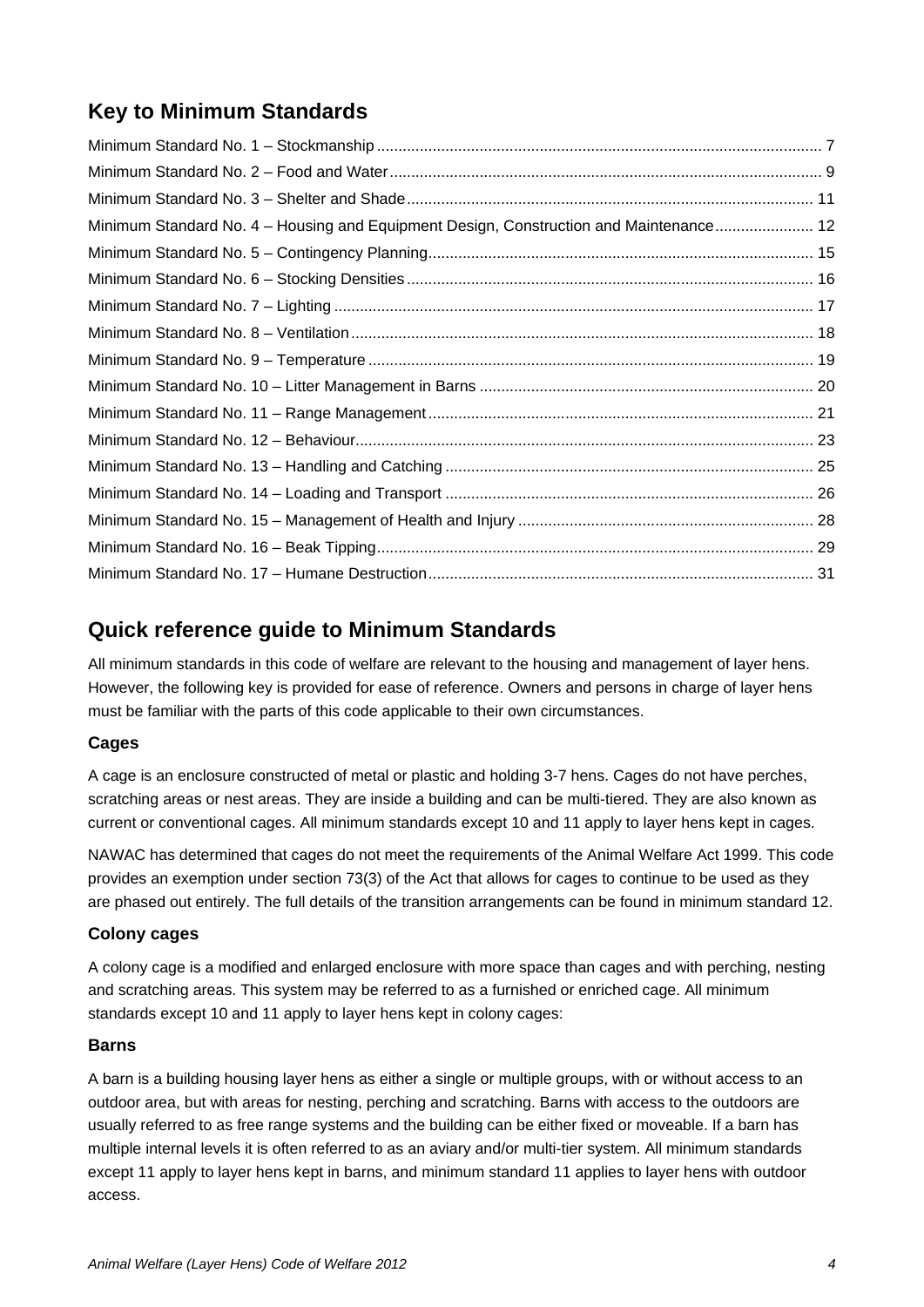## **1. Introduction**

## **1.1 What is the purpose of this code of welfare?**

This code sets the minimum standards for the care and management of layer hens under all forms of management used in New Zealand. The purpose of this code is to provide guidance to the owners of layer hens and to persons who are in charge of them about the standards they must achieve in order to meet their obligations under the Animal Welfare Act 1999.

Good welfare for layer hens relies on a combination of good practice in stockmanship, design, maintenance and management of facilities, and an appropriate choice of hen genetics to suit the requirements of specific housing and management systems. Hens have physical, health and behavioural needs that must be met, regardless of the production system employed, if their welfare is to be maintained. This code provides for the gradual phase-out of current systems that do not allow these needs to be met.

This code includes information and example indicators for each minimum standard. The list of indicators is not exhaustive but is given to provide guidance on ways in which a minimum standard may be met.

This code also includes recommendations for best practice to encourage standards of care over and above the minimum.

## **1.2 Who does this code apply to?**

This code is intended for all persons responsible for the welfare of layer hens. Under the Act the "owner" of an animal and every "person in charge" of an animal is responsible for meeting the legal obligations for the welfare of animals under their care. In practice, the identification of the person in charge will depend on the minimum standard in question.

The owner of the hens may place them in the care of others for purposes such as feeding and management, rearing, transport and slaughter. However, this does not absolve owners of their responsibility to ensure that these tasks are carried out in accordance with this code.

Some minimum standards are general and describe welfare outcomes for hens and others are more prescriptive and specify how these outcomes should be achieved. The more prescriptive standards are designed to remove uncertainty and ambiguity for the owner in identifying good welfare practice. It is the responsibility of the owner to take account of both outcomes and prescribed actions in the minimum standards and act accordingly.

## **1.3 What animals does this code apply to?**

This code applies to all layer hens (as defined in [Appendix I: Interpretation and](#page-36-0) Definitions) regardless of the management system under which they are kept, from the time chicks are in the last half of development before they hatch (which has relevance to the sale of embryonated eggs), through to the catching and transport of hens at the end of the laying cycle. It also applies to roosters, and hens kept where eggs are not sold. This code does not apply to layer hen breeder birds.

## **1.4 What happens if I do not follow the minimum standards in this code?**

Failure to meet a minimum standard in this code may be used as evidence to support a prosecution for an offence under the Animal Welfare Act. A person who is charged with an offence against the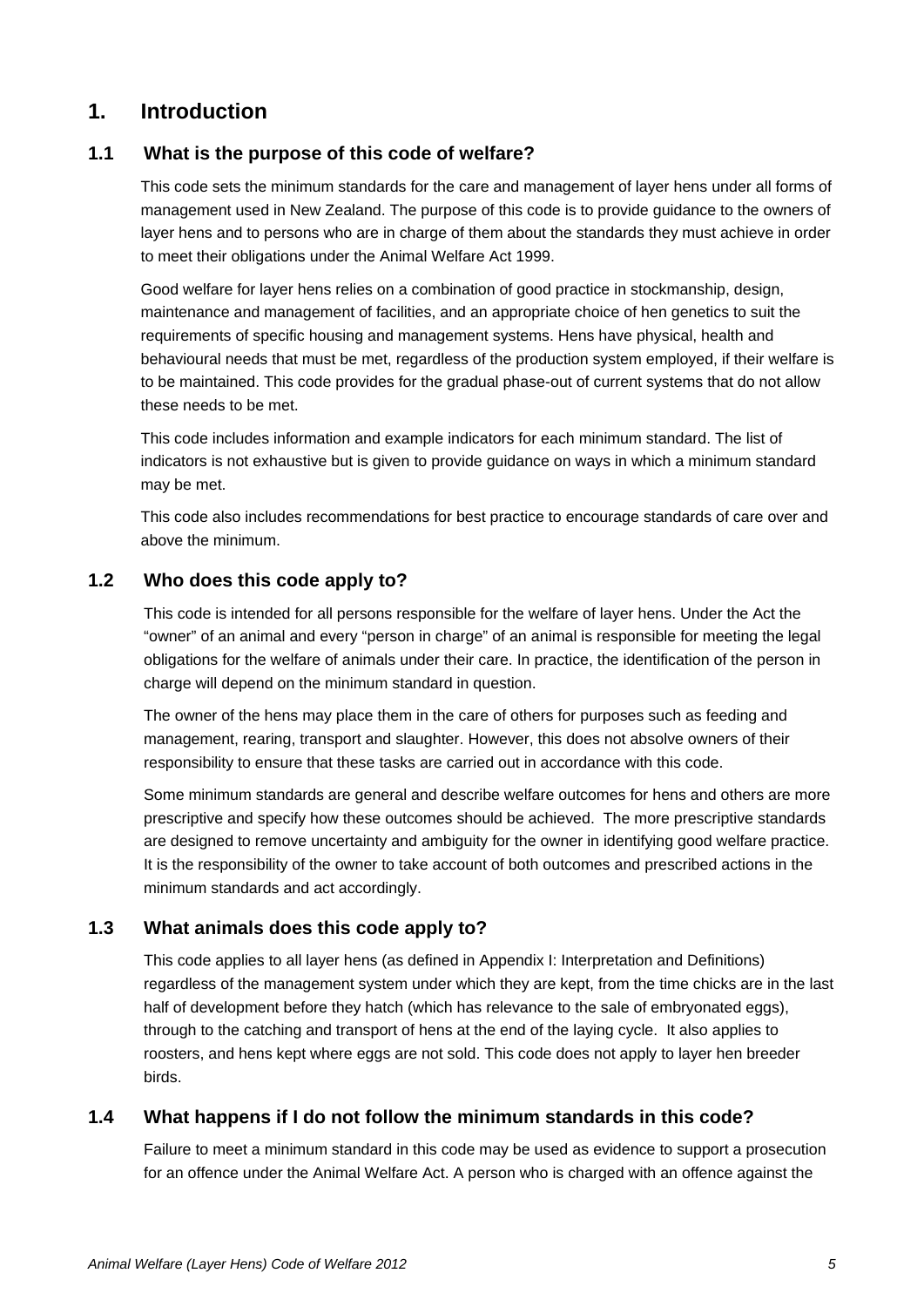Animal Welfare Act can defend him or herself by showing that he or she has equalled or exceeded the minimum standards in this code.

Example indicators provided with the minimum standards do not have a legal effect and when determining whether a minimum standard has or has not been met, all relevant factors are taken into account, including the current state of scientific knowledge, technology and good practice, as well as the environment and individual circumstances of the animals concerned.

The recommendations for best practice in this code have no legal basis. They are included to encourage higher standards of animal welfare.

## **1.5 How does this code relate to other codes?**

Other codes of welfare may also be relevant to layer hen welfare and should be consulted where appropriate (see Appendix III, "Codes of Welfare", to this code and the Ministry for Primary Industries website at: www.mpi.govt.nz).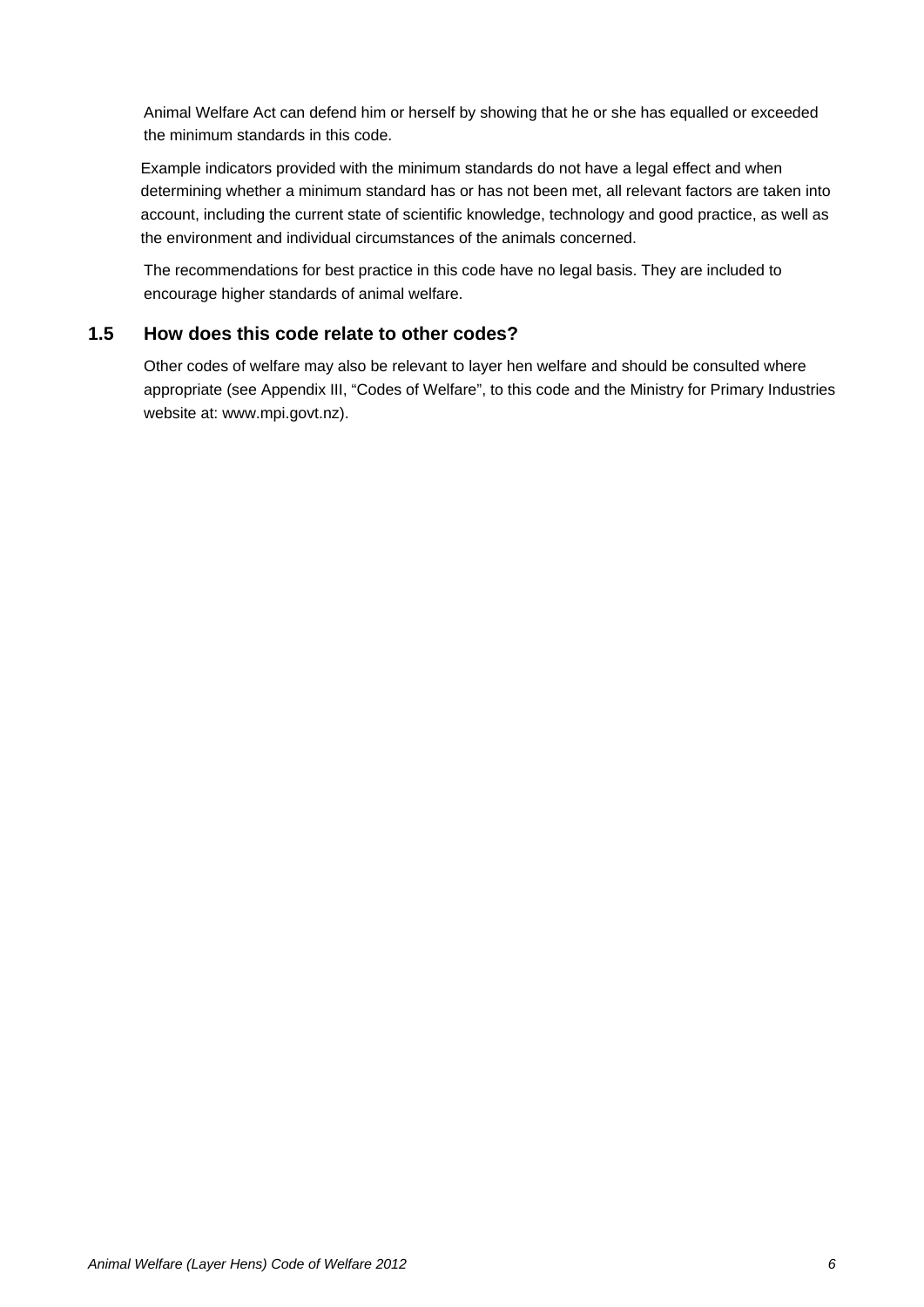## **2. Stockmanship**

#### *Introduction*

The importance of good stockmanship cannot be over-emphasised. The care of layer hens, at all stages of production, requires experience and high standards of performance.

Those responsible for the care of layer hens must be competent, well trained and work at least to the minimum standards required by this Code of Welfare. Personnel should be appropriately trained and instructed in the care and maintenance of layer hens and how their actions may affect the hens' welfare.

Knowledge of the normal appearance and behaviour of layer hens is essential for their ongoing health and welfare. It is important that those in charge of layer hens are able to recognise early signs of distress or disease so that prompt action is taken or advice sought. It is common industry practice that there are separate rearing and production phases with personnel who have specific knowledge relating to each phase.

Those in charge of layer hen operations must ensure that their personnel, including contract or temporary staff, have either the relevant knowledge and training, or appropriate supervision by trained and competent people, to ensure that the health and welfare needs of the hens in their care are met.

## <span id="page-7-0"></span>**Minimum Standard No. 1 – Stockmanship**

- **(a) Layer hens must be cared for by personnel who possess the appropriate ability, knowledge and professional competence to maintain their health and welfare in accordance with the minimum standards listed in this code.**
- **(b) Staff must be suitably trained to handle an emergency e.g. fire evacuation.**

#### *Example indicators for Minimum Standard No. 1 – Stockmanship*

- Layer hens are maintained in accordance with requirements of this code
- Operational procedures are documented and implemented
- Documentary evidence of staff training and/or competence is maintained
- Personnel have an understanding of the code of welfare and their obligations
- There is evidence of staff being trained and practised in emergency management e.g. fire evacuation

#### *Recommended Best Practice*

• Persons involved in the farming of hens should receive training from accredited training providers.

#### *General Information*

The appropriate number of personnel to care for layer hens depends on a number of factors, including the number of hens, the design of the system, the age of the hens, and the facilities and equipment available within the system.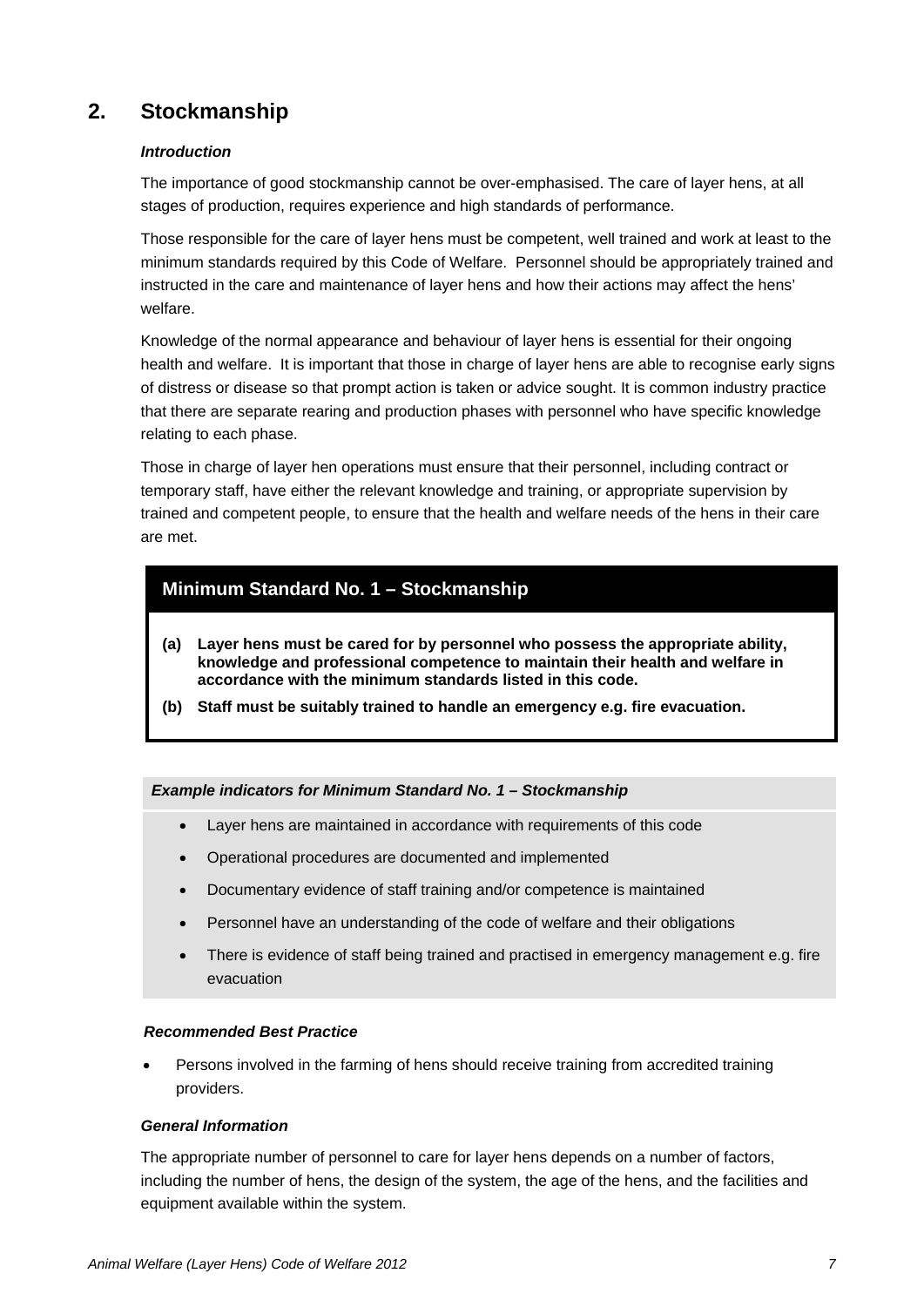Quality assurance programmes, e.g. Risk Management Programmes (as per the Animal Products Act), emphasise the importance of training of personnel. The Agriculture Industry Training Organisation lists a number of training qualifications for those involved in the poultry industry http:/www.nzqa.govt.nz/framework/. Additional information can be found on the industry website [www.eggfarmers.org.nz](http://www.eggfarmers.org.nz/) and EMQUAL list a number of workplace fire and emergency management qualifications for those seeking formal qualifications in emergency response [http://www.emqual.org.nz.](http://www.emqual.org.nz/)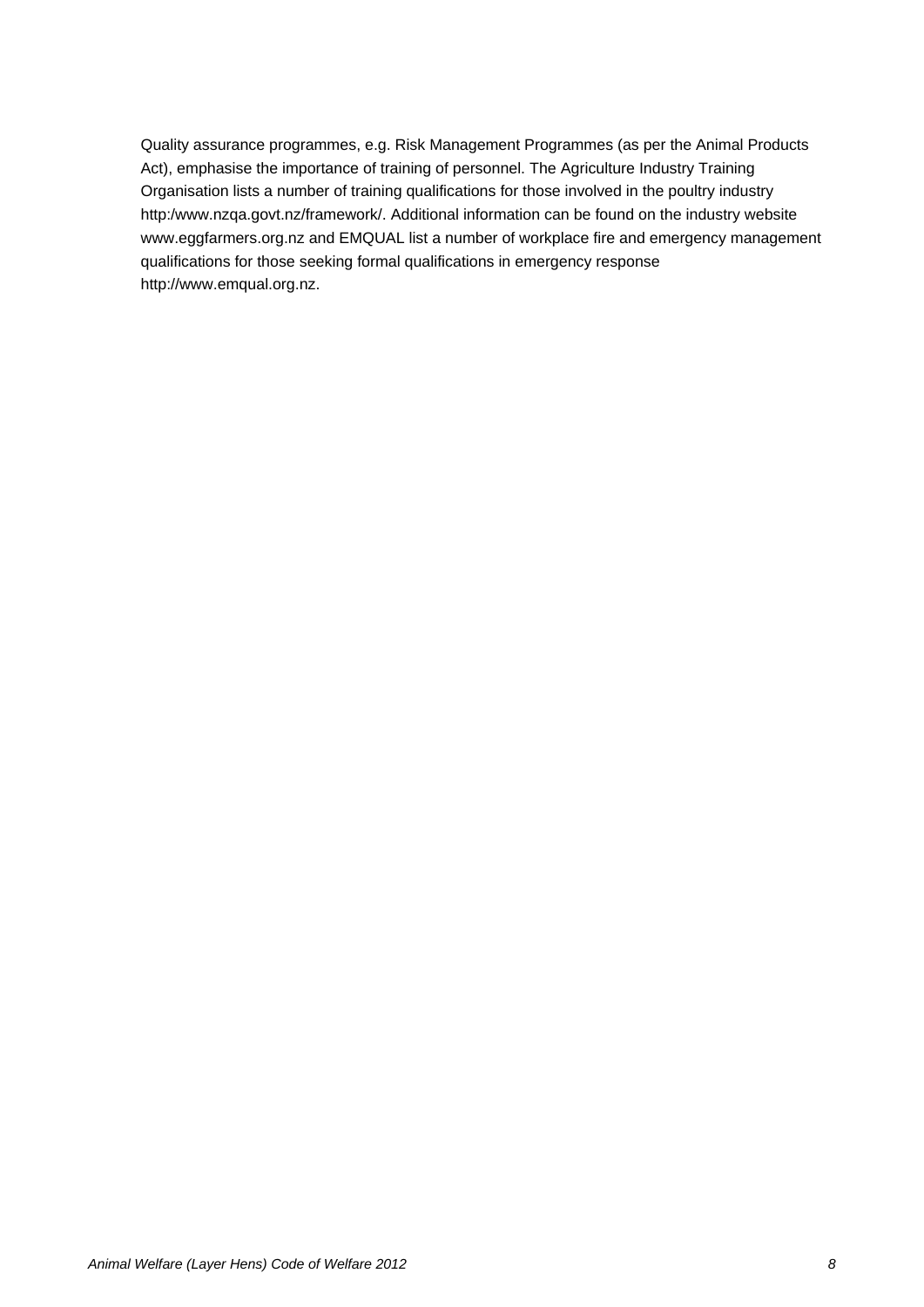## **3. Food and Water**

#### *Introduction*

Food and water are essential for maintaining good layer hen welfare. Nutrient composition, feed availability, quantity of feed, absence of contaminants in the feed and water, and access to the feeders and drinkers are all important features of any management system. Requirements for the quality and composition for the feed supplied to layer hens are mandated under the Agricultural Compounds and Veterinary Medicines Act 1997.

## <span id="page-9-0"></span>**Minimum Standard No. 2 – Food and Water**

- **(a) All layer hens must receive adequate quantities of food and nutrients each day to enable them to:**
	- **(i) maintain good health;**
	- **(ii) meet physiological demands; and**
	- **(iii) avoid metabolic and nutritional disorders.**
- **(b) All layer hens must have continuous access to water that is sufficient for their needs, palatable and not harmful to their health, including up until the time of depopulation.**
- **(c) The interval of time from hatching to first feed and drink must be as short as possible and no more than 48 hours.**
- **(d) Food and water must be provided in ways that prevent undue competition and injury.**
- **(e) Hens that cannot access food and water adequately must be removed during daily inspections, and raised separately or humanely destroyed immediately.**
- **(f) Food must not be withheld for more than 12 hours before depopulation.**

*Example indicators for Minimum Standard No. 2 – Food and Water*

- Feed quality and composition meet the standards of the New Zealand Feed Manufacturers Association *Manufacture of Animal Feeds in New Zealand Code of Practice*
- Feed particle size is appropriate for the age and size of the hens
- Flock growth rates are monitored regularly, for example by representative samples of hens in each shed and age group being weighed on a regular basis
- Corrective action is taken if the average sample weight is more than 2% less than the previous weighing (information on weights for breeds of hens can be obtained from breeding companies or avian veterinary services)
- Linear feeders provide at least 10cm of space per hen or circular feeders provide at least 4cm of space per hen
- Continuous drinking troughs provide at least 2.5cm of space per hen or circular drinking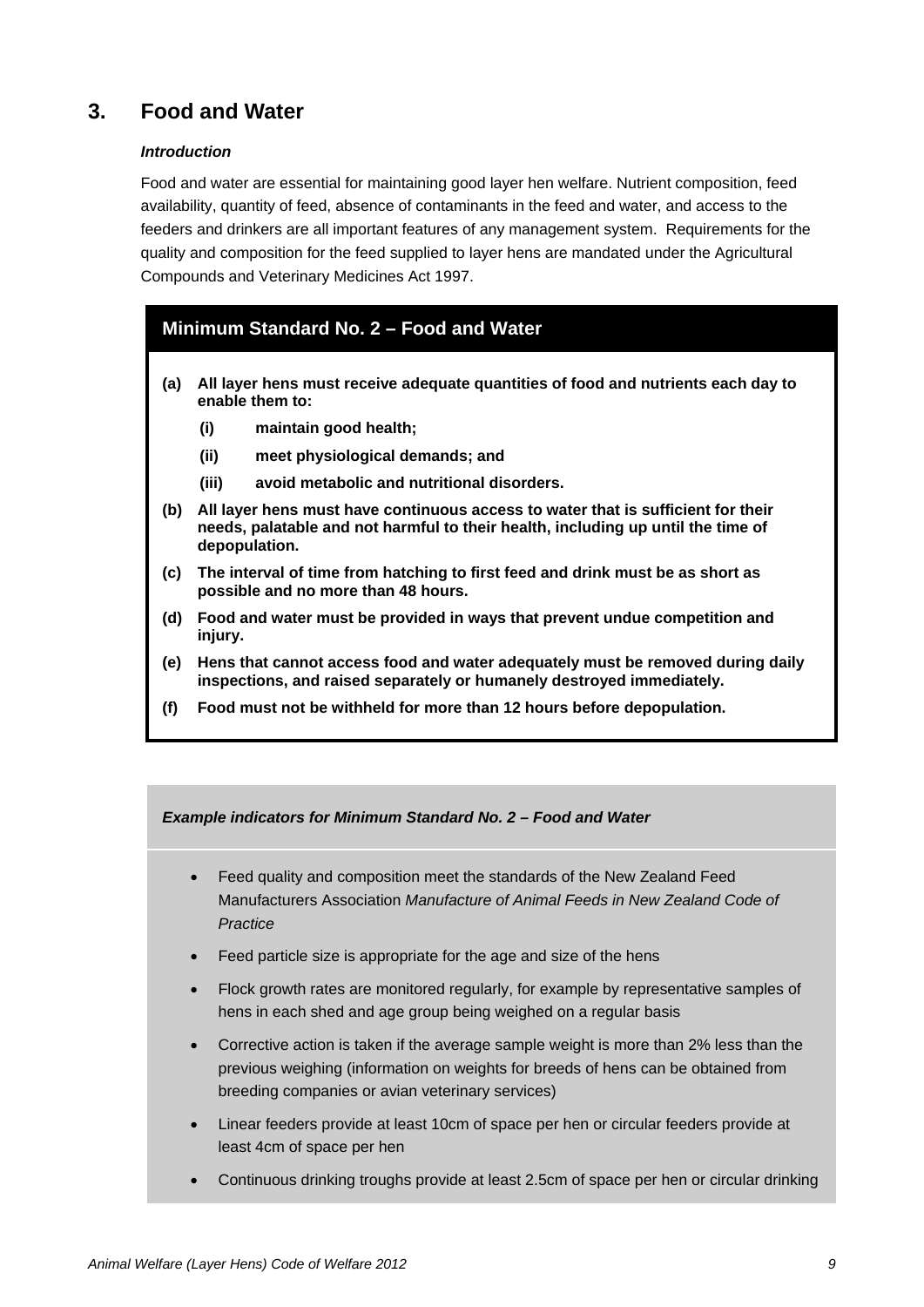troughs provide at least 1cm of space per hen

- Hens in cages have access to at least two nipples or cups. In other housing systems a minimum of 1 bell per 100 hens or 1 nipple or cup per 10 hens is provided
- Water derived from sources not subject to local authority control is shown to be potable and tested for microbiological contamination or as required under a Risk Management Programme
- Daily feed and water intakes align with breeder recommendations for age of stock
- Feed nutrients are checked promptly if hens display negative behaviours (e.g. injurious feather pecking, cannibalism)
- Operation of feeding and watering equipment is monitored daily and corrective action is taken promptly and documented
- A reserve supply of feed and water is maintained on site, sufficient for the maximum hen capacity for at least 72 hours in case of an emergency

#### *Recommended Best Practice*

- (a) Uncontrolled permanent water sources (e.g. open stock troughs, creeks) used as major drinking water sources should be monitored for microbiological quality and palatability at a frequency dependent on test results.
- (b) Water within drinker lines should be regularly flushed and monitored for microbiological quality.
- (c) Water should be provided by nipple drinkers.
- (d) Provision of insoluble grit is beneficial for the hens' digestive system and this should be provided at levels appropriate to the hens' age from 3 weeks old. Suitable advice on appropriate levels can be obtained from breeder recommendations.
- (e) Hens should have food withheld for 3 6 hours prior to loading for transport. (Note: Minimum Standard 2(b) requires water to be provided at all times.)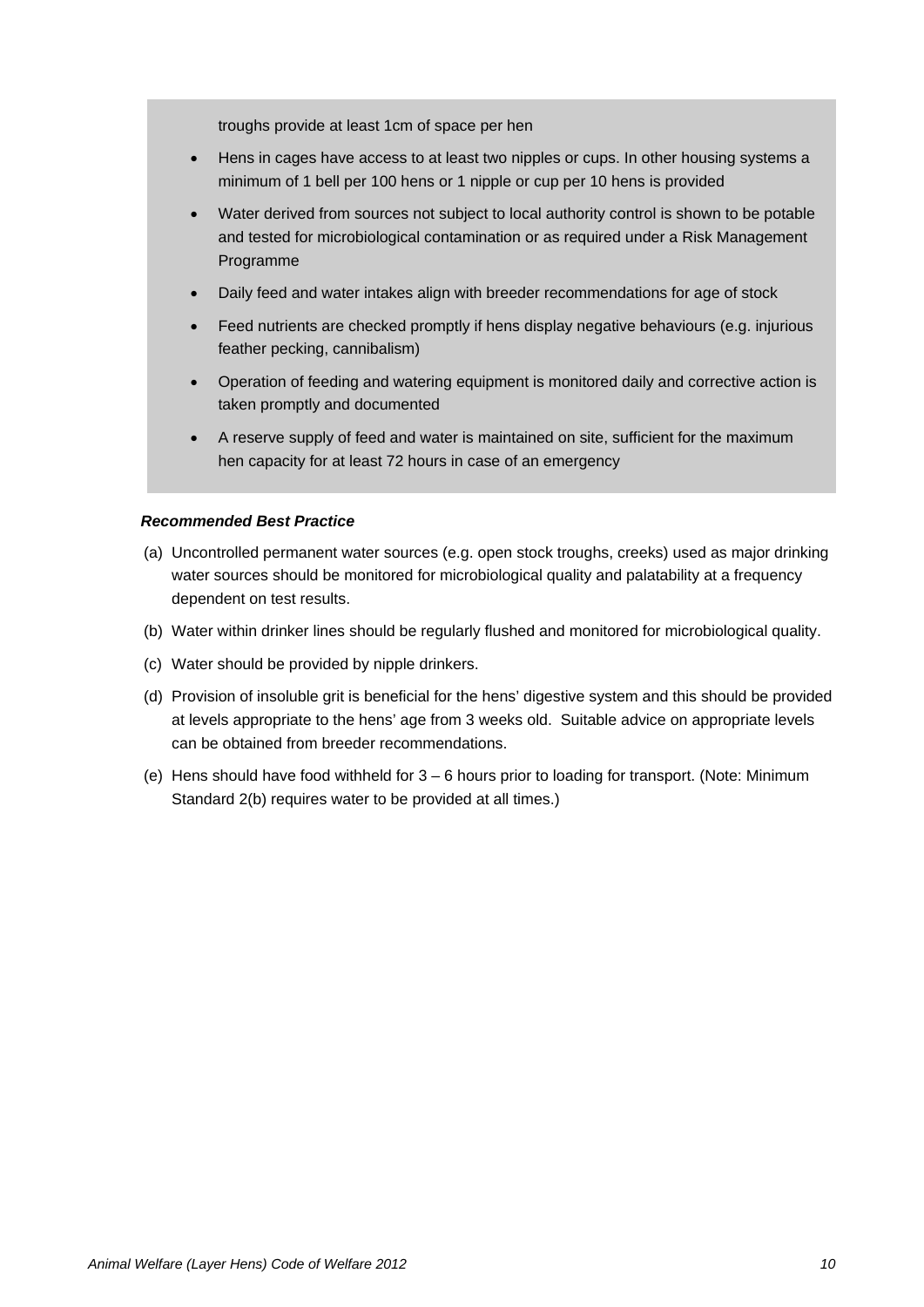## **4. Shelter and Shade**

#### *Introduction*

Provision of shade and shelter is important for protecting hens from environmental extremes and may be provided by the main building that is used to house hens, and for hens with access outdoors, by additional, purpose-built shelters, including a winter garden or covered veranda. Shade and shelter outdoors, such as trees, shrubs or artificial structures, are important in encouraging hens to fully utilise the outside area and spacing of shelter less than 10 m apart will also encourage use of the outside area.

## <span id="page-11-0"></span>**Minimum Standard No. 3 – Shelter and Shade**

- **(a) All hens must have access to shelter from adverse weather that is likely to cause heat or cold stress, and to minimise the risk of predation.**
- **(b) If openings to the outdoor area or winter garden are provided, they must be designed to minimise the adverse effects of the weather on the hens and on the quality of litter.**

#### *Example indicators for Minimum Standard No. 3 – Shelter and Shade*

- Hens do not show signs of heat stress (panting, wings outstretched) or cold stress (huddling)
- Protection from predators is provided
- Overhead shade or shelter is provided on the range at all times throughout the year in a manner that encourages full use of the range
- Windbreaks are evident in exposed areas on the range
- The openings to the outside are sheltered from the weather and the litter around the openings is in good condition

#### *General Information*

Shade and shelter provision for hens is also an integral part of range management covered in Minimum Standard 11.

## **4.1 Housing and Equipment Design, Construction and Maintenance**

#### *Introduction*

Provision of appropriate housing, including the indoor area of systems with outdoor access and other facilities, is essential for the health and welfare of layer hens.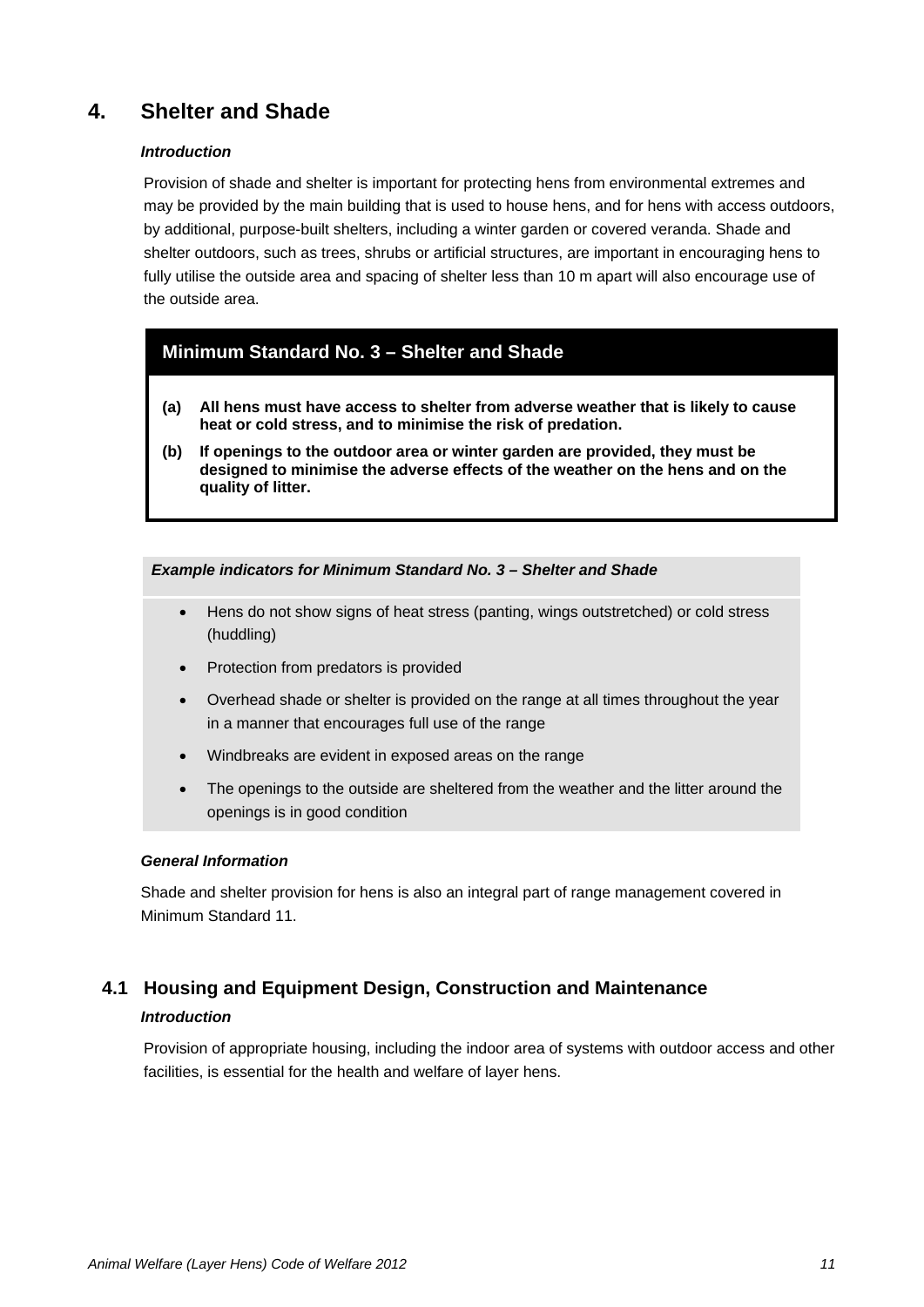## <span id="page-12-0"></span>**Minimum Standard No. 4 – Housing and Equipment Design, Construction and Maintenance**

- **(a) Housing systems and equipment, including shelters used outside and mechanical equipment, must be designed, constructed and maintained to avoid injury, disease or harm to layer hens.**
- **(b) Housing systems must be sited to facilitate drainage of storm water away from buildings and to minimise risks posed by natural and environmental hazards.**
- **(c) Precautions must be taken to secure the site and buildings against unauthorised entry of people, to protect the health and welfare of the hens.**
- **(d) Measures must be taken to control pests in and around hen housing and shelters.**
- **(e) Controlled environment housing must have alarms that warn of power failure and/or significant temperature variance.**
- **(f) Housing systems, with the exception of cages, must provide facilities for roosting (e.g. perches), a surface for pecking and scratching, and a secluded nesting area.**
- **(g) All housing systems must be designed to allow hens to maintain a natural posture throughout.**
- **(h) The design, size and maintenance of the openings and doors of housing systems must be such that hens can be placed in or removed from them without injury or distress.**
- **(i) The following specific design requirements apply, according to the housing system:**

#### **Cages:**

- **(i) Multi-deck cages must be arranged so that the layer hens in the lower tiers are protected from excreta from above.**
- **(ii) Manure must be removed from under a cage before it accumulates sufficiently to touch the cage floor.**
- **(iii) All cages for layer hens must have:**
	- **A floor slope not exceeding 8 degrees which supports the forward facing claws.**
	- **A cage height of at least 40cm over 65% of the cage floor area and not less than 35cm at any point.**
	- **Access for each layer hen to at least two drinking points.**
	- **Suitable claw shortening devices fitted.**

#### **Colony Cages:**

- **(i) A secluded nest area must be provided and the floor of the nest area must be covered with a suitable substrate that prevents direct contact of hens with the wire mesh floor.**
- **(ii) Floor slope must not exceed 8 degrees which supports the forward facing claws.**
- **(iii) A colony cage height must be at least 45 cm other than in the nest area.**
- **(iv) Perches must be provided and designed to allow the hen to grip without risk of trapping its claws and must provide at least 15cm of space per hen to allow all birds to perch at the same time.**
- **(v) A scratching area must be provided.**
- **(vi) Suitable claw shortening devices must be fitted.**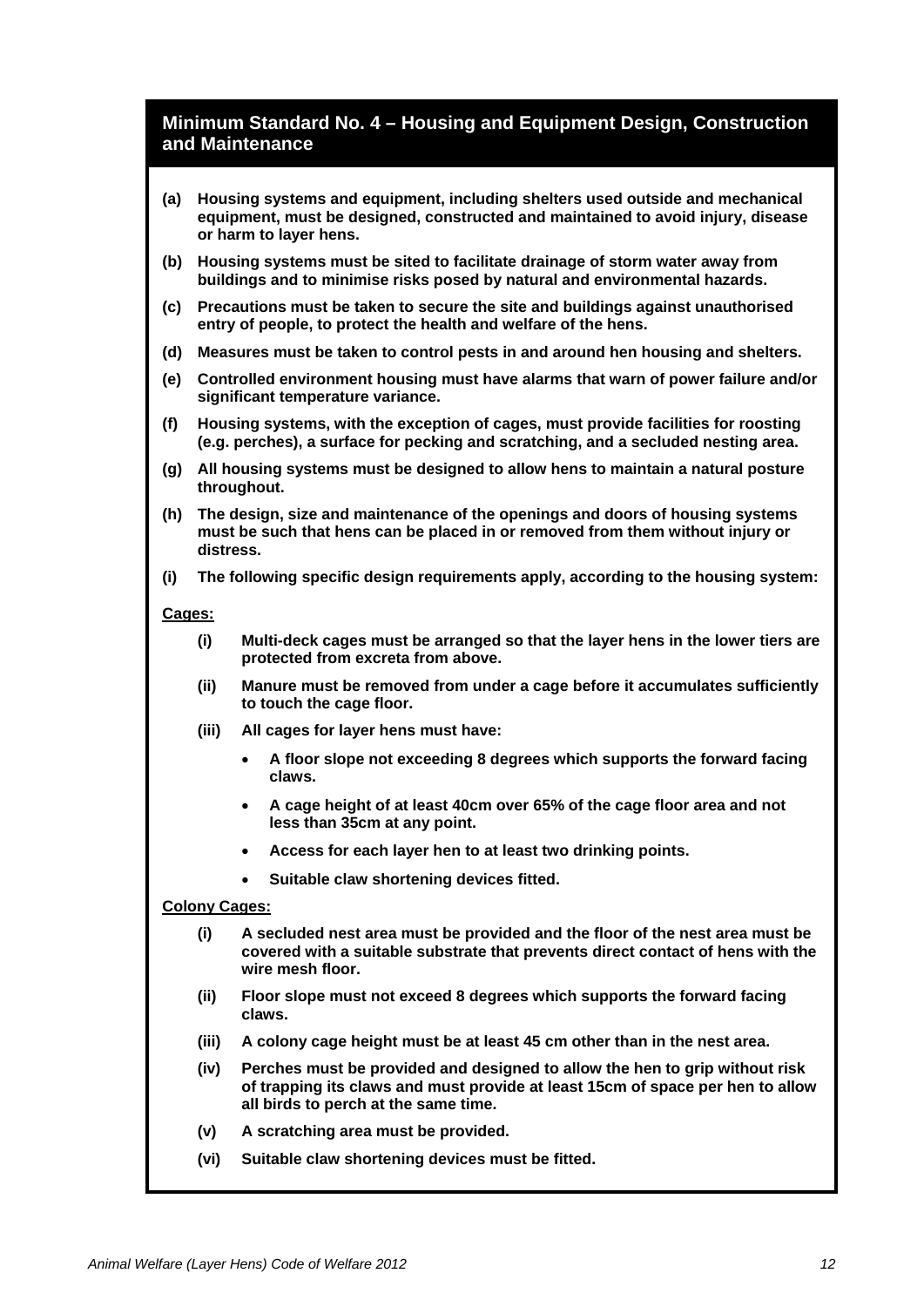| <b>Barns:</b> |                                                                                                                                                                                                                                |
|---------------|--------------------------------------------------------------------------------------------------------------------------------------------------------------------------------------------------------------------------------|
| (i)           | Secluded nest areas must be provided and must be of adequate size and<br>number to meet the laying needs of all hens, and ensure hens can lay without<br>undue competition.                                                    |
| (ii)          | The floor of the nest area must be covered with a suitable substrate that<br>prevents direct contact of hens with a wire mesh floor.                                                                                           |
| (iii)         | Perching areas must be provided and designed to allow the hen to grip<br>without risk of trapping its claws and must allow all birds to perch at the same<br>time.                                                             |
| (iv)          | Perches must be placed to prevent the fouling of hens or their food on lower<br>levels and of a height that allows hens to use them easily and without risk of<br>injury.                                                      |
| (v)           | Any slatted, wire or perforated floors must be constructed to support the<br>forward facing claws.                                                                                                                             |
| (vi)          | In multi-tier systems the distance between the levels must be at least 45cm<br>and the levels must be arranged so that the layer hens in the lower tiers are<br>protected from excreta from above.                             |
| (vii)         | All hens must have access to good quality friable litter at all times to allow<br>them to scratch and forage.                                                                                                                  |
| (viii)        | If openings to the outdoor area or winter garden are provided, they must be at<br>least 35cm high and 40cm wide, and evenly distributed along the building, to<br>allow hens free access without risk of smothering or injury. |
| (ix)          | If openings to the outdoor area or winter garden are provided, they must be<br>designed to minimise the adverse effects of the weather on the hens and on<br>the quality of the litter.                                        |

#### *Example indicators for Minimum Standard No. 4 – Housing and Equipment Design and Maintenance*

- All birds can be inspected with ease (i.e. there is good access to all birds and sufficient lighting)
- Provisions are in place to control personnel accessing the premises
- Pest control is implemented and documented
- Environmental parameters of the housing system are in accordance with the minimum standards for Lighting, Ventilation, and Temperature
- Operation of equipment is monitored daily and corrective action is taken promptly and documented
- There is documented evidence of routine cleaning of the facilities and equipment so that transmissible diseases / parasites are avoided or managed
- There is documented evidence that alarms have been checked and tested at least monthly and problems immediately rectified
- There is documented evidence of preventative maintenance in place for facilities and equipment
- Fail-safe flaps are fitted to fans, outlets and inlets to enable natural ventilation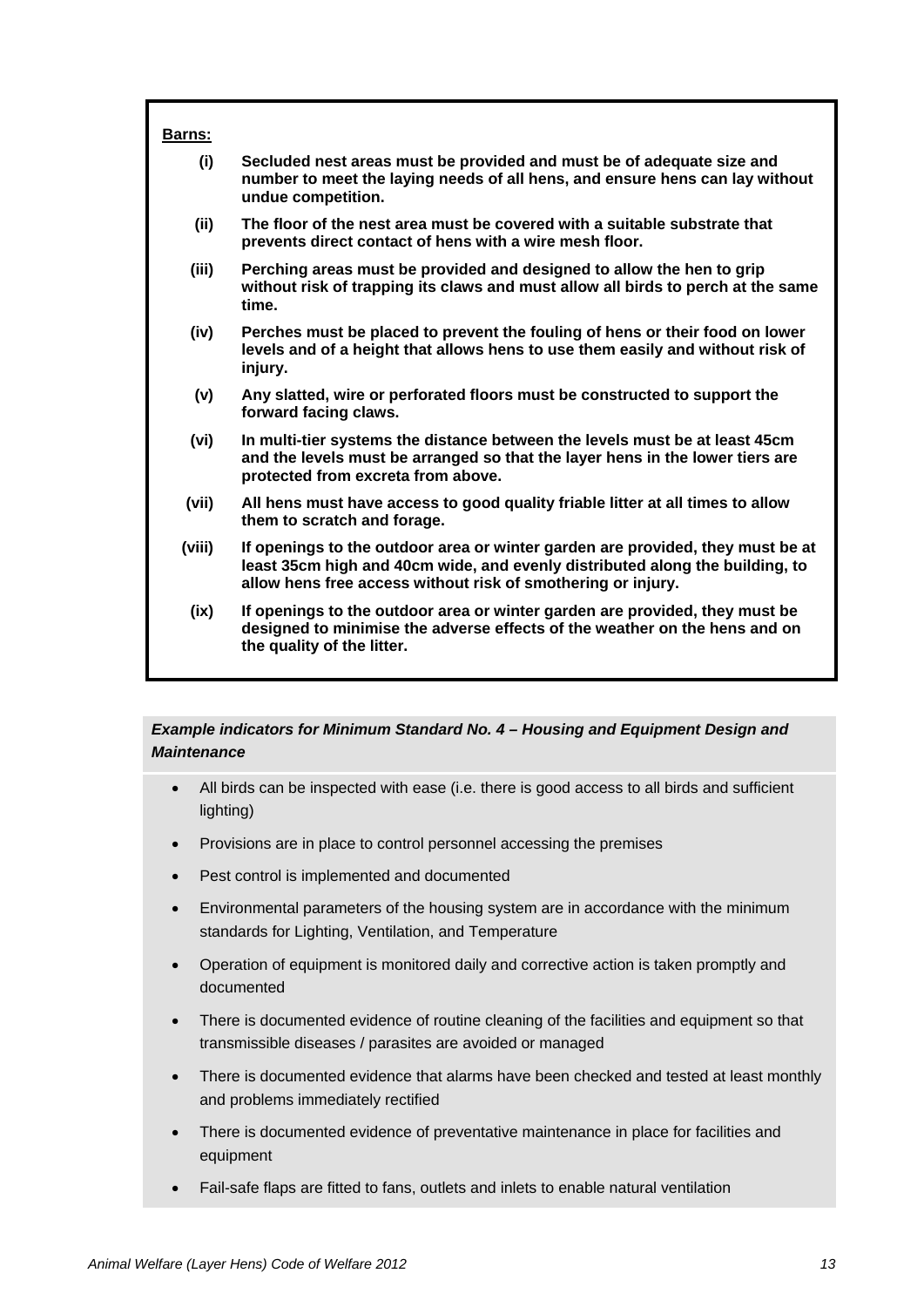- Wire nest floors are covered by a suitable substrate e.g. plastic matting, artificial turf or straw
- Perches are of a design and construction (including height and spacing) that minimises injury (such as keel damage) or ill-health (such as foot problems) or vent pecking
- 95% of all eggs are laid in the nesting areas
- Scratch pad area is sufficient to allow all birds to exhibit foraging behaviour
- Perches provide at least 15cm of space per hen
- If a raised slatted floor is used for perching, the slatted area is at least 1/3 of the internal living space
- In barns, at least 1 nest is provided per 7 hens or, for group nests, at least  $1\text{m}^2$  of nesting space is provided per 120 hens
- In barns, at least 250cm<sup>2</sup> of litter/hen is provided and the litter occupies at least one-third of the ground area to encourage pecking, scratching and dust bathing behaviours
- Hens with outdoor access make regular use of the range
- Any failure or fault in housing or equipment (e.g. damaged flooring) is documented and immediately rectified
- Emergency management plan outlines actions to take in event of power failure
- Cage units are secured to prevent toppling
- Droppings are not falling on hens below

#### *Recommended Best Practice*

- (a) Each opening to the range and/or winter garden should be a minimum of 1 m wide and 45 cm high.
- (b) Hens should have enough vertical and horizontal space available to stretch to their full height and flap their wings.
- (c) Perches should provide at least 17cm of space per hen.
- (d) Perches should be fitted at greater than bird head height (i.e. 40-50 cm) to reduce the risk of vent pecking.
- (e) Swinging or aerial perches should not be used as they are associated with a very high incidence of keel fractures.
- (f) In barns with access to the outdoors a winter garden should be provided where hens can scratch and forage irrespective of weather conditions.
- (g) All hens should have access to dustbathing material.
- (h) Hens should be provided with nesting areas where they can lay eggs in seclusion.

#### *General Information*

Perforated or slatted floor areas can be considered perching space if they are raised and they allow the hen to grip without risk of trapping its claws. It is not clear at what height perches should be offered to maximise welfare – but for night time, roosting hens will prefer the highest perch if perches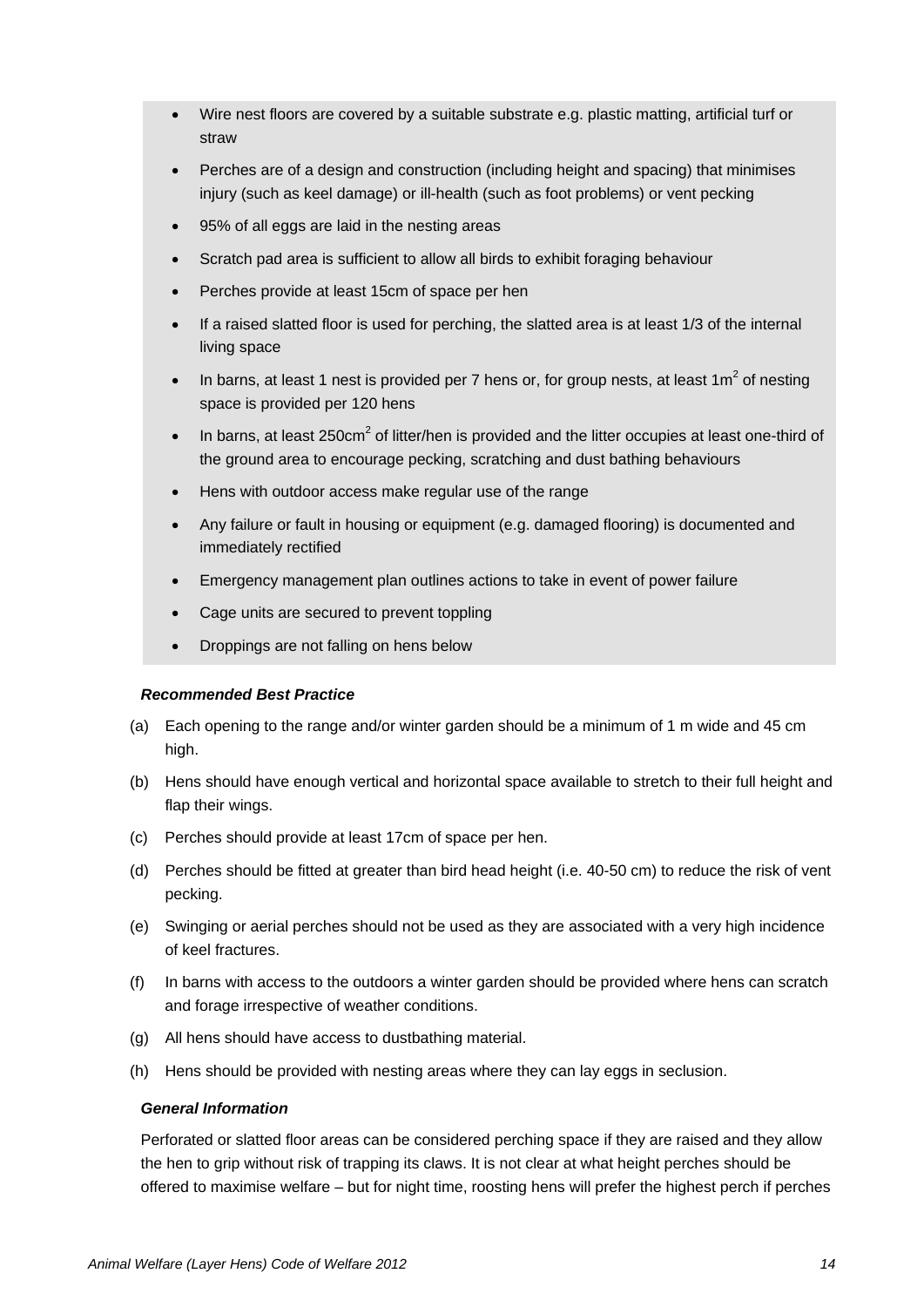of different heights are offered. Accessibility of high perches has to be ensured, by incorporating lower level perches from which the hens can reach the higher levels. In non-cage systems, good accessibility can be achieved by minimising the angles between perches of different heights to less than 45 degrees and by limiting the distance between horizontal perches to 1m.

The Animal Welfare (Glueboard Traps) Order 2009 places restrictions on the sale and use of rodent glueboard traps and they will be prohibited from 1 January 2015. For more information, see [http://www.legislation.govt.nz.](http://www.legislation.govt.nz/)

## **4.2 Contingency Planning**

#### *Introduction*

The provision and efficient operation of a suitable environment in sheds is often reliant on technology. Adverse events caused by climatic events or natural disasters which disrupt the shed or technology can affect the welfare of fit and healthy hens, but have a greater impact on those more vulnerable because of their age (e.g. young chicks). It is every person's and organisation's responsibility to include planning for the welfare of their animals in their contingency plans.

## <span id="page-15-0"></span>**Minimum Standard No. 5 – Contingency Planning**

- **(a) Persons in charge of layer hens must have contingency plans to address any event which could result in a potentially significant welfare impact on the hens.**
- **(b) Alternative means of maintaining ongoing environmental control and provision of food and water must be available in case of emergencies, including power or computer failure or mechanical breakdown.**
- **(c) Appropriate fire prevention measures and a documented emergency plan must be in place.**

#### *Example indicators for Minimum Standard No. 5 – Contingency Planning*

- A written contingency plan, covering potential adverse events, such as those affecting food and water supply, environmental conditions, and housing is available for inspection, and staff are trained to implement it.
- Alternative arrangements are in place in case of equipment or supply failure to ensure hens receive their daily requirements of feed and water, and that temperature and air quality are maintained
- An alarm system indicates the event of any power or computer failure
- All alarm systems, fire fighting equipment and emergency power supply are tested regularly and test results documented

#### *General information*

Further information on preparing for emergencies and adverse events may be obtained by referring to the MPI website at [http://www.mpi.govt.nz/environment-natural-resources/funding](http://www.mpi.govt.nz/environment-natural-resources/funding-programmes/natural-disaster-recovery)[programmes/natural-disaster-recovery.](http://www.mpi.govt.nz/environment-natural-resources/funding-programmes/natural-disaster-recovery)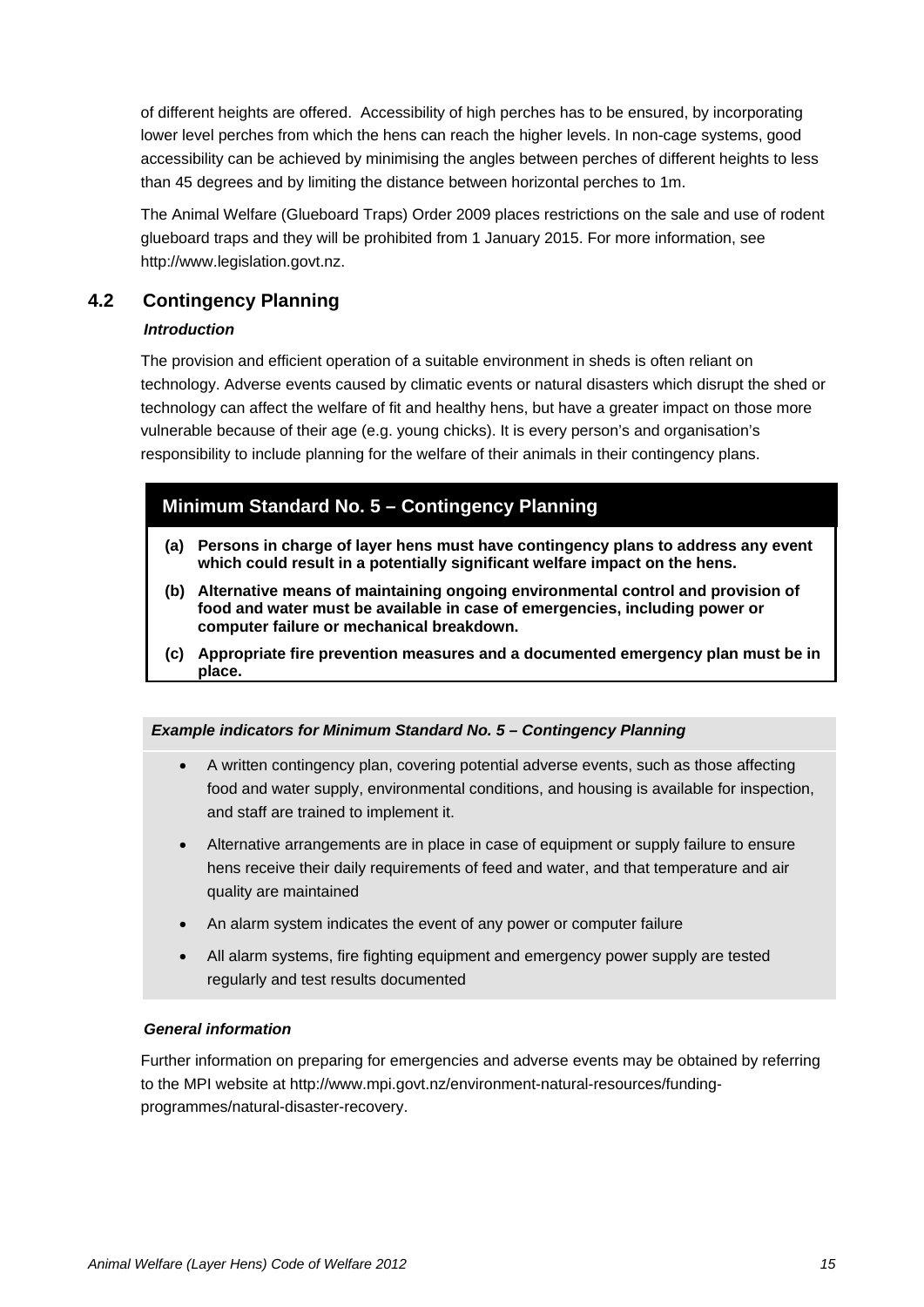## **5. Facility management**

## **5.1 Stocking Densities**

#### *Introduction*

Stocking density cannot be considered in isolation from other minimum standards as it is interrelated with food and water availability, environmental controls, housing system design, hen behaviour and active range management policies. The stocking density compatible with acceptable welfare of the hens is dependent on good stockmanship and management of all environmental factors so that hens do not have to compete for their food, water, perches, or access to an outdoor area.

Consideration of the outdoor stocking level needs to take into account factors such as soil type, drainage, flock size and frequency of flock rotation e.g. a heavy, poorly drained soil can carry fewer hens than land that is light and well drained.

## <span id="page-16-0"></span>**Minimum Standard No. 6 – Stocking Densities**

- **(a) Stocking densities or space per pullet (7–18 weeks of age):**
	- **(i) must be a minimum of 370 cm2 per pullet for those reared in cages or colony cages.**
	- **(ii) must not exceed 14 pullets per m2 for those reared in barns.**
- **(b) Stocking densities or space per layer hen (19 weeks of age or older):**

#### **Cages**

- **(i) must be a minimum of 500 cm2 per hen for cages built prior to 1 January 2005.**
- **(ii) must be a minimum of 550 cm2 per hen for cages built from 1 January 2005.**
- **(iii) must be a minimum of 550 cm2 per hen for all cages from 1 January 2014.**

#### **Colony cages**

(i)  $m$  must be a minimum of 750  $\text{cm}^2$  per hen or 13 hens per  $\text{m}^2$ .

#### **Barns**

- **(i) must not exceed 7 hens per m2 for barns with no outdoor access.**
- **(ii) must not exceed 9 hens per m2 for within barns with outdoor access.**
- **(c) Stocking of the outdoor ranging area must not exceed 2,500 hens per hectare.**

#### *Example indicators for Minimum Standard No. 6 – Stocking Densities*

- Distribution and behaviour of hens using all facilities is monitored and recorded on a regular basis
- Hens are not displaying symptoms of overcrowding, such as excessive pecking or distress calls
- The majority of hens with access outdoors are observed to use the outside range

#### *Recommended Best Practice*

(a) Stocking of the outdoor ranging area should be less than 900 hens per hectare.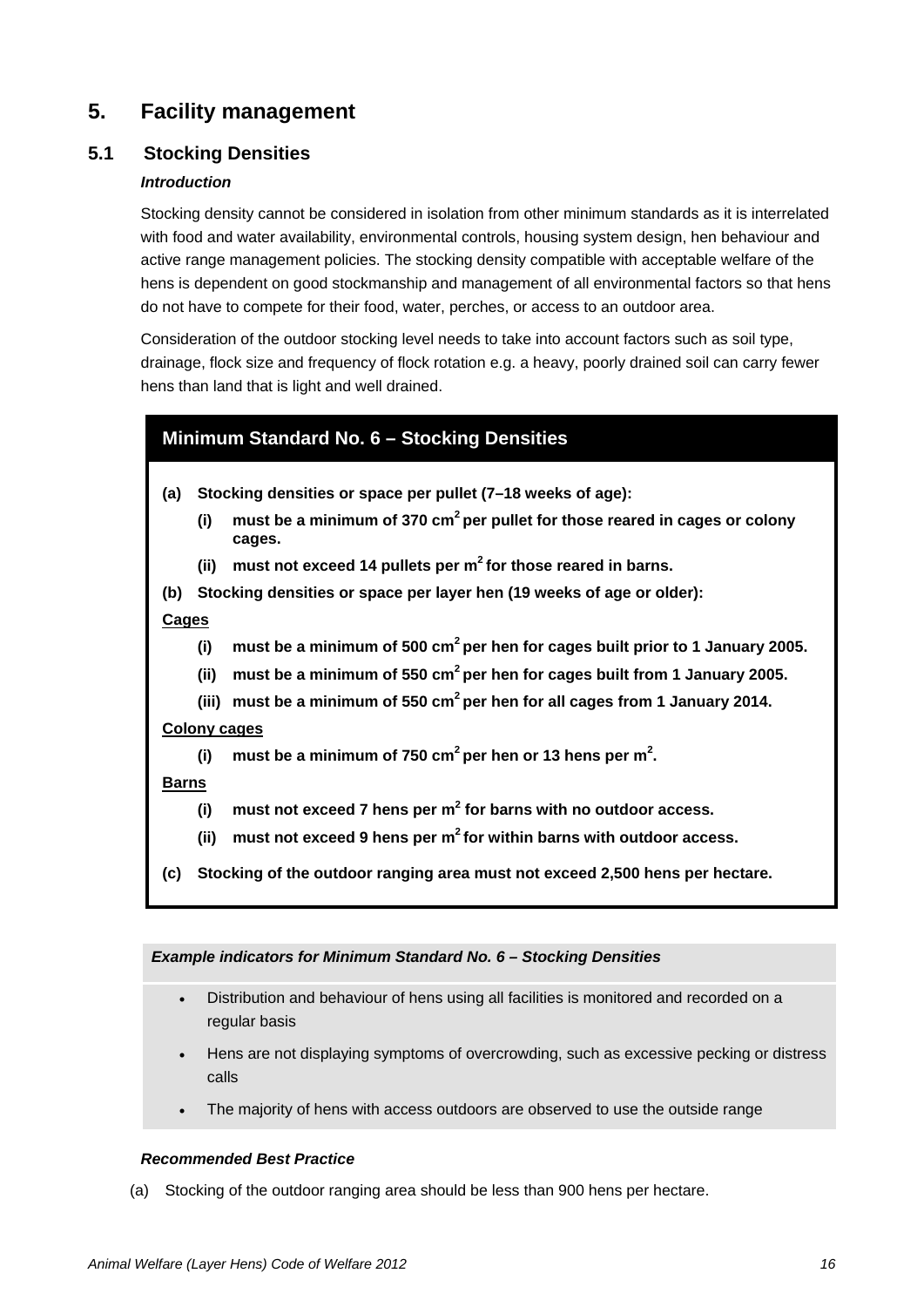## **5.2 Lighting**

#### *Introduction*

The management of light is an integral part of ensuring hen health and welfare, especially in preventing or reducing feather pecking and cannibalism. It can also be used to encourage certain hen behaviours e.g. higher light levels on the litter area can encourage hens to dustbathe and lower levels over the roost areas can encourage hens to rest. Lower light at the nests encourages the hens to use the nests.

## <span id="page-17-0"></span>**Minimum Standard No. 7 – Lighting**

- **(a) Chicks must be provided with light of at least 50 lux at chick level for at least the first seven days so they can easily locate food and water.**
- **(b) Chicks and pullets housed under artificial light must be exposed to short periods of darkness after placement, in order to train them to blackout conditions should lighting fail.**
- **(c) After the training period, where hens are housed under artificial light, lighting schedules must provide a minimum of eight hours of continuous darkness in each 24-hour period.**
- **(d) Lighting levels during the light phase must not be lower than 20 lux at hen level so that hens can see each other and their surroundings.**
- **(e) Light levels during daily inspections must be sufficient to stimulate activity of the hens and allow hens and equipment to be clearly visible.**
- **(f) Where hens are housed under artificial light, the light intensity must be raised and lowered gradually over a 15-minute period to give them sufficient time to roost and come off perches without causing injury.**

#### *Example indicators for Minimum Standard No. 7 – Lighting*

- Light control systems are working and are well maintained
- Light levels during inspection are sufficient to ensure that all hens in all parts of the shed or barn are clearly visible, including at all levels in multi-tier systems
- Natural and artificial lighting is evenly distributed to facilitate the distribution of the hens over the floor area and avoid overcrowding
- Light levels during the light period are at least 20 lux at hen level
- There are no injuries caused by changes in the light intensity

#### *Recommended Best Practice*

- (a) Light intensity at hen level should be at least 50 lux.
- (b) Chicks and pullets should be exposed to the lighting regime they will experience during laying (e.g. brightness level or natural light).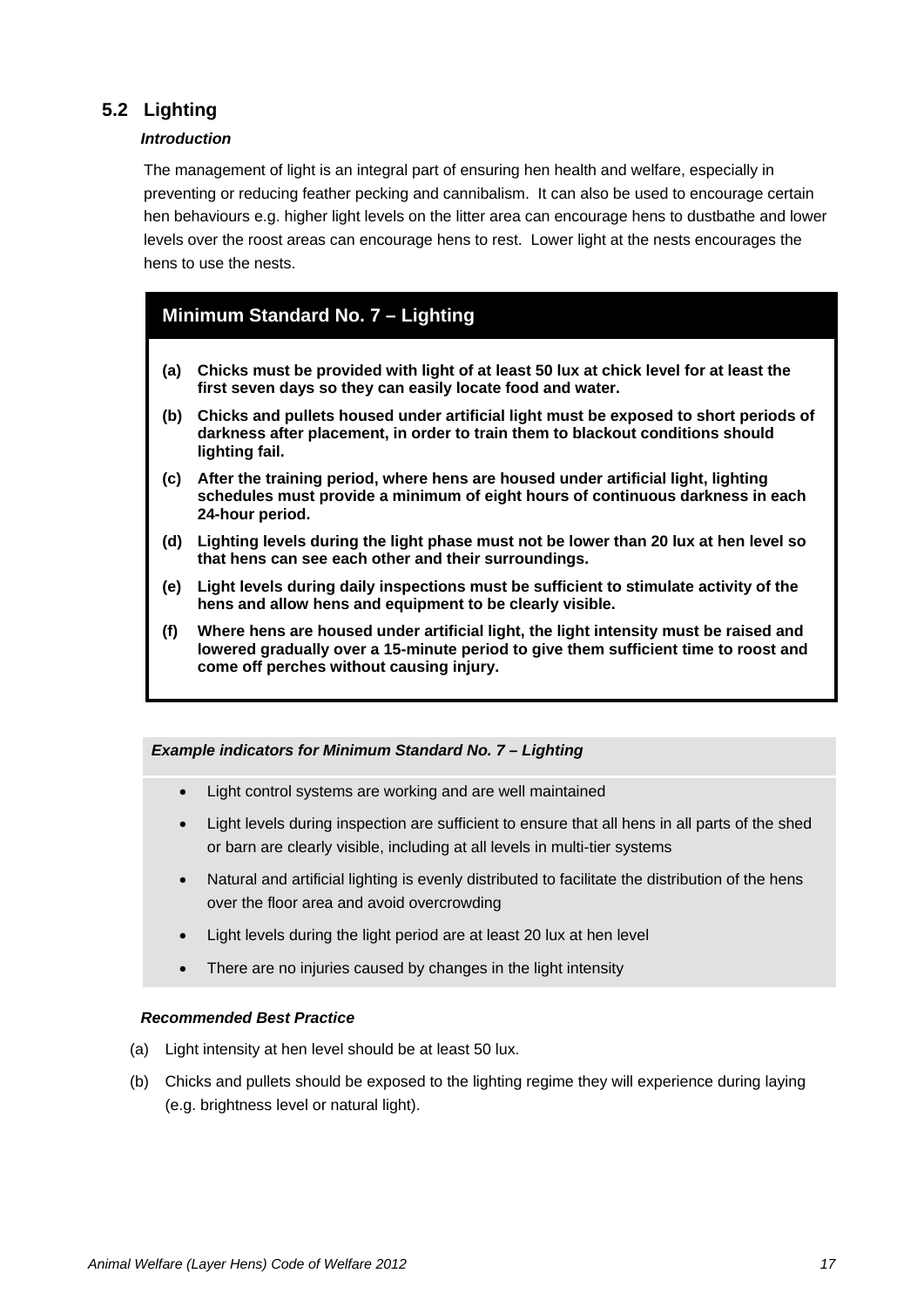#### *General Information*

At certain times of the year, hens that are exposed to natural light may experience day-lengths longer than the limit required by Minimum Standard 5(c) above (which applies to hens kept under artificial light), and this is acceptable.

## **5.3 Air Quality and Ventilation**

#### *Introduction*

Ventilation provides fresh air and removes stale, contaminated air. It assists in the control of temperature, humidity, noxious gases (e.g. ammonia, methane, carbon dioxide, carbon monoxide), dust and other airborne particles and litter quality. The accumulation of water vapour, heat, noxious gases and dust particles may cause discomfort or distress to the hens and predispose them to the development of health problems.

Humidity is determined by both external ambient conditions and factors within the shed such as stocking density, liveweight of the hens, ventilation rate, indoor temperature, functioning of technical equipment and litter quality (where this is relevant). Roofs should be insulated to reduce condensation. In controlled environment housing, good insulation of the walls and floor in addition can assist with achieving good air quality and temperature control.

Ammonia problems are more likely to occur in early morning and during periods of high humidity such as in winter.

Dust is a potentially harmful air contaminant, particularly in combination with ammonia and other gases. It may directly damage the respiratory tracts of poultry and also act in the transmission of infectious agents.

## <span id="page-18-0"></span>**Minimum Standard No. 8 – Ventilation**

- **(a) Ventilation of housing systems must be sufficient to prevent the build-up of heat, humidity, dust or noxious gases to levels that are harmful to hen health or that cause pain or distress to hens.**
- **(b) Immediate remedial action must be taken if ammonia levels greater than 20 ppm are detected at hen level, or if hens exhibit signs of heat stress, respiratory distress or distress from humidity, dust or noxious gases.**

#### *Example indicators for Minimum Standard No. 8 – Ventilation*

- Hens do not display any signs of discomfort, distress or disease (e.g. panting and wing stretching if hot, huddling if cold, sneezing)
- Hens do not have any eye or nasal irritation indicative of ammonia level over 20 ppm or other air quality problems

#### *Recommended Best Practice*

(a) Air quality parameters, such as ammonia levels, should be monitored and recorded on a weekly basis.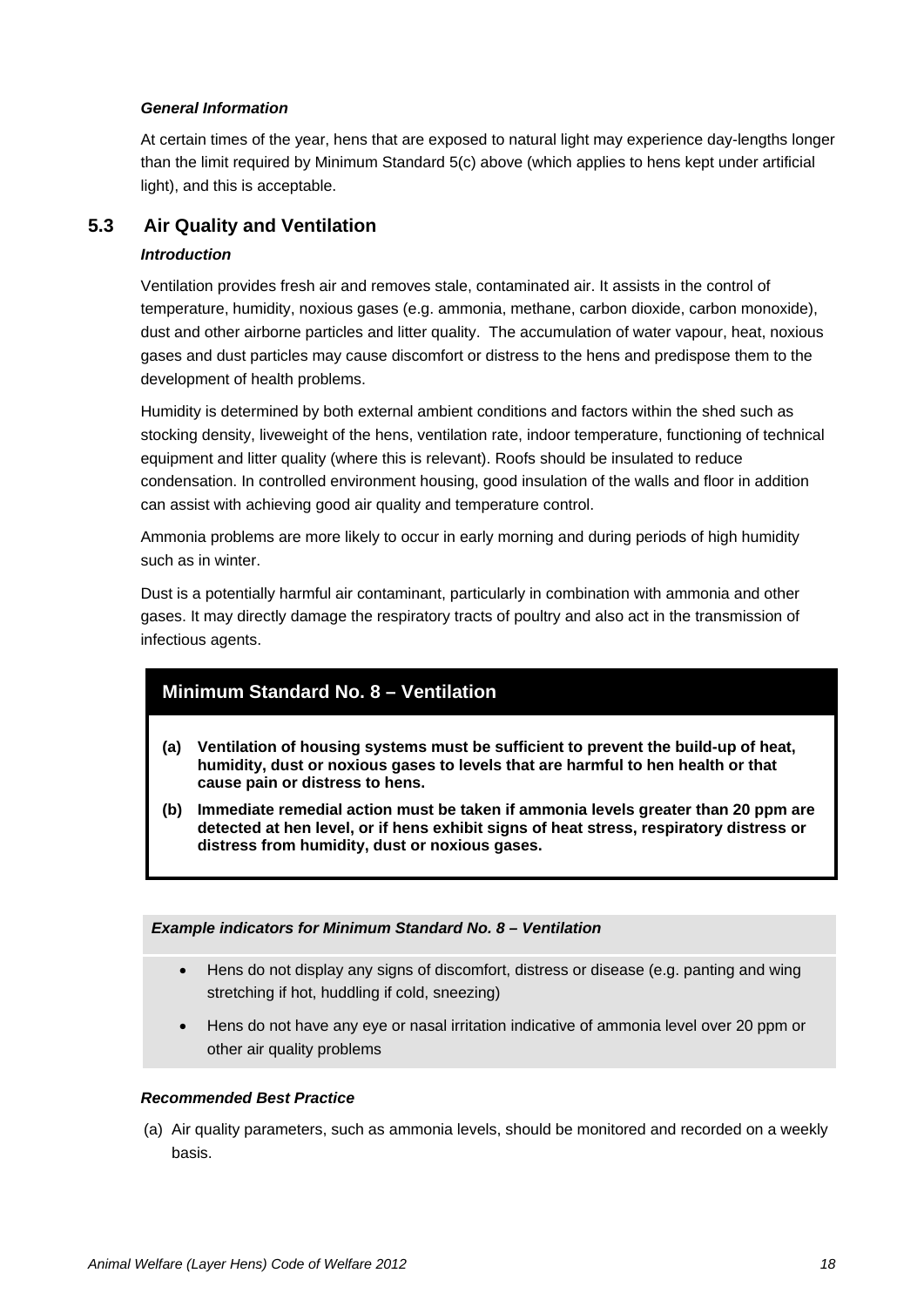(b) Immediate remedial action should be taken if ammonia levels are greater than 10 ppm at hen level by increasing ventilation and taking measures to reduce the source (e.g. adding dry litter or removing manure).

#### *General Information*

Ventilation has to be considered alongside other minimum standards such as temperature and stocking density, as they all interrelate. Stock persons need to be able to recognise bird behaviour changes and act accordingly to ensure good welfare and bird health is not compromised e.g. increase the ventilation rate if the birds are panting due to high temperatures and review nutrition and feeding times to reduce heat stress.

#### **5.4 Temperature**

#### *Introduction*

Temperature requirements for layer hens vary considerably from day-old to end of lay and must be managed in response to changing requirements.

Newly hatched chicks have limited ability to maintain adequate body temperatures and thus additional heat input is required to maintain the temperature of the brooding area at a minimum of 30ºC. Thereafter the temperature can be progressively reduced to provide a comfort level appropriate to the age of the chick.

Signs of heat stress include panting and spreading of wings. Adult hens with shade, space and access to cold drinking water can survive short periods of heat stress but if possible should be cooled with direct fans.

Signs of cold stress include huddling and shivering. Chicks should be given supplementary heat and older birds protected from wet and draughts.

Temperature is affected by ventilation and low temperature and low ventilation rates tend to increase humidity which can lead to poor litter quality.

## <span id="page-19-0"></span>**Minimum Standard No. 9 – Temperature**

- **(a) Temperatures inside housing systems must be maintained within a range compatible with good health and welfare of the hens.**
- **(b) When hens show signs of being too cold or too hot remedial action must be taken immediately.**
- **(c) The brooder area for newly placed chicks must be pre-heated and the temperature maintained at a level that promotes good chick health and welfare.**

*Example indicators for Minimum Standard No. 9 – Temperature*

- Temperature at the level of the hens is monitored and within the temperature range specified in the breeding company guidelines, as appropriate for the age and breed of the hens
- Corrective action is taken if signs of stress (sneezing, prolonged panting and wing extension due to heat or huddling due to cold) are observed during daily inspection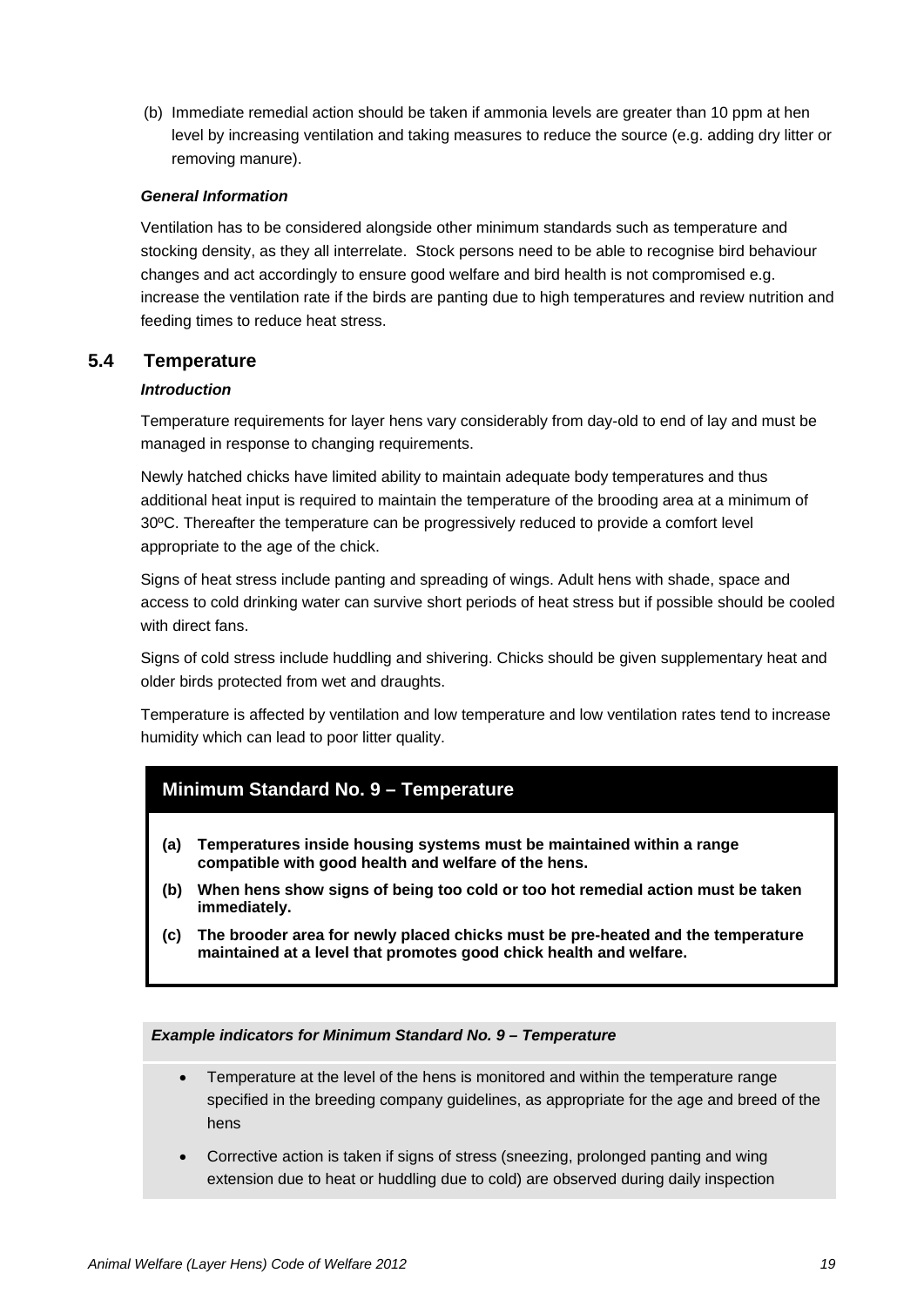- Temperature and hen behaviour is monitored more frequently when ambient temperatures are extreme and corrective action is taken if required
- Chick behaviour and distribution within the brooding area is monitored and remedial action is taken as required

#### *General Information*

There is an interrelationship between temperature, humidity, ventilation rate, windspeed and stocking density. Stock persons have to be competent at reading bird behaviours and acting accordingly e.g. increasing ventilation rate if birds are panting due to heat stress.

Both hens and houses exchange heat with their surroundings and having houses insulated makes control of temperature and humidity levels much easier.

#### **5.5 Litter Management in Barns**

#### *Introduction*

Litter management is a key part of managing the welfare of hens in barns or the winter garden, so that problems such as dust, fungal proliferation, and conditions such as bumble foot or respiratory disease are minimised.

Key features of litter management are control of the quality, type and depth of the litter used, moisture (including the way water is provided), temperature, ventilation, feed type and quality and stocking density. The siting of openings and maintenance of drainage outside the barn are also important when hens have access outdoors.

## <span id="page-20-0"></span>**Minimum Standard No. 10 – Litter Management in Barns**

- **(a) Litter material must be of good quality, friable and free from toxic contaminants.**
- **(b) Litter condition must be managed to avoid levels of dustiness or dampness that could cause leg, respiratory, or other health problems such as the build-up of parasites or diseases.**

#### *Example indicators for Minimum Standard No. 10 – Litter Management*

- Most hens show scratching, foraging and dust bathing behaviour
- Plumage and feet of hens are in good condition and are monitored regularly
- Litter is inspected regularly for signs of caking or greasiness and remedial action taken
- Litter is obtained from reputable sources and visually inspected before use
- If wood shavings are used they are dry, from non-treated timber and free from toxic contamination
- Drinkers are managed to avoid leaks or spillage leading to wet litter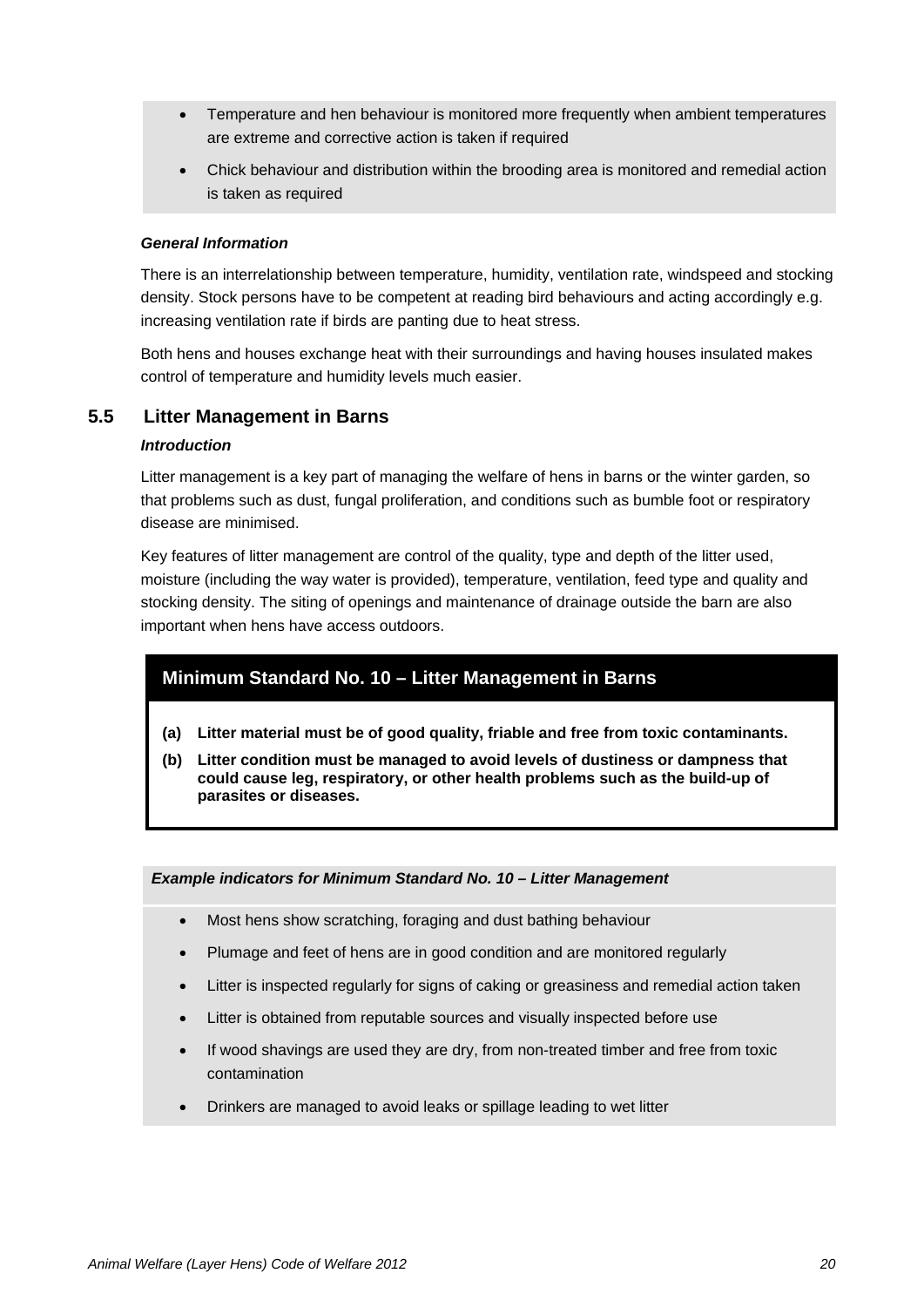#### *Recommended Best Practice*

- (a) Litter should be maintained at a minimum depth of 10 cm and built up further over the first few months of use.
- (b) Litter should be used for one laying cycle only, including litter in winter gardens.

#### *General Information*

The optimum depth of litter depends on the choice of litter material. Litter needs to be especially carefully managed in winter when low temperatures lead to low ventilation rates, and consequently the higher humidity may result in the litter becoming wet. This is more likely if hens also have access outdoors. Stock persons should be aware of the factors that affect litter condition and the welfare problems associated with poor litter management.

#### **5.6 Range Management**

#### *Introduction*

Maintenance of good conditions on the range is essential for the health and welfare of hens.

Hens are fearful of wide open spaces and so providing and managing overhead shade and shelter on the range encourages its use and allows the hens to display a wider range of natural behaviours.

Fear of using the range may increase stress of hens inside the shed and can lead to negative behaviours such as injurious feather pecking. Research shows that providing a variety of shade and shelter is beneficial, particularly natural shelter from trees and shrubs positioned to encourage the hens to move away from the barn perimeter.

## <span id="page-21-0"></span>**Minimum Standard No. 11 – Range Management**

- **(a) The outdoor area must be managed actively to ensure that the ground conditions and vegetation are not harmful to the health and welfare of the hens.**
- **(b) The area immediately around the barn must be managed to prevent the ground becoming wet and muddy, to keep the hens' feet clean and minimise parasite build up in this area.**
- **(c) A range management plan must be in place that addresses pasture quality, vegetation, and control of parasites and diseases.**
- **(d) Access to the range must be available during daylight hours unless prevented by bad weather or on veterinary advice.**

#### *Example indicators for Minimum Standard No. 11 – Range Management*

- Hens with access outdoors are observed to use the outside range frequently
- There is minimal evidence of pugging, standing water and muddy, dusty or contaminated conditions
- The area immediately around the barn is managed to keep hens' feet clean
- The range is free of poisonous plants and contaminants
- A system of range rotation is in place that takes account of the type of soil, drainage and flock size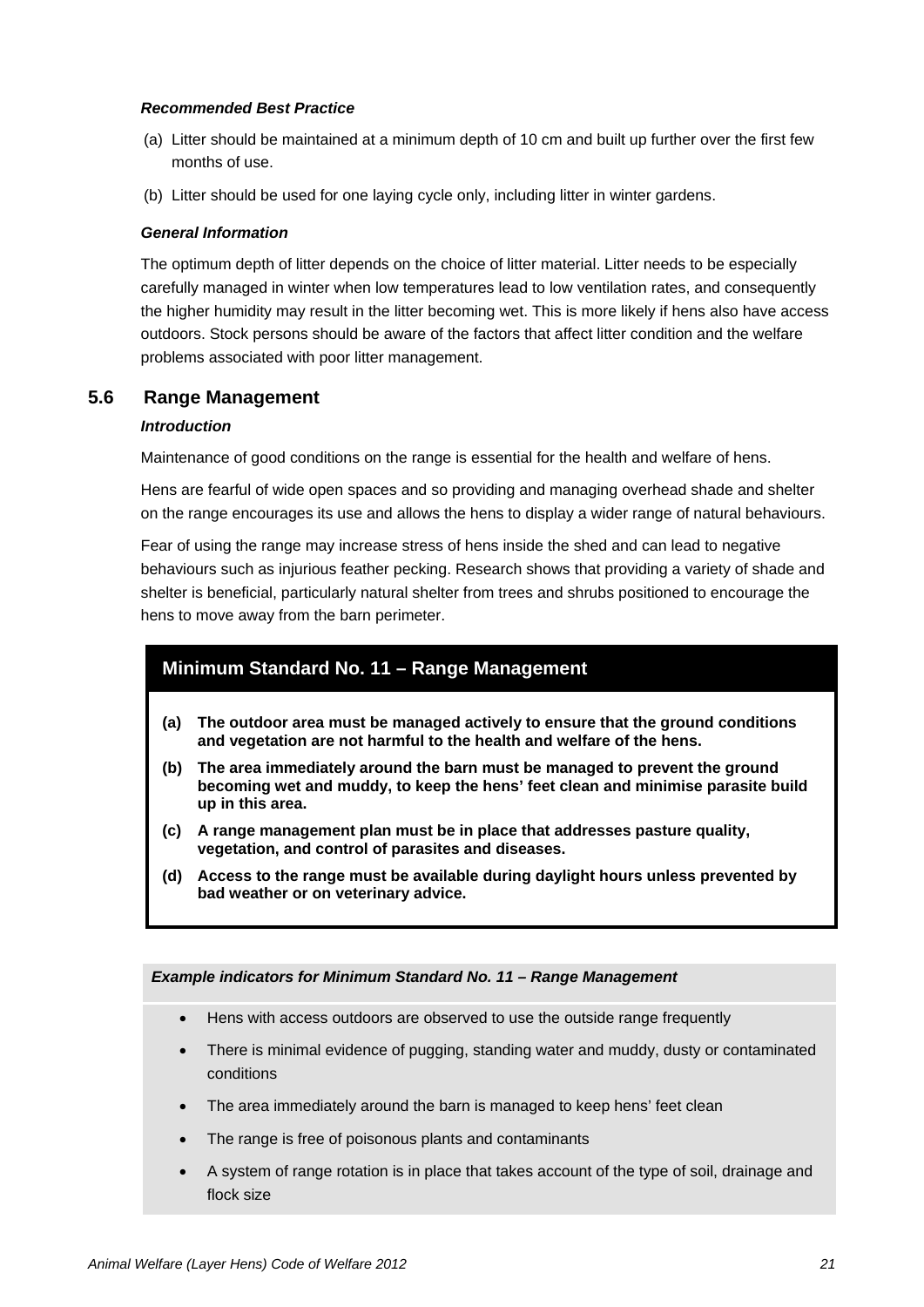- Measures to prevent parasite build up on the range are in place
- Vegetation on the range is maintained in good condition and nutrient build up is managed
- Access to/from the outdoor area is not blocked

#### *Recommended Best Practice*

- (a) Range enhancement, e.g. trees, shrubs, covered shelters, covered sand baths, or straw bales, should be provided throughout the range area to encourage hens to use the whole of the range area and feel safe to move away from the barn openings and barn perimeter.
- (b) The range should be wide enough in front of the barn openings to help manage range quality.

#### *General Information*

The time taken for land to become contaminated with parasites or nitrogen build up depends upon the type of land, stocking density and weather patterns.

The ground around permanent houses can be protected with slatted platforms, covered verandas, areas of gravel or other suitable methods (e.g. bark or mesh), to avoid it becoming contaminated and muddy.

To prevent paddocks becoming muddy or burdened with worms, coccidia and other parasites to an extent that could be harmful to the birds' health, a number of management techniques should be used which may include the rotation of flocks in separately fenced paddocks.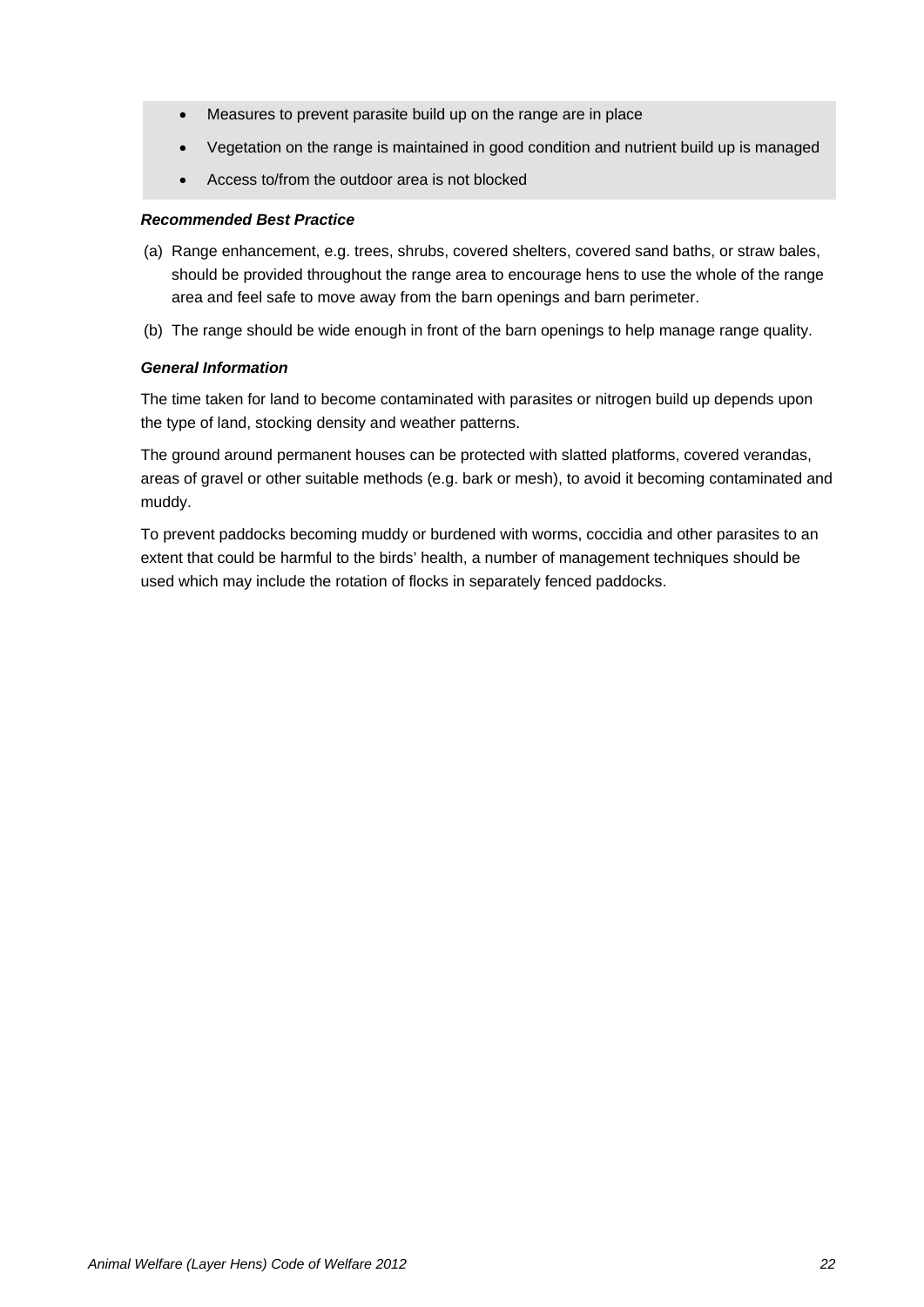## **6. Behaviour**

#### *Introduction*

The ability for layer hens to be able to show normal behaviour in the farm environment is an important welfare consideration. Layer hens show much of the natural behaviour exhibited by their wild ancestors, the jungle fowl. While selective breeding has reduced their drive to perform some behaviours (e.g. sexual behaviour) they have retained a strong need to perform many of their ancestral behaviours including:

- Laying their eggs in a protected nesting area;
- Perching (or roosting);
- Scratching and foraging;
- Dustbathing; and
- Extending and flapping their wings, flying onto roosts, preening, and vigilance for predators.

Current housing systems may constrain these behaviours to some extent. Indoor systems are more constraining than outdoor systems and colony cages provide reduced opportunities for foraging and dustbathing behaviours to be expressed. There is also evidence that certain behaviours are more important to hens than others at different times. For example, as hens approach the time to lay their eggs they place a high value on a nest site, and rank nesting behaviour a higher priority than feeding.

Where the ability of hens to escape is constricted, fear and panic can lead to smothering.

## <span id="page-23-0"></span>**Minimum Standard No. 12 – Behaviour**

- **(a) Hens must have the opportunity to express a range of normal behaviours. These include, but are not limited to nesting, perching, scratching, ground pecking, and dustbathing.**
- **(b) Any cage installed prior to 31 December 1999 must be replaced with a housing system that meets the requirements of Minimum Standard 12(a) by 31 December 2016.**
- **(c) Any cage installed prior to 31 December 2001 must be replaced with a housing system that meets the requirements of Minimum Standard 12(a) by 31 December 2018.**
- **(d) Any cage installed on or prior to 31 December 2003 must be replaced with a housing system that meets the requirements of Minimum Standard 12(a) by 31 December 2020.**
- **(e) Any cage installed between 1 January 2004 and the date of issue of this code must be replaced with a housing system that meets minimum standard 12(a) by 31 December 2022.**
- **(f) Any housing systems installed after the date of issue of this code must meet the requirements of Minimum Standard 12(a).**

#### *Note:*

*Section 73(3) of the Animal Welfare Act 1999 provides that the National Animal Welfare Advisory Committee (NAWAC) may, in exceptional circumstances, recommend minimum standards that do*  not fully meet the obligations to ensure that the physical, health and behavioural needs of the animal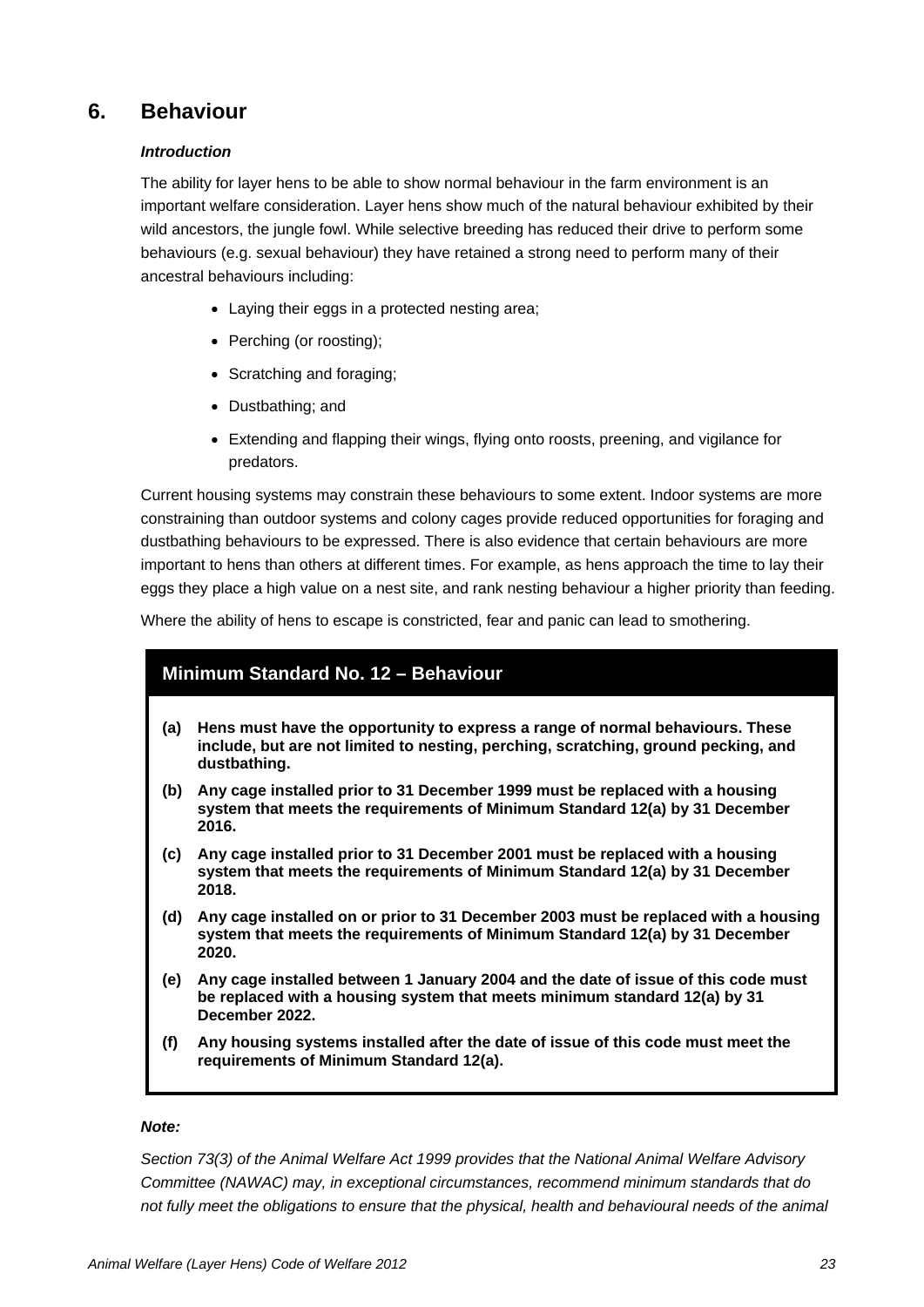*are met. In making this recommendation NAWAC must have regard to, among other things, the feasibility and practicality of effecting a transition from current practices and any adverse effects that may result from such a transition, and the economic effects of any transition from current practices to new practices.* 

*NAWAC considers that the use of layer hen cages providing less than 750 sq cm per hen and no perches, discrete nesting areas or scratching surfaces, does not fully meet the obligations of the Act. Minimum Standards 12 (b), (c), (d) and (e) provide for a transition from these cages to alternative ways of housing and managing layer hens – i.e. colony cages and barns.*

#### *Example indicators for Minimum Standard No. 12 – Behaviour*

- Layer hens are active and alert, calm, confident and inquisitive
- Layer hen behaviour is monitored and timely remedial action is taken when appropriate, including managing the effects of injurious pecking
- Layer hens show types and frequencies of activities that are normal for their age

#### *Recommended Best Practice*

- (a) Pullets reared for barn systems should be reared with access to litter and perches from 6-18 weeks of age, to aid familiarisation with the laying system.
- (b) Pullets reared for multi-tier barn systems should be reared with access to feed and water on multiple levels from 6-18 weeks of age, to aid familiarisation with the laying system.
- (c) Layer hens should be provided with litter for dustbathing.
- (d) Resources should be located in a way that minimises competition between birds and encourages them to perform a range of normal behaviours.
- (e) All hens should be provided with several resources to promote foraging behaviour.

#### *General Information*

The minimum standards and suggested indicators outlined elsewhere throughout this code are also intended to ensure that housing and management allows the behavioural needs of layer hens to be met, and provide advice on how these needs can be met.

Injurious pecking (damaging feather pecking, vent pecking and cannibalism) is often associated with poor foraging opportunities, overcrowding and dietary imbalance. The problem is more difficult to manage in large group-housed systems and it is particularly important that pullets are given access to litter and range before placement in the layer barn. In large flocks there may also be competition or avoidance of negative social interactions by some hens. For example some hens may be unwilling to leave a barn for the outdoors for fear of encountering unfamiliar or dominant individuals. Consideration of group dynamics and the abundance and positioning of resources in the design and

management of large flocks should be made in order to ensure that as many individuals as possible have sufficient space and access to resources to perform a full behavioural repertoire.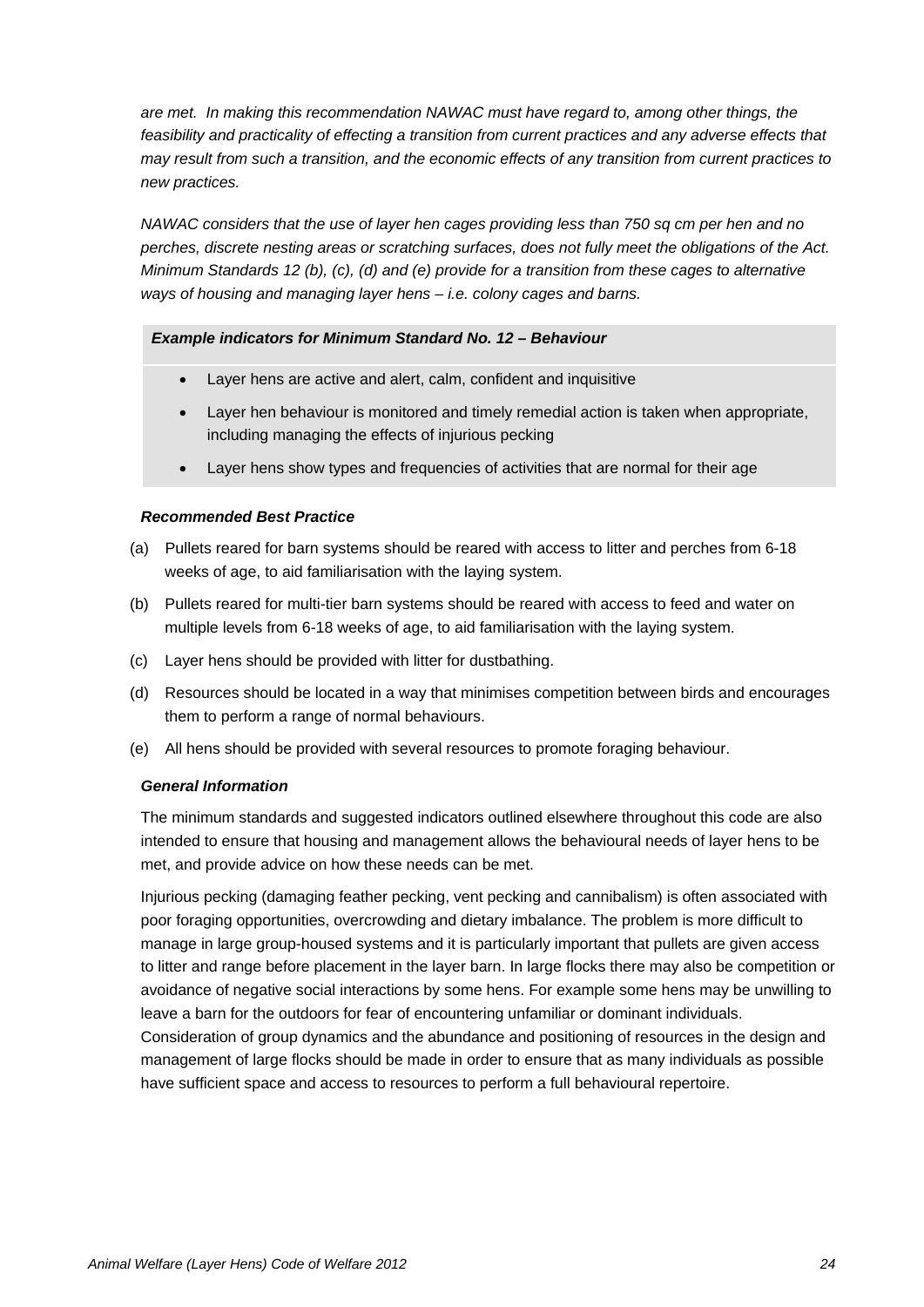## **7. Handling and Husbandry Procedures**

## **7.1 Handling and Catching**

#### *Introduction*

Minimisation of undue stress and the avoidance of injury are key considerations whenever layer hens are being handled. Competent handling of layer hens is essential for their proper husbandry. Distress and risk of injury to both the hens and their handlers are decreased when good handling practices are followed. Reducing fear by keeping hens calm makes them easier to handle. Careful handling during the catching of end of lay hens, which may have reduced bone strength, is especially critical to minimise risk of injury to the hen.

## <span id="page-25-0"></span>**Minimum Standard No. 13 – Handling and Catching**

- **(a) Layer hens must be handled in a manner that minimises pain and distress and does not cause injury.**
- **(b) Layer hens, except day-old chicks, must not be picked up or suspended by one leg, the wings or the neck.**
- **(c) The stress of handling, especially at depopulation, must be minimised by appropriate design of the facilities.**
- **(d) All members of catching teams must be trained in the handling of layer hens, and a nominated member of the catching team must be responsible for supervising, monitoring, and maintaining welfare standards throughout the catching process.**
- **(e) A handler must not carry more than four hens in each hand.**
- **(f) Hens that are injured before or during the catching procedure must be humanely destroyed immediately.**

#### *Example indicators for Minimum Standard No. 13 – Handling and Catching*

- No injuries attributable to handling occur
- Where chicks are moved on conveyor belts, the maximum height between consecutive conveyor belts does not exceed 40 cm
- Any chicks that fall on the floor are picked up immediately
- There is evidence of training for catching teams
- Any injured or unfit hens identified during the catching process are immediately and humanely destroyed
- A documented depopulation plan is completed by the farm manager
- Documented record of nominated supervisor is evident

#### *Recommended Best Practice*

(a) Manual handling of hens should be kept to a minimum during stocking and depopulation.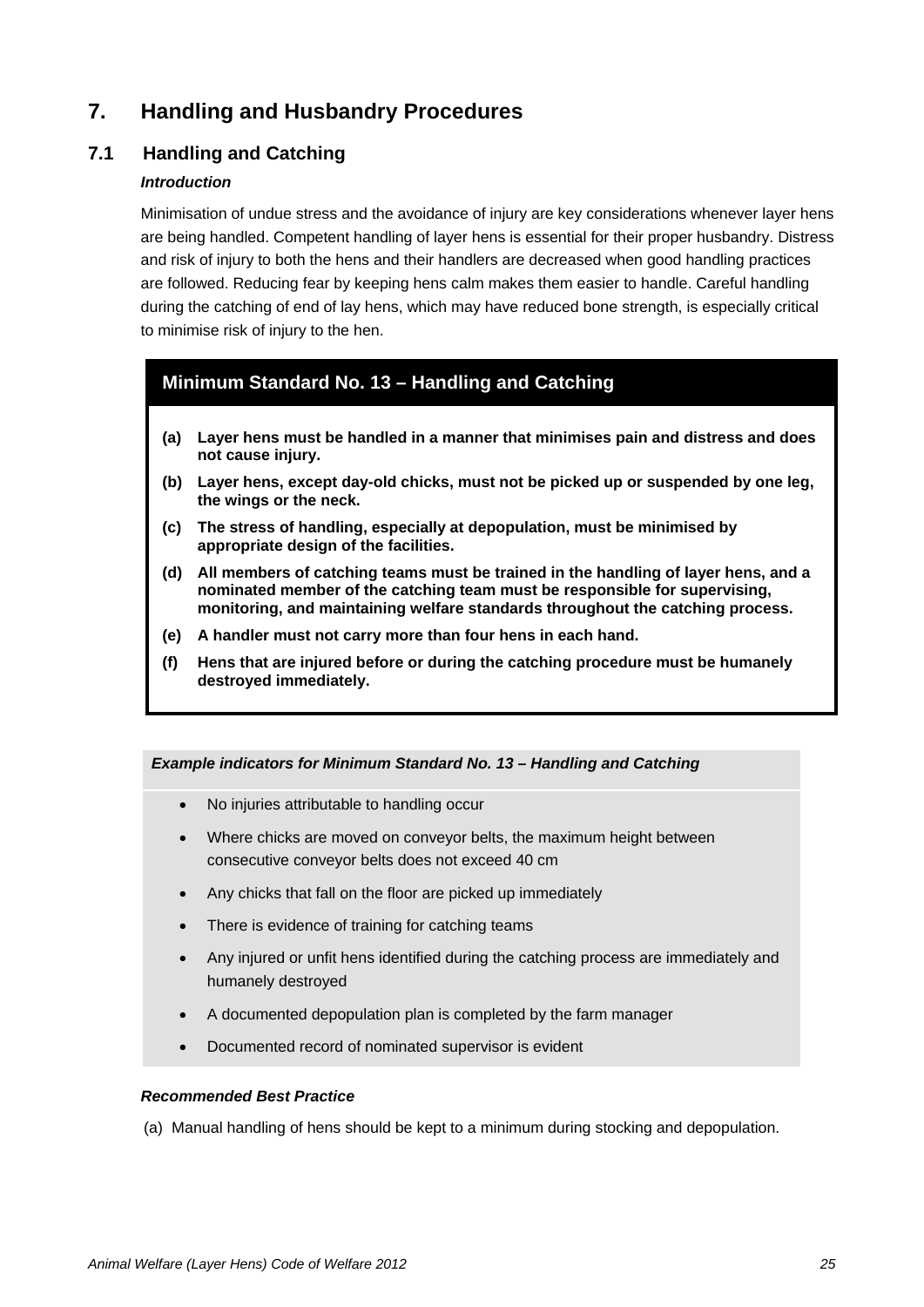#### *General Information*

Research has shown that manual handling of the hens during stocking and depopulation can compromise their physical, physiological and behavioural wellbeing. Therefore catching procedures that minimise handling will be beneficial for hen welfare.

Penning loose-housed hens into small groups will minimise the risk of crowding and smothering during catching.

#### **7.2 Loading and Transport**

#### *Introduction*

Transport systems must be designed and managed to ensure hens do not suffer unnecessary distress or discomfort. The transport and handling of hens must be kept to a minimum. Personnel involved in transport must be thoroughly trained and competent to carry out the tasks required of them. Contingency plans should be in place to deal with events such as vehicle breakdowns, adverse weather and transport delays to ensure that the thermal comfort of the different age groups are not compromised and transport stress is minimised.

The Animal Welfare (Transport within New Zealand) Code of Welfare applies to the transport of hens.

## <span id="page-26-0"></span>**Minimum Standard No. 14 – Loading and Transport**

- **(a) All hens, including chicks, selected for transport must be examined by the person in charge prior to loading to ensure they are fit for transport and are able to withstand the journey without suffering unreasonable or unnecessary pain or distress.**
- **(b) Persons responsible for the loading and transport of hens must be trained in careful handling procedures and understand the effects that poor transport conditions may have on the welfare of the hen.**
- **(c) Hens must be placed in transport crates gently and in a manner that allows them to rapidly regain an upright position.**
- **(d) Day old chicks must be held and transported in conditions of controlled temperature and airflow.**
- **(e) Crates and containers must be constructed to ensure there are no hazards likely to cause injury to the hens.**
- **(f) Conveyances and containers must have sufficient ventilation, even when stationary, to prevent harmful concentrations of gases or water vapour, and protect the hens from climatic conditions that would compromise their welfare.**
- **(g) A contingency plan must be in place to address potential transport problems. Drivers of vehicles must be properly briefed on the contingency plan.**

*Example indicators for Minimum Standard No. 14 – Loading and Transport*

- There are documented records of hens injured or dead on arrival
- Hens are transported in an upright sitting position
- Hen transport crates are a minimum height of at least 22 cm
- Transport boxes/crates for day old chicks are a minimum height of 10 cm and have a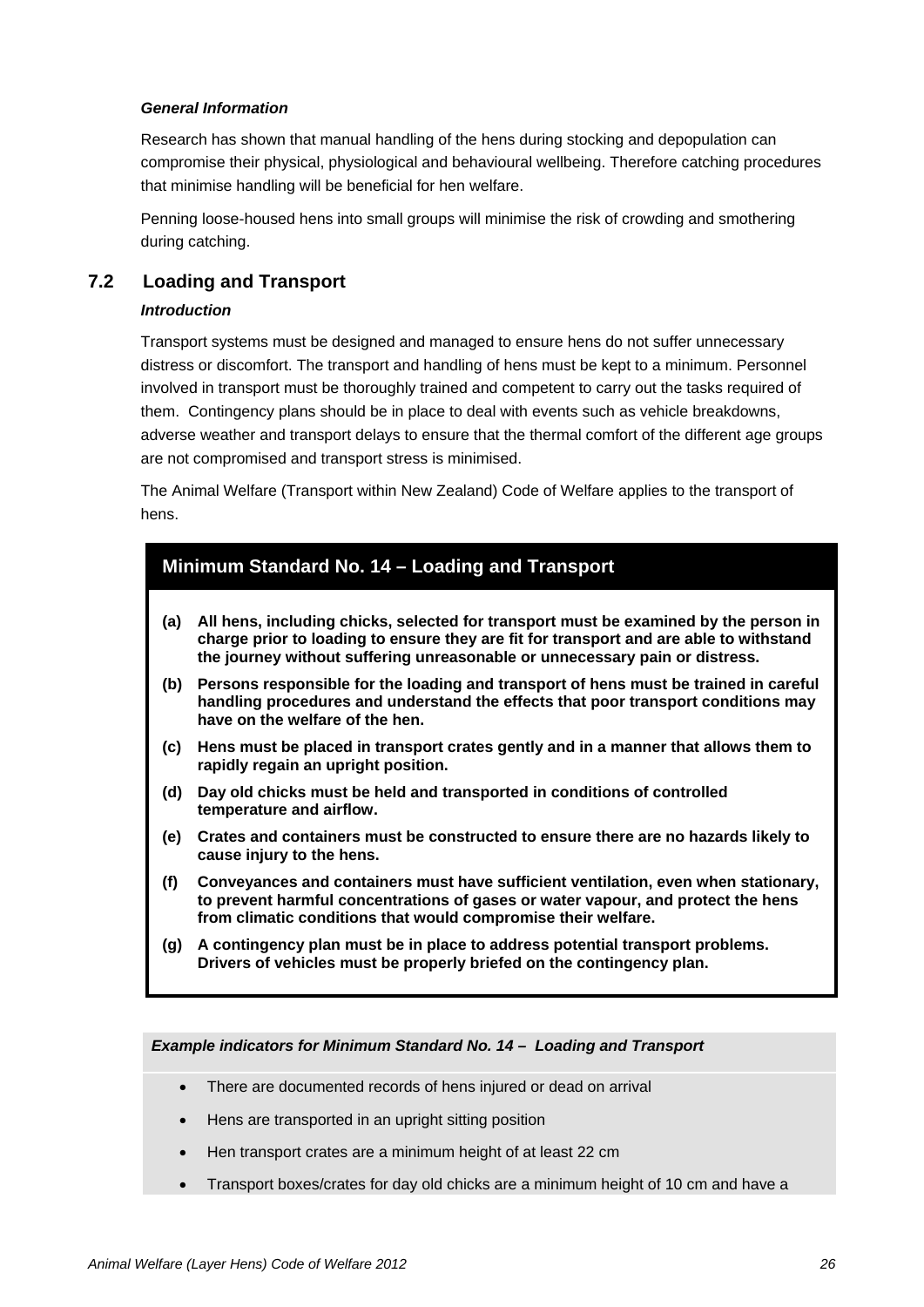minimum floor space of 25  $\text{cm}^2$  per chick

- Ventilation and stocking rate during transport are controlled according to weather and hen condition (e.g. weight, health and feather status)
- The temperature during transport within a container is within 8 to 26°C for laying hens and 24 to 31°C for day old chicks and there is no evidence of panting or huddling and shivering in hens
- There is a documented training record for loading and transport crews
- A documented contingency plan is evident
- Chicks are delivered to the place where they will be reared as soon as possible after hatching
- Compliance with Animal Welfare (Transport within New Zealand) Code of Welfare is evident

#### *General Information*

Air carriers need to conform to the current International Air Transport Association (IATA) regulations when accepting and transporting hens. More information see[: http://www.iata.org/.](http://www.iata.org/)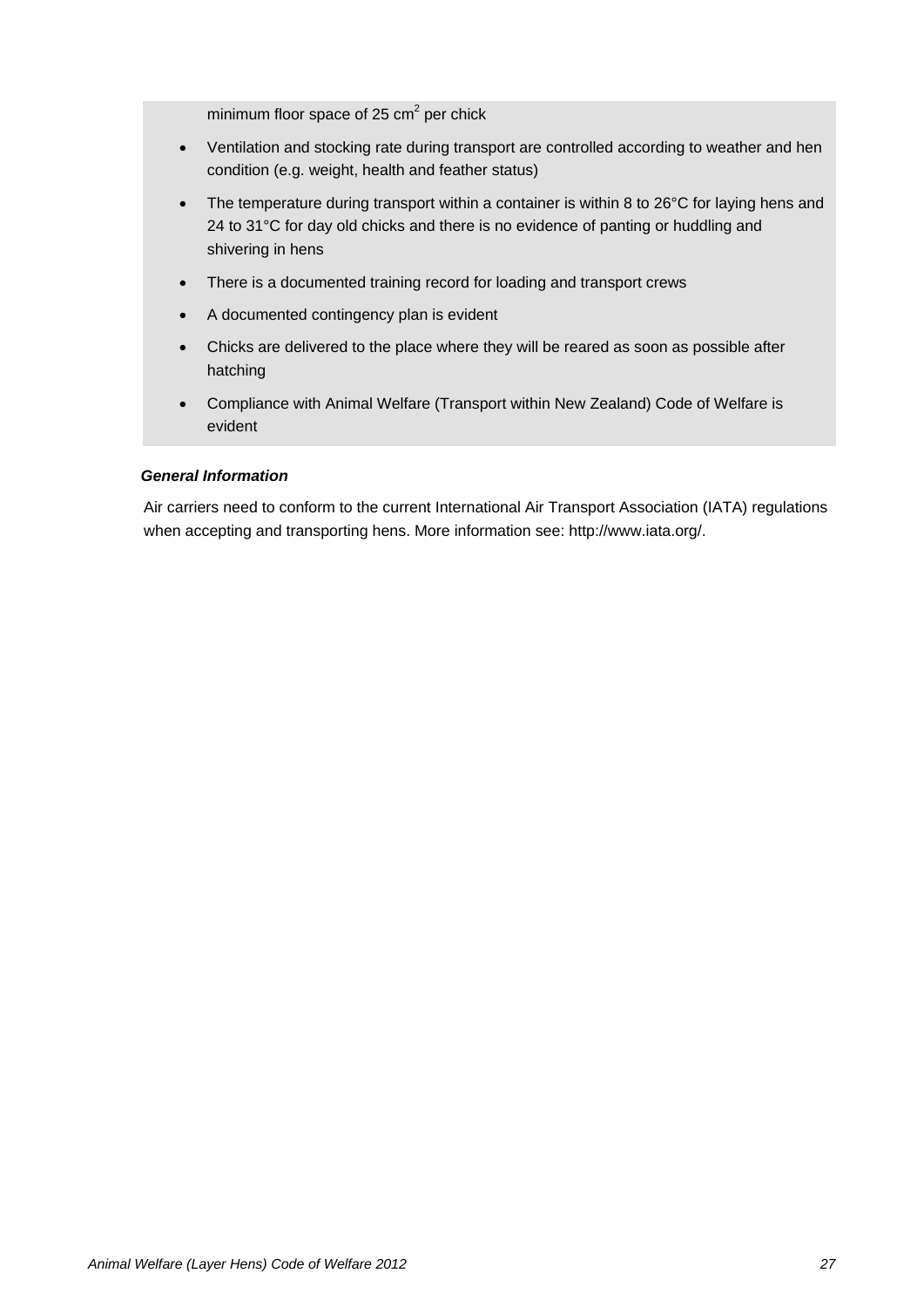## **8. Health**

## **8.1 Disease and Injury Control**

#### *Introduction*

Disease control is an integral part of hen welfare. Appropriate methods to prevent and control disease in layer hens include the use of vaccination and preventative medication programmes, and ensuring that good levels of hygiene are maintained and appropriate biosecurity and parasite control measures are employed.

All persons responsible for the care and management of poultry need to be competent in recognising the signs of ill-health. These signs may include a reduction in feed and water intake, a reduced rate of lay or of body weight gain, changes in the colour and/or consistency of faeces, changes in appearance (e.g. feather colour and cover), activity or behaviour, or an increase in mortality.

#### <span id="page-28-0"></span>**Minimum Standard No. 15 – Management of Health and Injury**

- **(a) Every hen must be inspected at least once a day and steps must be taken to address any abnormalities in the flock.**
- **(b) Mortalities, including culls, must be monitored and recorded and dead hens removed from the flock daily.**
- **(c) Sick or debilitated hens must be removed and treated or be killed by a humane method as soon as possible.**
- **(d) Medication must be used only in accordance with registration conditions, manufacturers' instructions or professional advice.**
- **(e) Hens must not be subject to induced moulting.**
- **(f) If the early signs of a disease outbreak are recognised or suspected, or mortalities are greater than expected, appropriate intervention must be undertaken by a suitably qualified person.**
- **(g) Premises and equipment must be thoroughly cleaned before restocking to prevent the carry over of disease-causing organisms to incoming hens.**

#### *Example indicators for Minimum Standard No. 15 – Management of Health and Injury*

- Dead hens and culls are removed daily and numbers recorded
- Disease outbreaks, health problems and remedial action are documented
- Abnormal conditions are noted, the cause identified and appropriate remedial action taken
- Sick or debilitated hens are removed to a hospital pen with easy access to feed and clean water and treated
- Regular assessments of the risk of infectious and parasitic diseases are made and appropriate control systems are in place to prevent them
- Persons responsible for the welfare of hens have an understanding of good farm biosecurity measures and adopt them. They also have some knowledge of the signs of notifiable diseases (e.g. avian influenza, Newcastle disease) and what actions they need to take if concerned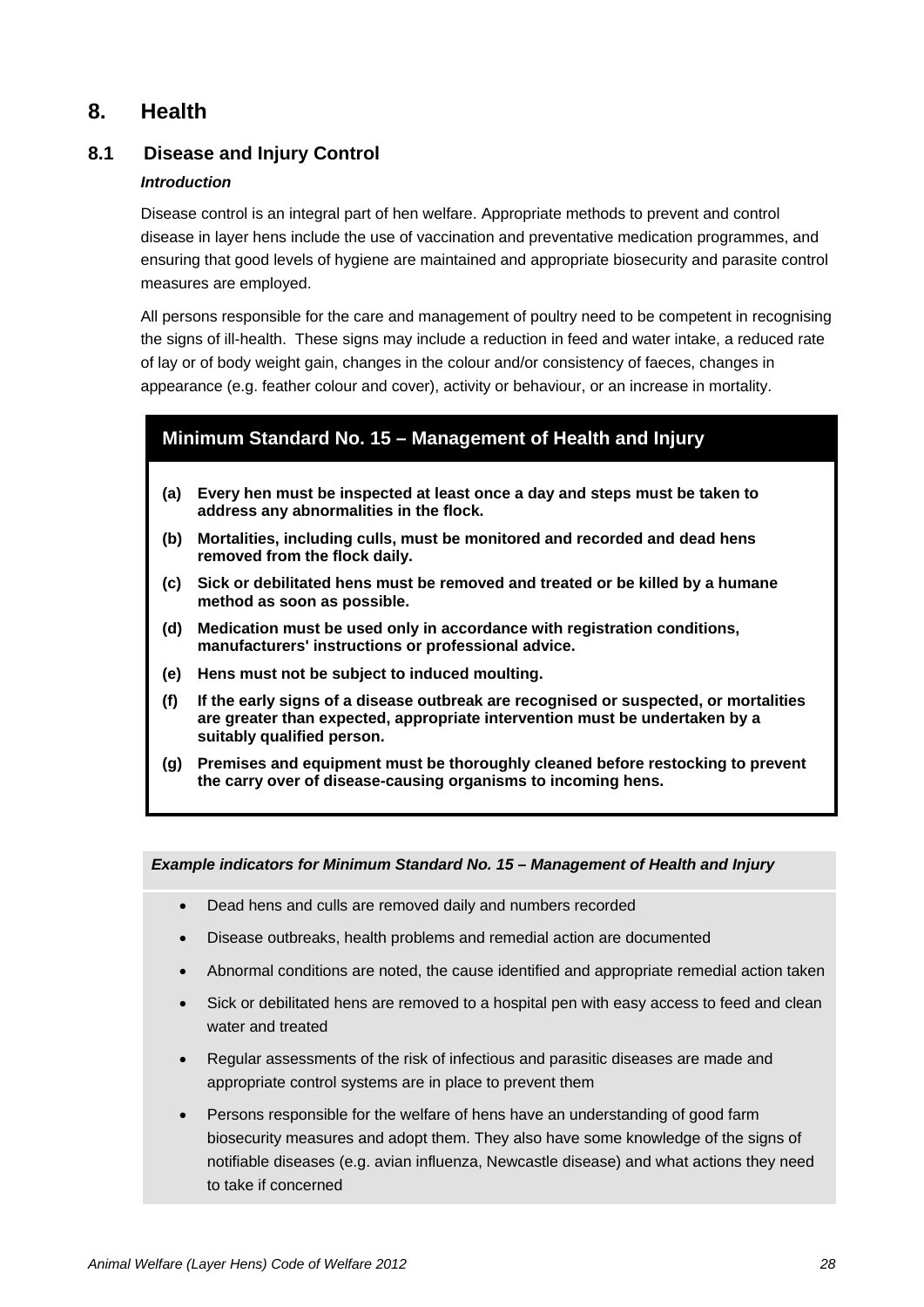• Sufficient inspections are undertaken during which temperature, light levels, availability of feed, feeding systems, water and all parts of the ventilation system are checked, and where problems are encountered, appropriate remedial action is taken to protect the welfare of the hens

#### *Recommended Best Practice*

(a) Layer hens should be under the care of a specialist poultry veterinarian and a flock health plan should be documented and in place.

## **8.2 Beak Tipping**

#### *Introduction*

Feather pecking and cannibalism may occur in any layer hen system. The incidence, onset and severity of injurious pecking can be reduced by management strategies.

Beak tipping is commonly used to reduce the potential damage from any pecking. Infrared beam beak treatment (IRBT) is now the standard practice for the commercial hatcheries in New Zealand. It is carried out on day old chicks, and its precision and accuracy minimises welfare issues for the hens.

## <span id="page-29-0"></span>**Minimum Standard No. 16 – Beak Tipping**

- **(a) Beak tipping must only be carried out by competent, trained operators.**
- **(b) Beak tipping, when undertaken, must be done using an infrared beam within 3 days of hatching.**
- **(c) The tipping of beaks of individual hens after 3 days of age must only be undertaken in an emergency with veterinary approval and under veterinary supervision to help control outbreaks of cannibalism during the laying period.**
- **(d) The operator must not remove more than one-quarter of the upper or lower beaks. This means for:**
	- **(i) one to three day old chicks, no more than 2mm of the beak;**
	- **(ii) adult hens, no more than the blunting of upper and lower tips.**

#### *Example indicators for Minimum Standard No. 16 – Beak Tipping*

- Infrared treatment is undertaken in accordance with supplier instructions
- Inspection of beaks is undertaken to ensure minimum amount removed
- Staff training records are documented

#### *Recommended Best Practice*

(a) Alternative strategies for managing injurious (feather) pecking that minimise the need for beak tipping should be employed e.g. use and availability of different foraging resources.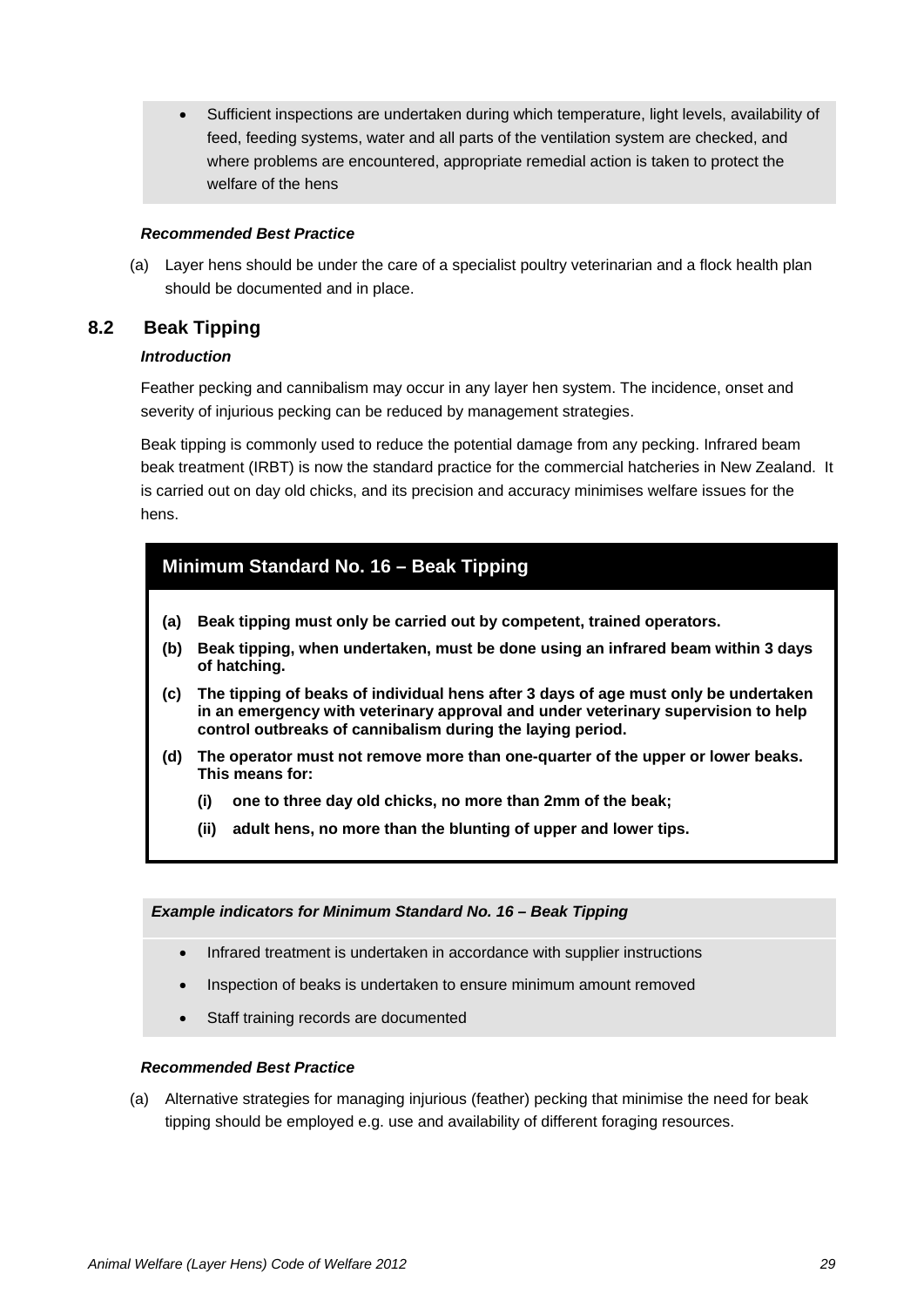#### *General Information*

The incidence of feather pecking is affected by genetics, environmental conditions, nutrition and management practices. There is ongoing genetic research to develop strains of hens which are less prone to feather pecking. NAWAC has concerns about the welfare implications of beak tipping and encourages the industry to develop management systems to protect against all forms of injurious pecking without the need for beak tipping.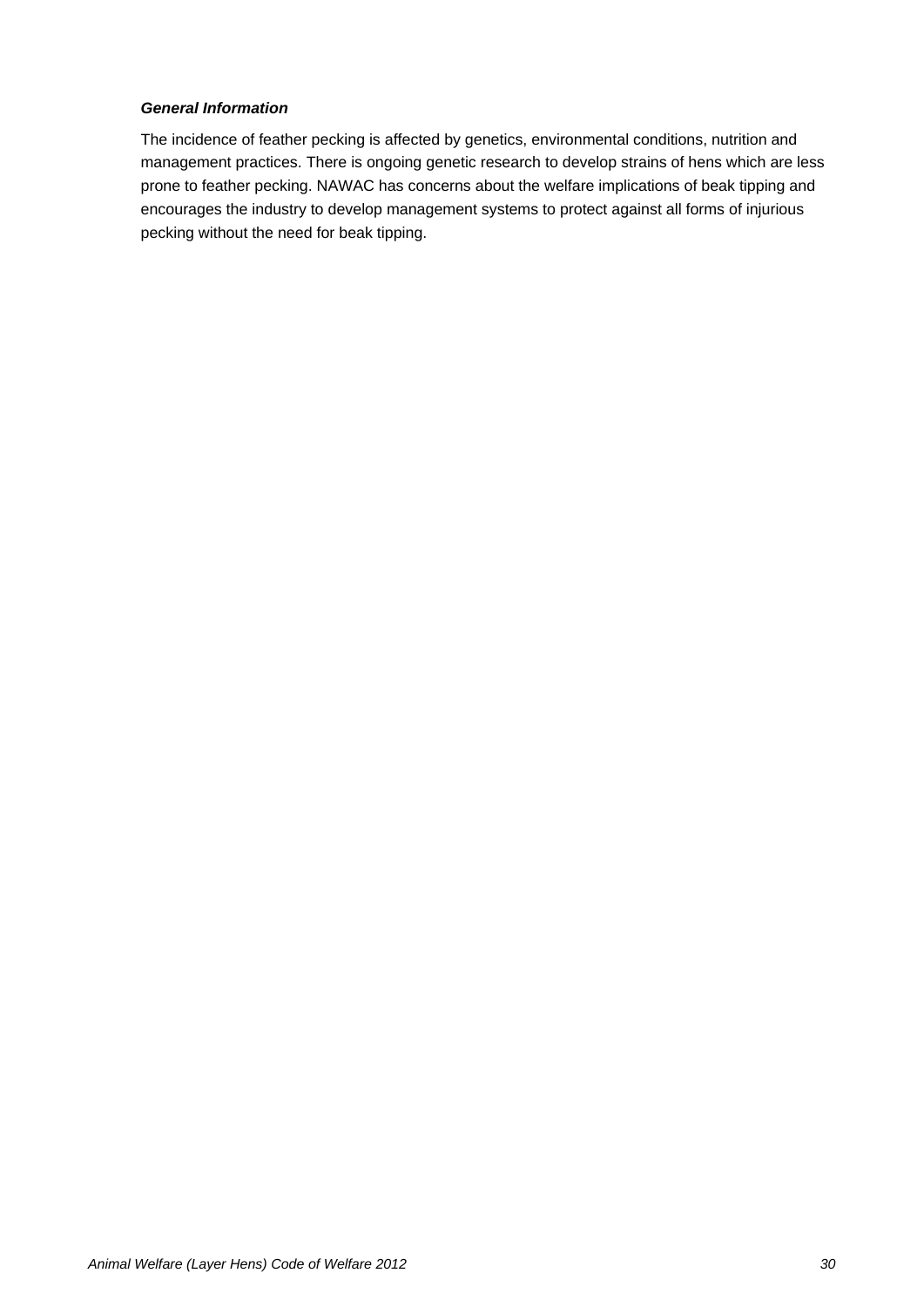## **9. Humane Destruction**

#### *Introduction*

Humane destruction of hens and chicks may be carried out on individuals, such as culls, or when depopulation is required for disease outbreak or at end of lay.

<span id="page-31-0"></span>

| Minimum Standard No. 17 - Humane Destruction |                                                                                                                                                                                                                                                                                         |  |
|----------------------------------------------|-----------------------------------------------------------------------------------------------------------------------------------------------------------------------------------------------------------------------------------------------------------------------------------------|--|
| (a)                                          | The method(s) used for the humane destruction of layer hens, including unhatched<br>eggs in the last half of incubation and newly hatched chicks, must ensure rapid                                                                                                                     |  |
|                                              | death, which is confirmed by inspection.                                                                                                                                                                                                                                                |  |
| (b)                                          | Persons undertaking humane destruction must be appropriately trained and must<br>ensure that the hens are managed gently and calmly at all stages of the process.                                                                                                                       |  |
| (c)                                          | Any equipment used to undertake humane destruction must be well maintained and<br>not overloaded, so that it operates effectively and efficiently.                                                                                                                                      |  |
| (d)                                          | Maceration equipment used for humane destruction must be designed to cause very<br>rapid and complete fragmentation of the egg or day-old chick into small particles.                                                                                                                   |  |
| (e)                                          | When using gas, the procedure must ensure the collapse of every hen within 35<br>seconds of exposure to the gas. Layer hens must remain in the gas for at least a<br>further two minutes following collapse and be inspected to ensure that they are<br>dead upon removal from the gas. |  |

*Example indicators for Minimum Standard No. 17 – Humane Destruction*

- Humane destruction protocols are documented
- Acceptable methods are used. These include:
	- (i) Electrical stunning followed by neck dislocation and exsanguination
	- (ii) Neck dislocation alone
	- (iii) Gas using a mixture of inert gases and/or carbon dioxide
	- (iv) Immediate fragmentation/ maceration for unhatched eggs and day-old chicks
- Any other methods used for humane destruction of hens (referred to in the OIE Terrestrial Animal Health Code (http://www.oie.int/international-standard-setting/terrestrialcode/access-online/)) are performed under veterinary supervision
- Persons performing humane destruction are appropriately trained and ensure that the hens are managed gently and calmly at all stages of the process
- Appropriate behaviour towards and handling of hens, including chicks, is observed and corrective action taken as required
- All hens killed are inspected following the procedure to confirm death
- Hens are confirmed unconscious within 35 seconds of exposure to gas
- Staff training and supervision is documented and monitored
- Equipment used to perform humane destruction is never overloaded and is well maintained to ensure that it operates efficiently and maintenance is documented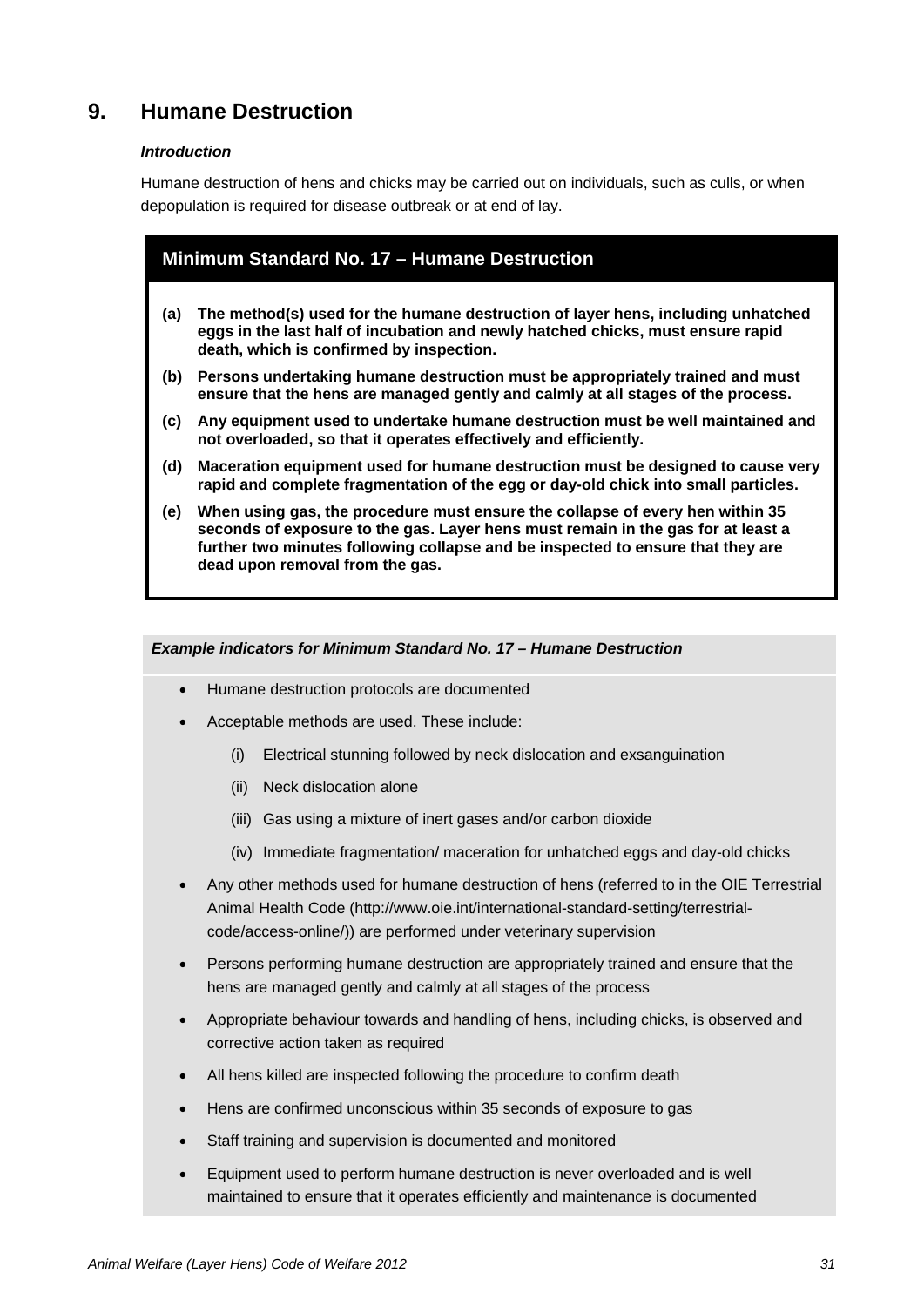## *Recommended Best Practice*

(a) Layer hens should be humanely destroyed using a mixture of inert gases with a low concentration of carbon dioxide (i.e. up to 30%) to produce an atmosphere with less than 2% oxygen by volume.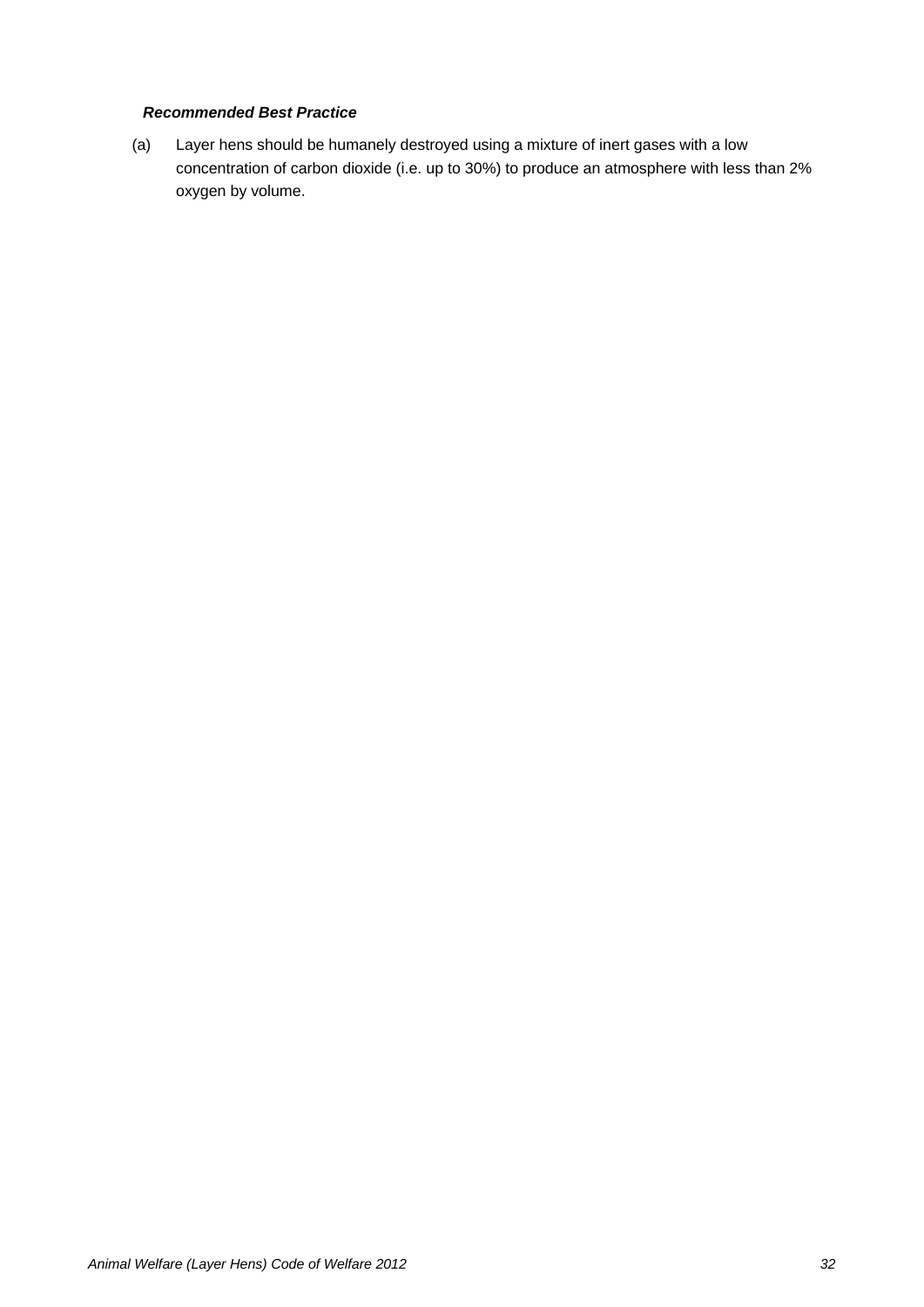## **10. Hatchery Management**

#### *Introduction*

The aim of hatchery management is to produce healthy hens. The key processes and conditions in hatchery management which affect the health and welfare of newly hatched chicks include:

- cleaning and hygiene procedures;
- prompt removal of chicks after hatching;
- grading of day-old chicks;
- humane destruction of cull chicks and unhatched eggs;
- satisfactory holding room conditions;
- satisfactory transport conditions for day old chicks;
- vaccinations carried out humanely and with minimum stress to the chicks;
- infrared beak treatment (IRBT) equipment and automated vaccinators cleaned and serviced after every hatch where used;
- hatching trays with live chicks moved smoothly and kept level and precautions taken to prevent chicks falling onto the floor.

All minimum standards in this code apply to hatcheries and chicks.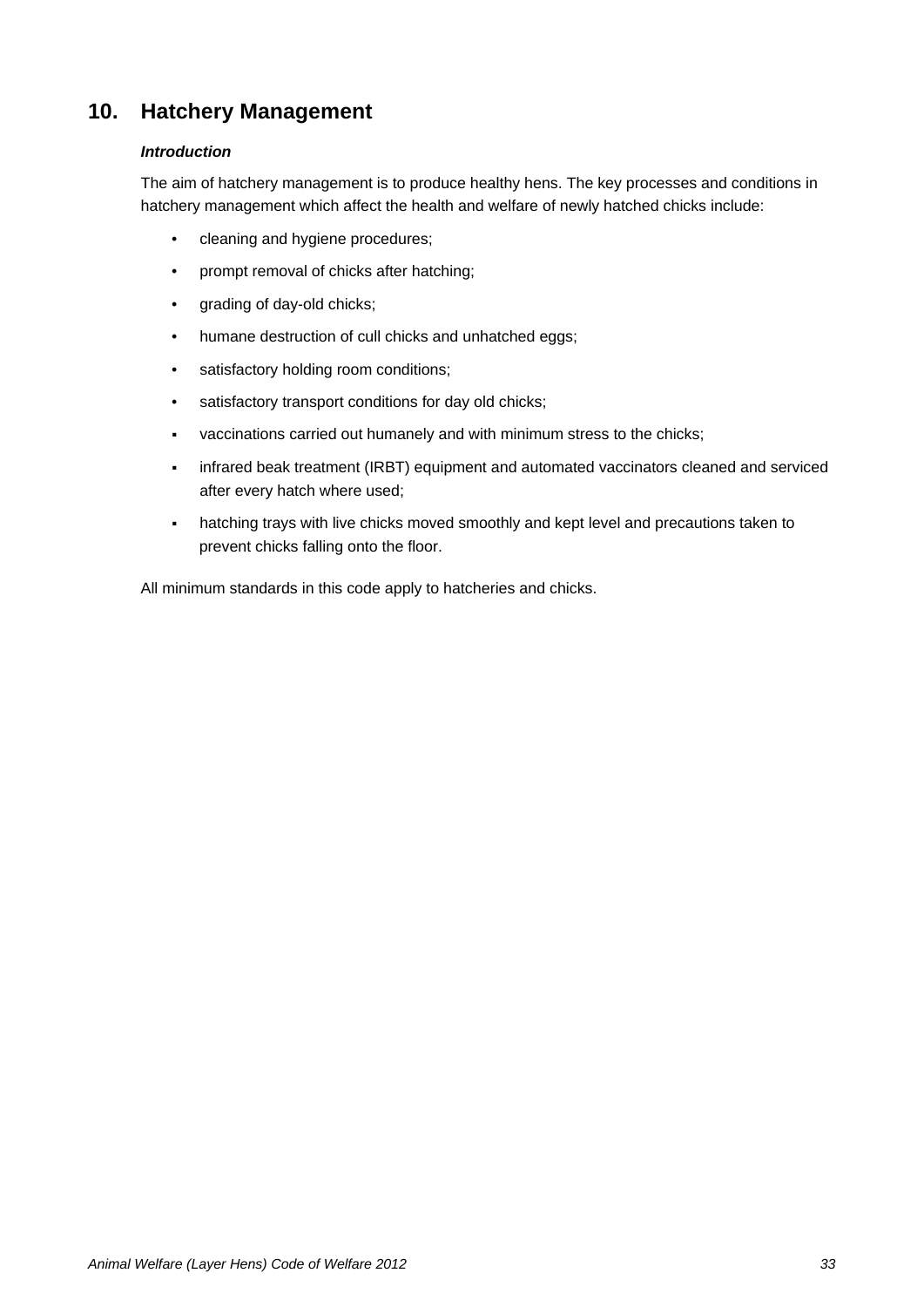## **11. Roosters**

Keeping a rooster with layer hens can settle the birds, leading to less fighting and therefore fewer injuries.

All minimum standards, as appropriate, in this code apply to roosters that are kept with layer hens, regardless of the management system under which they are kept.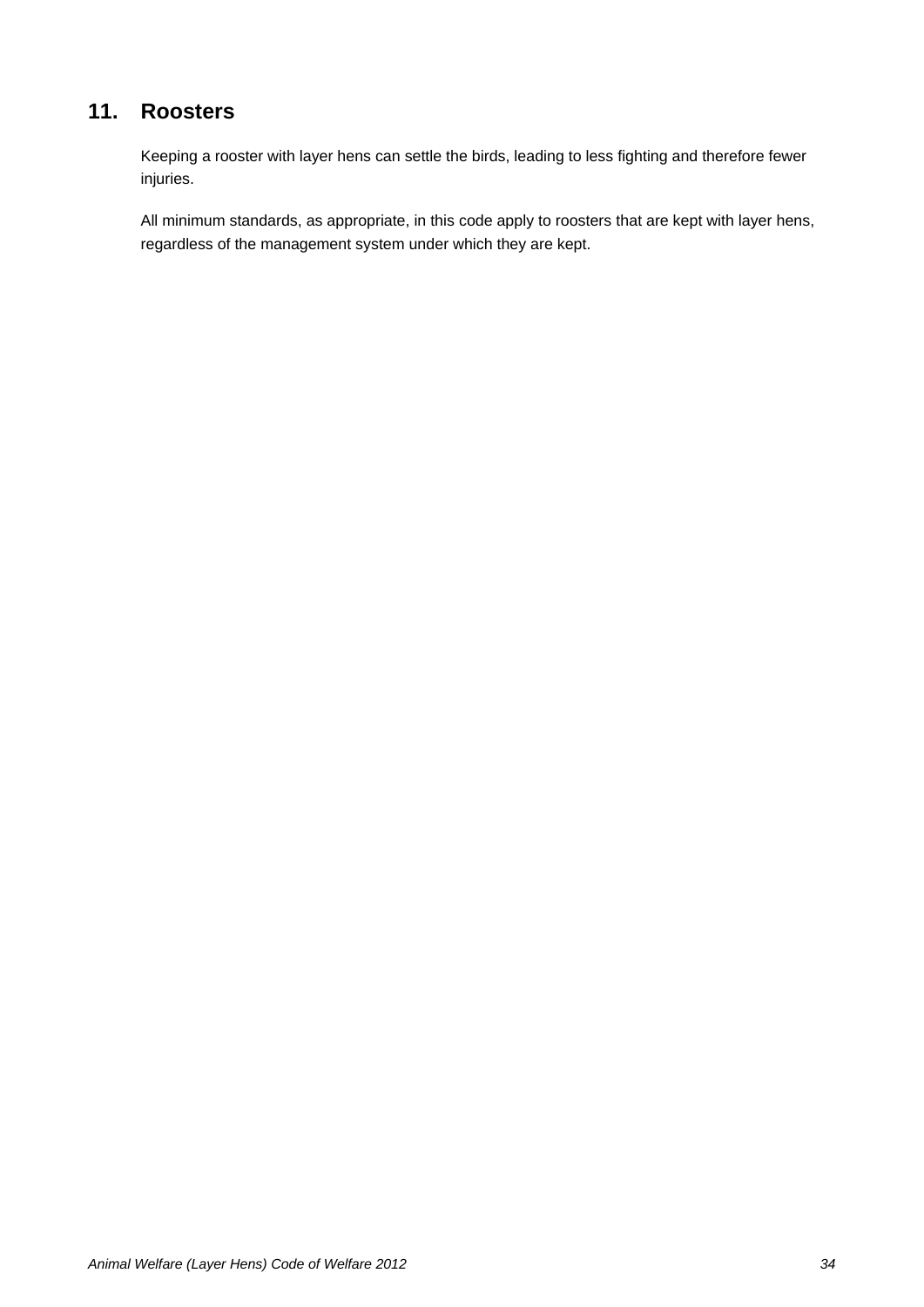## **12. Welfare Assurance**

#### *Introduction*

The maintenance of good records is an integral part of a welfare assurance system and good farm management.

#### *Recommended Best Practice*

- (a) To help ensure that standards of animal welfare and husbandry are maintained, each commercial layer hen facility should implement a quality assurance system that provides for written procedures regarding hen welfare.
- (b) The elements of the quality assurance system should provide for the minimum standards, the indicators relevant to each and recommendations for best practice of this code.
- (c) The quality assurance system should require continual review of existing systems and procedures that could enhance the welfare of layer hens. Producers and the Egg Producers Federation of New Zealand should encourage ongoing debate and assessments of management practices that may improve the welfare of layer hens. Where improvements to current practice are identified, these should be communicated to producers via appropriate technology transfer methods such as seminars, workshops, and industry newsletters.
- (d) The quality assurance system should provide for all incidents resulting in significant sickness, injury or death of hens to be fully investigated and documented. Where the results of an investigation may have implications for current industry management practices, a report outlining the incident and implications should, as soon as it is available, be forwarded to the appropriate industry body for consideration.

#### *General Information*

The adoption or adaptation of an industry generic welfare assurance programme for welfare and husbandry procedures may meet these recommendations.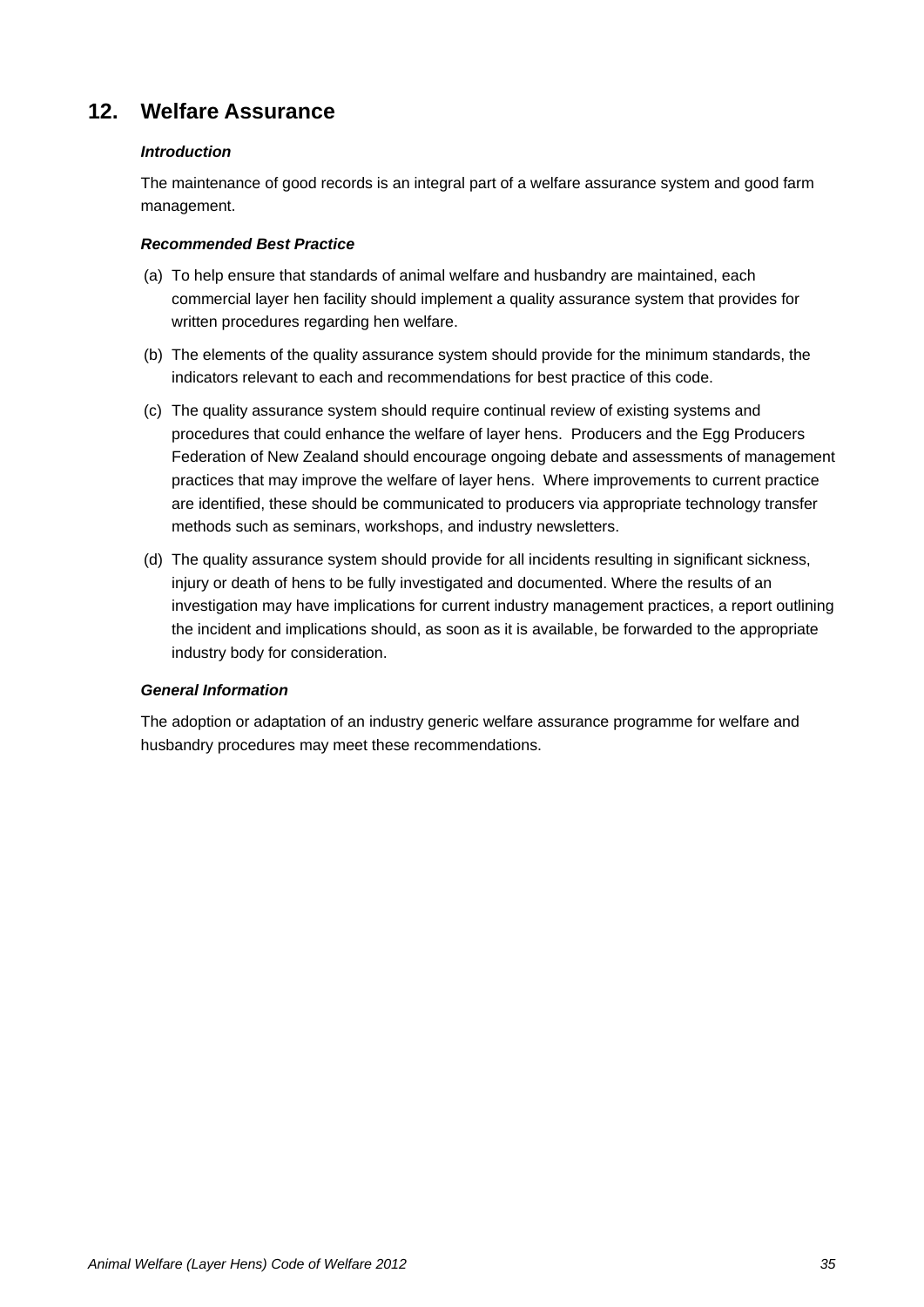## <span id="page-36-0"></span>**Appendix I: Interpretation and Definitions**

| Act                         | The Animal Welfare Act 1999.                                                                                                                                                                                                                                                                                                                                                                                      |  |
|-----------------------------|-------------------------------------------------------------------------------------------------------------------------------------------------------------------------------------------------------------------------------------------------------------------------------------------------------------------------------------------------------------------------------------------------------------------|--|
| animal                      | As defined in the Act:                                                                                                                                                                                                                                                                                                                                                                                            |  |
|                             | "(a) Means any live member of the animal kingdom that is $-$                                                                                                                                                                                                                                                                                                                                                      |  |
|                             | A mammal; or<br>(i)                                                                                                                                                                                                                                                                                                                                                                                               |  |
|                             | (ii) A bird; or                                                                                                                                                                                                                                                                                                                                                                                                   |  |
|                             | (iii) A reptile; or                                                                                                                                                                                                                                                                                                                                                                                               |  |
|                             | (iv) An amphibian; or                                                                                                                                                                                                                                                                                                                                                                                             |  |
|                             | (v) A fish (bony or cartilaginous); or                                                                                                                                                                                                                                                                                                                                                                            |  |
|                             | (vi) Any octopus, squid, crab, lobster, or crayfish (including<br>freshwater crayfish); or                                                                                                                                                                                                                                                                                                                        |  |
|                             | (vii) Any other member of the animal kingdom which is declared<br>from time to time by the Governor-General, by Order in Council,<br>to be an animal for the purposes of the Act; and                                                                                                                                                                                                                             |  |
|                             | (b) Includes any mammalian foetus, or any avian or reptilian pre-<br>hatched young, that is in the last half of its period of gestation or<br>development; and                                                                                                                                                                                                                                                    |  |
|                             | (c) Includes any marsupial pouch young; but                                                                                                                                                                                                                                                                                                                                                                       |  |
|                             | (d) Does not include -                                                                                                                                                                                                                                                                                                                                                                                            |  |
|                             | A human being; or<br>(i)                                                                                                                                                                                                                                                                                                                                                                                          |  |
|                             | (ii) Except as provided in paragraph above, any animal in the pre-<br>natal, pre-hatched, larval, or other such developmental stage."                                                                                                                                                                                                                                                                             |  |
| available technology        | NAWAC takes to mean technologies which are used practically to care<br>for and manage animals, for example, existing chemicals, drugs,<br>instruments, devices and facilities.                                                                                                                                                                                                                                    |  |
| aviary                      | A multi-tier barn system with access to nests and perches at a number of<br>heights or multiple tiers which consist of a raised slatted area providing<br>perching and access to food / water at each level.                                                                                                                                                                                                      |  |
| barn                        | A building that houses layer hens as either a single or multiple groups,<br>with or without access to an outdoor area but with an area for nesting,<br>perching and scratching. Barns with access outdoors are usually referred<br>to as free range and the building can be either fixed or moveable. If a<br>barn has multiple internal levels it is often referred to as an aviary and/or<br>multi-tier system. |  |
| beak tipping or<br>trimming | The removal of the upper and lower tips of the beak (maximum 25%).                                                                                                                                                                                                                                                                                                                                                |  |
| brooding                    | The management of chicks from day-old to four weeks of age.                                                                                                                                                                                                                                                                                                                                                       |  |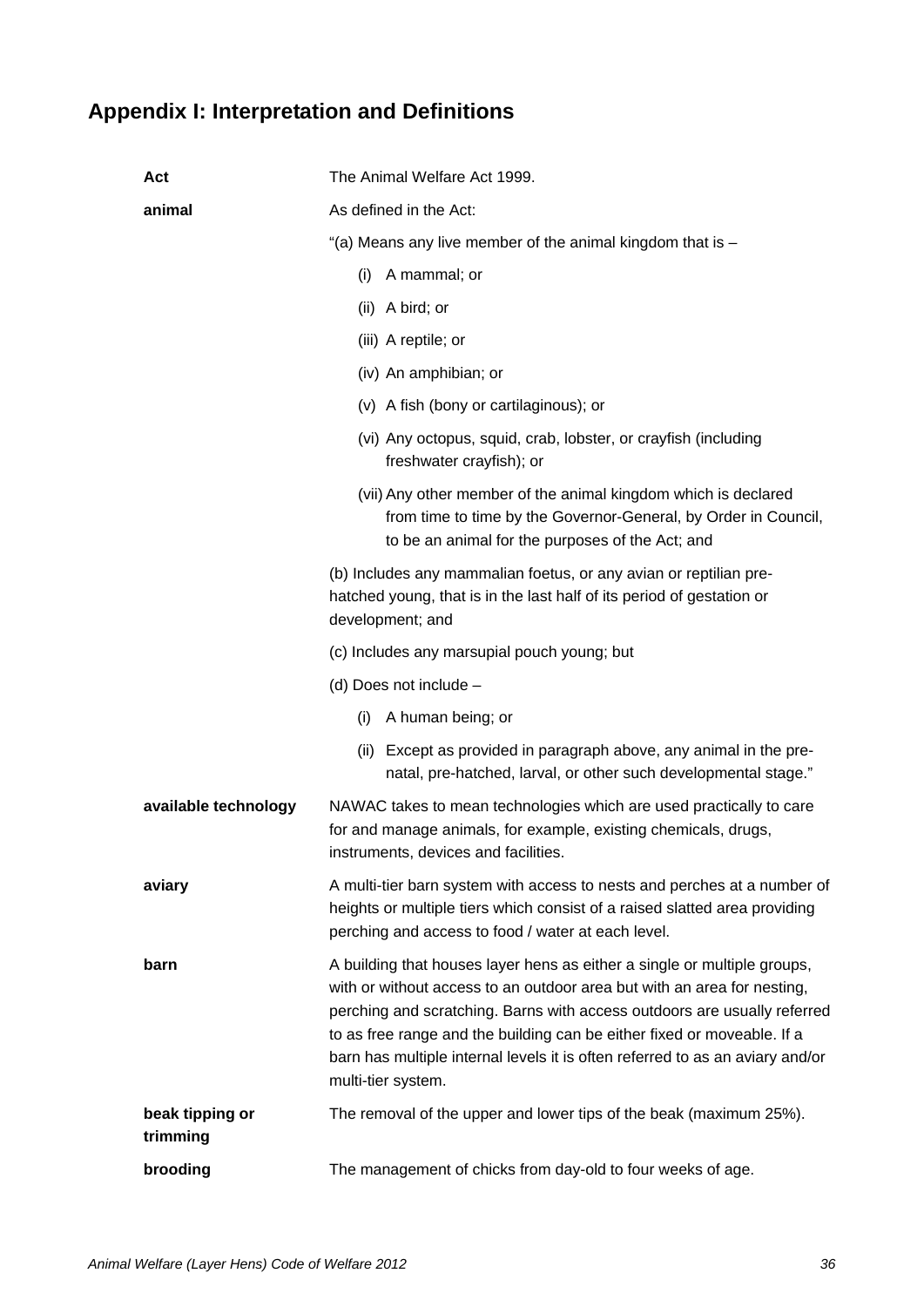| caking                         | Undesirable compaction of the surface of litter.                                                                                                                                                                                                                                                                                                                                                                                                                                                           |
|--------------------------------|------------------------------------------------------------------------------------------------------------------------------------------------------------------------------------------------------------------------------------------------------------------------------------------------------------------------------------------------------------------------------------------------------------------------------------------------------------------------------------------------------------|
| cage                           | A cage is an enclosure constructed of metal or plastic and holding 3-7<br>hens. Cages do not have perches and/or nest areas. They are inside a<br>building and can be multi-tiered. Also called current or conventional<br>cages.                                                                                                                                                                                                                                                                          |
| chick                          | Layer breed of poultry from hatching to 7 weeks of age.                                                                                                                                                                                                                                                                                                                                                                                                                                                    |
| claw shortening<br>devices     | Abrasive device or flooring for scratching.                                                                                                                                                                                                                                                                                                                                                                                                                                                                |
| colony cages                   | A colony cage is a modified and enlarged enclosure with more space<br>than cages and with perching, nesting and scratching areas. Colony<br>cages may also be referred to as furnished or enriched cages.                                                                                                                                                                                                                                                                                                  |
|                                | controlled environment An enclosed insulated building containing layer hens which provides<br>control of lighting, ventilation and temperature, with feed, water and egg<br>collection also usually automated.                                                                                                                                                                                                                                                                                             |
| day-old chicks                 | Chicks up to 72 hours of age (surviving on their internal yolk sack).                                                                                                                                                                                                                                                                                                                                                                                                                                      |
| depopulation                   | Removal of all hens, usually at end of lay, from the particular<br>environment.                                                                                                                                                                                                                                                                                                                                                                                                                            |
| embryonated egg                | A fertilised egg which contains a developing chick embryo.                                                                                                                                                                                                                                                                                                                                                                                                                                                 |
| end of lay                     | When laying is terminated, either naturally or as a management practice.                                                                                                                                                                                                                                                                                                                                                                                                                                   |
| good practice                  | NAWAC takes to mean a standard of care that has a general level of<br>acceptance among knowledgeable practitioners and experts in the field;<br>is based on good sense and sound judgement; is practical and thorough;<br>has robust experience-based or scientific foundations; and prevents<br>unreasonable or unnecessary harm to, or promotes the interests of, the<br>animals to which it is applied. Good practice also takes account of the<br>evolution of attitudes about animals and their care. |
| hatchery                       | A facility in which fertile eggs are incubated and hatched in controlled<br>environment cabinets.                                                                                                                                                                                                                                                                                                                                                                                                          |
| hen(s) / layer hen             | A chick, pullet or laying hen.                                                                                                                                                                                                                                                                                                                                                                                                                                                                             |
| induced (forced)<br>moulting   | The deliberate practice of making hens in a group cease egg production<br>simultaneously and then lose and replace feathers and restore bone<br>integrity to bring them into another laying cycle.                                                                                                                                                                                                                                                                                                         |
| instantaneous<br>fragmentation | Mechanical method of humane destruction of eggs and day-old chicks<br>(also known as maceration).                                                                                                                                                                                                                                                                                                                                                                                                          |
| <b>lux</b>                     | An international measure of light intensity (not to be confused with watts).                                                                                                                                                                                                                                                                                                                                                                                                                               |
| owner                          | As defined in the Act: "in relation to an animal, includes the parent or<br>guardian of a person under the age of 16 years who -                                                                                                                                                                                                                                                                                                                                                                           |
|                                | Owns the animal; and                                                                                                                                                                                                                                                                                                                                                                                                                                                                                       |
|                                | Is a member of the parent's or guardian's household living with and<br>dependent on the parent or guardian."                                                                                                                                                                                                                                                                                                                                                                                               |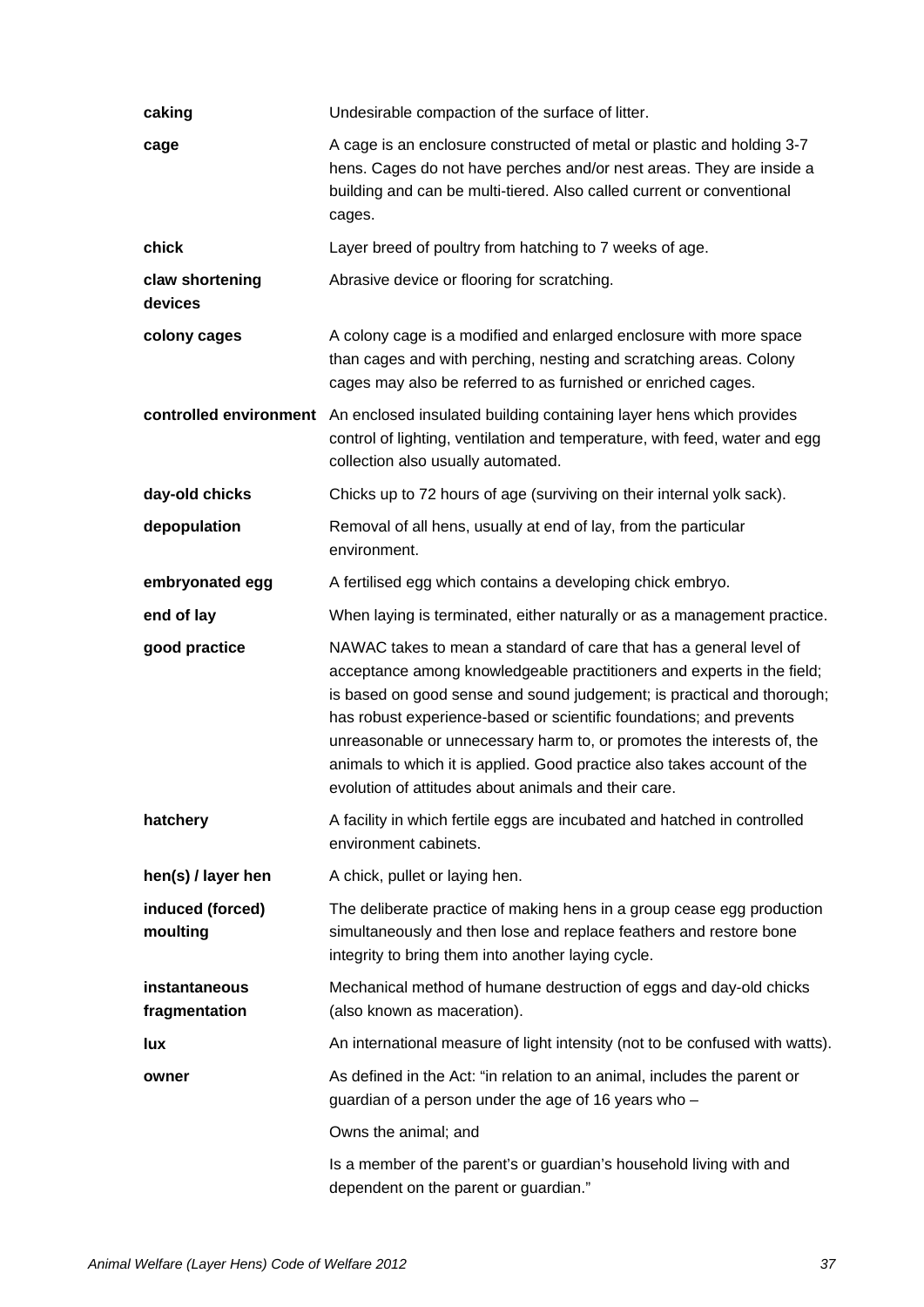| perch                  | An elevated structure, including perforated/slatted areas, that allows hens<br>to roost off the ground and grip with their claws.                                                          |                                                                                                                                                                               |  |
|------------------------|--------------------------------------------------------------------------------------------------------------------------------------------------------------------------------------------|-------------------------------------------------------------------------------------------------------------------------------------------------------------------------------|--|
| person in charge       | As defined in the Act: "in relation to an animal, includes a person who has<br>an animal in that person's possession or custody, or under that person's<br>care, control, or supervision." |                                                                                                                                                                               |  |
| pest                   | As defined in the Act: "means -                                                                                                                                                            |                                                                                                                                                                               |  |
|                        | (a)                                                                                                                                                                                        | Any animal in a wild state that, subject to subsection (2), the<br>Minister of Conservation declares, by notice in the Gazette, to<br>be a pest for the purposes of this Act: |  |
|                        | (b)                                                                                                                                                                                        | Any member of the family Mustelidae (except where held under<br>a licence under regulations made under the Wildlife Act 1953):                                                |  |
|                        | (c)                                                                                                                                                                                        | Any feral cat:                                                                                                                                                                |  |
|                        | (d)                                                                                                                                                                                        | Any feral dog:                                                                                                                                                                |  |
|                        | (e)                                                                                                                                                                                        | Any feral rodent:                                                                                                                                                             |  |
|                        | (f)                                                                                                                                                                                        | Any feral rabbit:                                                                                                                                                             |  |
|                        | (g)                                                                                                                                                                                        | Any feral hare:                                                                                                                                                               |  |
|                        | (h)                                                                                                                                                                                        | Any grass carp:                                                                                                                                                               |  |
|                        | (i)                                                                                                                                                                                        | Any Koi or European carp:                                                                                                                                                     |  |
|                        | (j)                                                                                                                                                                                        | Any silver carp:                                                                                                                                                              |  |
|                        | (k)                                                                                                                                                                                        | Any mosquito fish:                                                                                                                                                            |  |
|                        | (1)                                                                                                                                                                                        | Any animal in a wild state that is a pest or unwanted organism<br>within the meaning of the Biosecurity Act 1993."                                                            |  |
| placement<br>facility. |                                                                                                                                                                                            | Placing of day-old chicks in the rearing facilities or pullets in the laying                                                                                                  |  |
| point of lay           | The commencement of laying by a sexually mature hen.                                                                                                                                       |                                                                                                                                                                               |  |
| predator               | An animal that preys on another.                                                                                                                                                           |                                                                                                                                                                               |  |
| pullet                 | Layer breed of poultry from 7 weeks of age to point of lay.                                                                                                                                |                                                                                                                                                                               |  |
| range                  | An outdoor area, usually pasture, used by hens.                                                                                                                                            |                                                                                                                                                                               |  |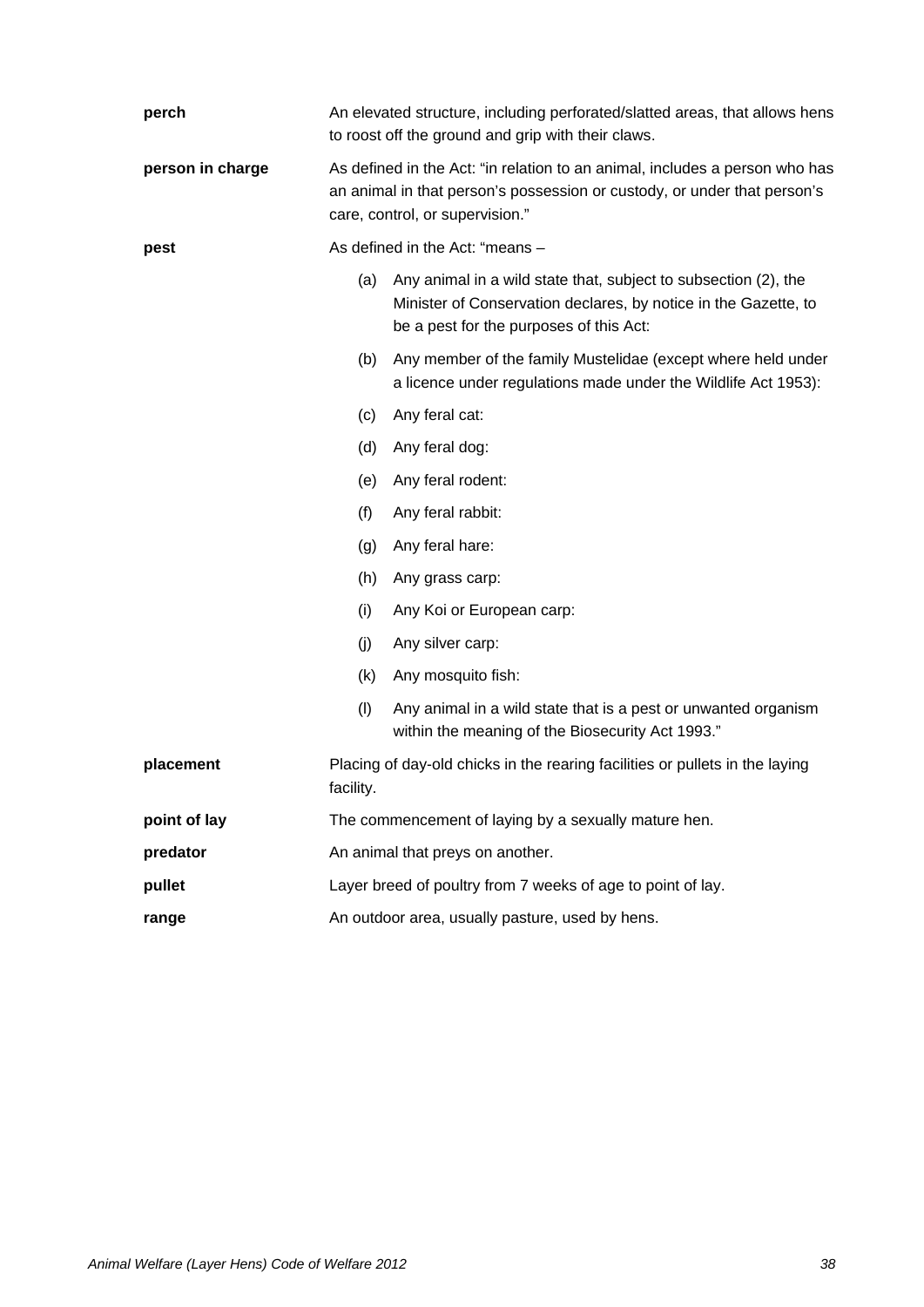| range management<br>plan         | A plan that reviews and addresses issues that can affect the quality of<br>the range including:                                                                                                                                                                                                                                                                                                                                                                                                                                                                                           |  |
|----------------------------------|-------------------------------------------------------------------------------------------------------------------------------------------------------------------------------------------------------------------------------------------------------------------------------------------------------------------------------------------------------------------------------------------------------------------------------------------------------------------------------------------------------------------------------------------------------------------------------------------|--|
|                                  | range rotation;                                                                                                                                                                                                                                                                                                                                                                                                                                                                                                                                                                           |  |
|                                  | vegetation /pasture species on the range;                                                                                                                                                                                                                                                                                                                                                                                                                                                                                                                                                 |  |
|                                  | dealing with weather conditions;                                                                                                                                                                                                                                                                                                                                                                                                                                                                                                                                                          |  |
|                                  | disease and parasite control;                                                                                                                                                                                                                                                                                                                                                                                                                                                                                                                                                             |  |
|                                  | siting of the range;<br>$\bullet$                                                                                                                                                                                                                                                                                                                                                                                                                                                                                                                                                         |  |
|                                  | shade and shelter, and                                                                                                                                                                                                                                                                                                                                                                                                                                                                                                                                                                    |  |
|                                  | drainage.                                                                                                                                                                                                                                                                                                                                                                                                                                                                                                                                                                                 |  |
| rearing                          | Management of the hens from day-old to point of lay (approximately 18<br>weeks of age).                                                                                                                                                                                                                                                                                                                                                                                                                                                                                                   |  |
| recommended best<br>practice     | NAWAC takes to mean the best practice agreed at a particular time,<br>following consideration of scientific information, accumulated experience<br>and public submissions on this code. It is usually a higher standard of<br>practice than the minimum standard, except where the minimum standard<br>is best practice. It is a practice that can be varied as new information<br>comes to light. Recommendations for best practice will be particularly<br>appropriate where it is desirable to promote or encourage better care for<br>animals than is provided as a minimum standard. |  |
|                                  | Recommended best practices are identified in the text by a heading, and<br>generally use the word "should".                                                                                                                                                                                                                                                                                                                                                                                                                                                                               |  |
| scientific knowledge             | NAWAC takes to mean knowledge within animal-based scientific<br>disciplines, especially those that deal with nutritional, environmental,<br>health, behavioural and cognitive/neural functions, which are relevant to<br>understanding the physical, health and behavioural needs of animals.<br>Such knowledge is not haphazard or anecdotal; it is generated by<br>rigorous and systematic application of the scientific method, and the<br>results are objectively and critically reviewed before acceptance.                                                                          |  |
| winter garden/covered<br>veranda | A well ventilated but covered area connected to the barn, which has a<br>floor suitable for scratching and is usually available during daylight hours<br>for the hens with provision to confine hens and protect them from<br>predators and adverse weather.                                                                                                                                                                                                                                                                                                                              |  |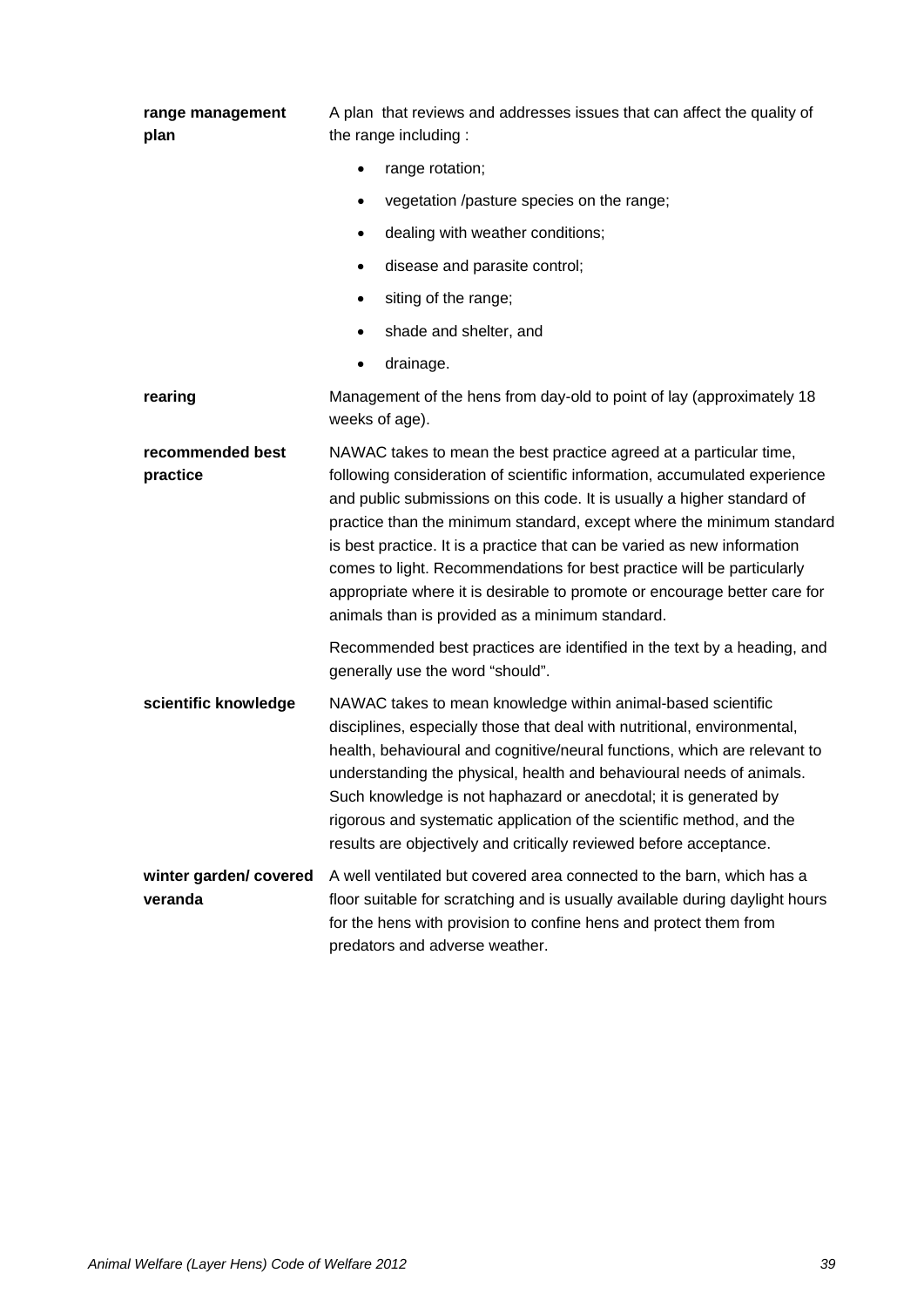## **Appendix II: Legislative Requirements**

The Animal Welfare Act 1999 (the Act) imposes obligations on every person who owns or is in charge of an animal. This code has been issued pursuant to section 75 of the Act and will provide guidance on how to comply with the legislative requirements. However, this code does not provide an exhaustive list of the Act's requirements, and owners and those in charge of animals should note that they must comply with the minimum standards in this code *and* the general provisions in the Act. A copy of the Act is accessible at: *[http://www.legislation.govt.nz](http://www.legislation.govt.nz/)*.

#### *Contents of Codes*

Section 69 of the Act provides that a code of welfare may relate to one or more of the following:

- a species of animal
- animals used for purposes specified in the code
- animal establishments of a kind specified in the code
- types of entertainment specified in the code (being types of entertainment in which animals are used)
- the transport of animals
- the procedures and equipment used in the management, care or killing of animals or in the carrying out of surgical procedures on animals.

In deciding to issue a code of welfare, the Minister must be satisfied as to the following matters set out in section 73(1) of the Act:

- that the proposed standards are the minimum necessary to ensure that the purposes of the Act will be met
- that the recommendations for best practice (if any) are appropriate.

Despite the provisions of section 73(1), section 73(3) of the Act allows NAWAC, in exceptional circumstances, to recommend minimum standards and recommendations for best practice that do not fully meet the obligations of:

- sections 10 and 11 obligations in relation to physical, health and behavioural needs of animals
- section  $12(c)$  killing an animal
- $\bullet$  section 21(1)(b) restriction on performance of surgical procedures
- section 22(2) providing comfortable and secure accommodation for the transport of animals
- section 23(1) and  $(2)$  transport of animals
- section  $29(a) 1$ ll-treating an animal.

In making a recommendation under section 73(3), section 73(4) requires NAWAC to have regard to:

- the feasibility and practicality of effecting a transition from current practices to new practices and any adverse effects that may result from such a transition
- the requirements of religious practices or cultural practices or both
- the economic effects of any transition from current practices to new practices.

This code provides for the physical, health and behavioural needs (as defined in section 4 of the Act) of layer hens. These needs include:

- proper and sufficient food and water
- adequate shelter
- opportunity to display normal patterns of behaviour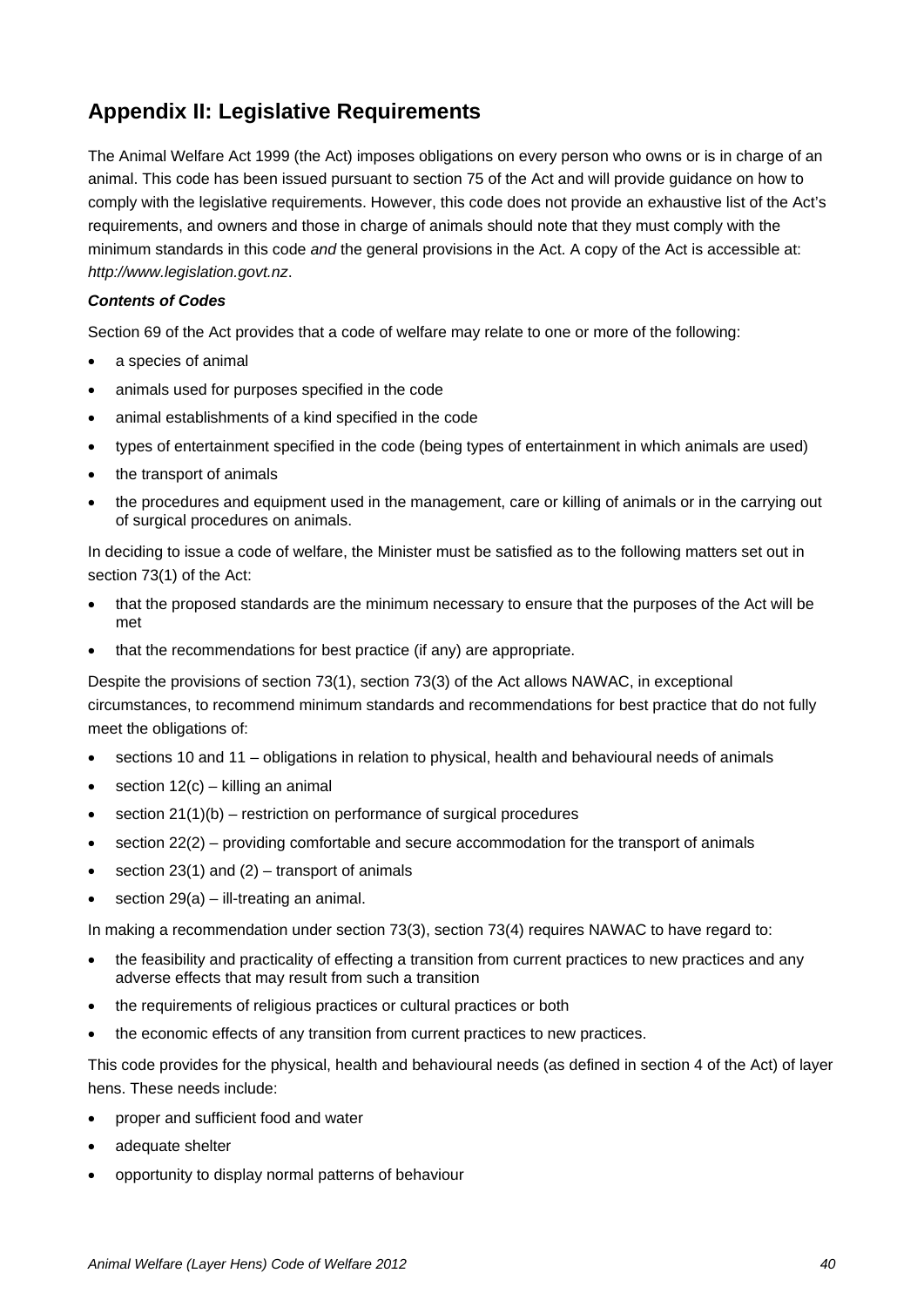- physical handling in a manner which minimises the likelihood of unreasonable or unnecessary pain or distress
- protection from, and rapid diagnosis of, any significant injury or disease,

being a need which, in each case, is appropriate to the species, environment and circumstances of the animal.

This code also takes account of:

- good practice
- scientific knowledge
- available technology.

#### *Legal Obligations of Owners and Persons in Charge of Animals*

The owner or person in charge of an animal has overall responsibility for the welfare of the animal in his or her care. The legal obligations set out below are not an exhaustive list of the obligations in the Act.

- (a) The owner or person in charge of an animal must:
	- (i) ensure that the physical, health and behavioural needs of the animal are met in a manner that is in accordance with both good practice and scientific knowledge
	- (ii) where practicable, ensure that an animal that is ill or injured receives treatment that will alleviate any unreasonable or unnecessary pain or distress being suffered by the animal or that it is killed humanely.
- (b) The owner or person in charge of an animal must not without reasonable excuse:
	- (i) keep an animal alive when it is in such a condition that it is suffering unreasonable or unnecessary pain or distress
	- (ii) sell, attempt to sell or offer for sale, otherwise than for the express purpose of being killed, an animal, when it is suffering unreasonable or unnecessary pain or distress
	- (iii) desert an animal in circumstances in which no provision is made to meet its physical, health and behavioural needs.
- (c) No person may:
	- (i) ill-treat an animal
	- (ii) release an animal that has been kept in captivity, in circumstances in which the animal is likely to suffer unreasonable or unnecessary pain or distress
	- (iii) perform any significant surgical procedure on an animal unless that person is a veterinarian, or a veterinary student under the direct supervision of a veterinarian, or a person approved by a veterinarian
	- (iv) perform on an animal a surgical procedure that is not a significant surgical procedure (as defined by the Act) in such a manner that the animal suffers unreasonable or unnecessary pain or distress
	- (v) kill an animal in such a manner that the animal suffers unreasonable or unnecessary pain or distress.

#### *Regulations Review Committee of Parliament*

Codes of welfare are deemed to be regulations for the purposes of the Regulations (Disallowance) Act 1989. As such, they are subject to the scrutiny of the Regulations Review Committee of Parliament.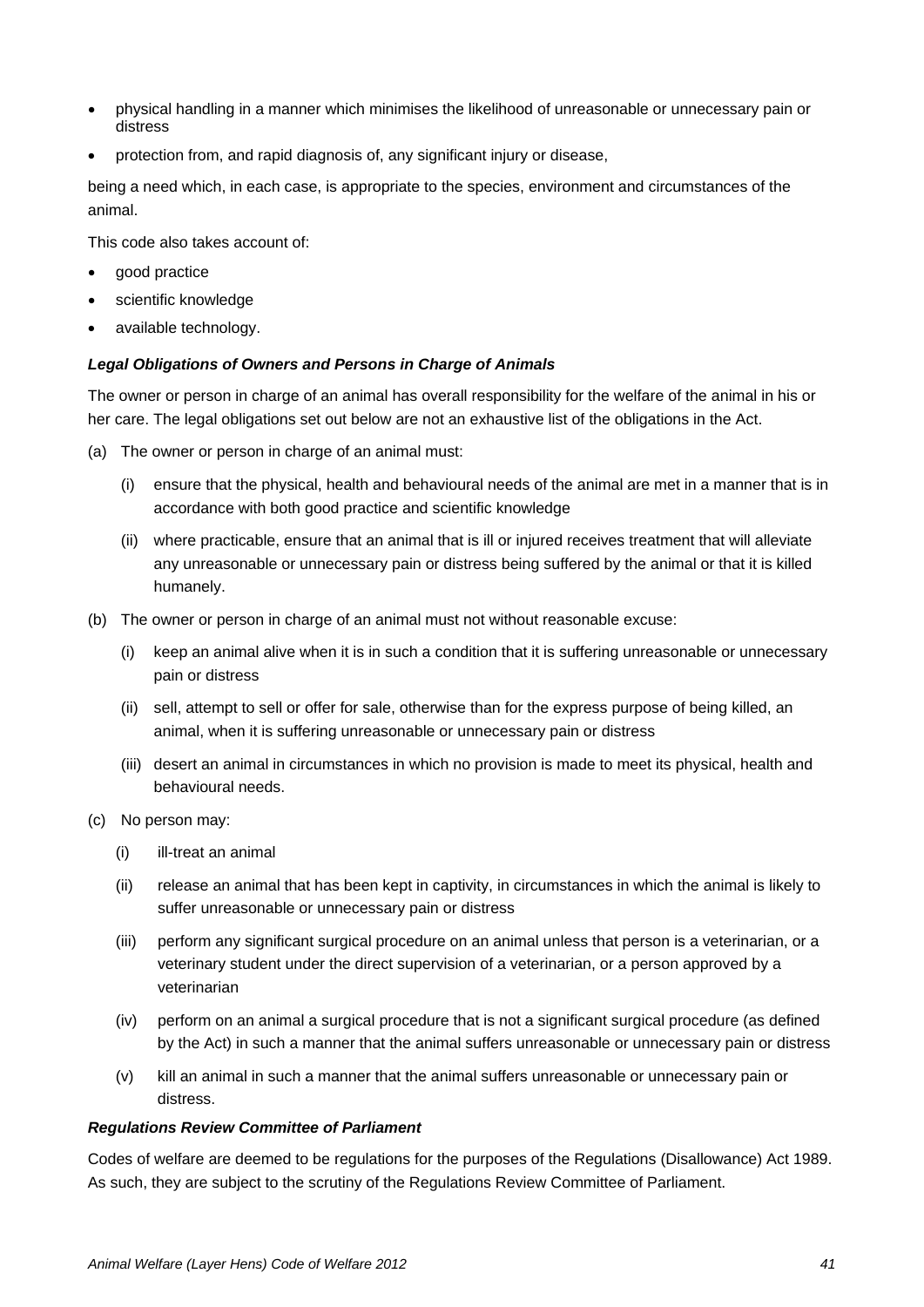Any person or organisation aggrieved at the operation of a code of welfare has the right to make a complaint to the Regulations Review Committee, Parliament Buildings, Wellington.

This is a parliamentary select committee charged with examining regulations against a set of criteria and drawing to the attention of the House of Representatives any regulation that does not meet the criteria. Grounds for reporting to the House include:

- the regulation trespasses unduly on personal rights and freedoms;
- the regulation is not made in accordance with the general objects and intentions of the statute under which it is made; or
- the regulation was not made in compliance with the particular notice and consultation procedures prescribed by statute.

Any person or organisation wishing to make a complaint should refer to the publication *Making a Complaint to the Regulations Review Committee*, which can be obtained from the website: *http://www.clerk.parliament.govt.nz*, or by writing to: Clerk of the Committee, Regulations Review Committee, Parliament Buildings, Wellington.

#### *Strict Liability*

In the prosecution of certain offences under the Animal Welfare Act 1999 committed after 19 December 2002, evidence that a relevant code of welfare was in existence at the time of the alleged offence and that a relevant minimum standard established by that code was not complied with is rebuttable evidence that the person charged with the offence failed to comply with, or contravened, the provision of the Animal Welfare Act to which the offence relates. (See sections 13(1A), 24(1) and 30(1A) of the Animal Welfare Act 1999, as amended by the Animal Welfare Amendment Act 2002.)

#### *Defences*

It is a defence in the prosecution of certain offences under the Animal Welfare Act 1999 if the defendant proves that there was in existence at the time of the alleged offence a relevant code of welfare and that the minimum standards established by the code of welfare were in all respects equalled or exceeded. (See sections 13(2)(c), 24(2)(b) and 30(2)(c).)

If a defendant in a prosecution intends to rely on the defence under section  $13(2)(c)$  or  $30(2)(c)$ , the defendant must, within seven days after the service of the summons, or within such further time as the Court may allow, deliver to the prosecutor a written notice. The notice must state that the defendant intends to rely on section 13(2) or 30(2) as the case may be, and must specify the relevant code of welfare that was in existence at the time of the alleged offence, and the facts that show that the minimum standards established by that code of welfare were in all respects equalled or exceeded. This notice may be dispensed with if the Court gives leave. (See sections 13(3) and 30(3).)

#### **The strict liability provisions and the defence of equalling or exceeding the minimum standards established by a code of welfare apply to the following offences:**

• Failing to Provide

Section 12(a): A person commits an offence who, being the owner of, or a person in charge of, an animal, fails to comply, in relation to the animal, with section 10 (which provides that the owner of an animal, and every person in charge of an animal, must ensure that the physical, health and behavioural needs of the animal are met in a manner that is in accordance with both good practice and scientific knowledge).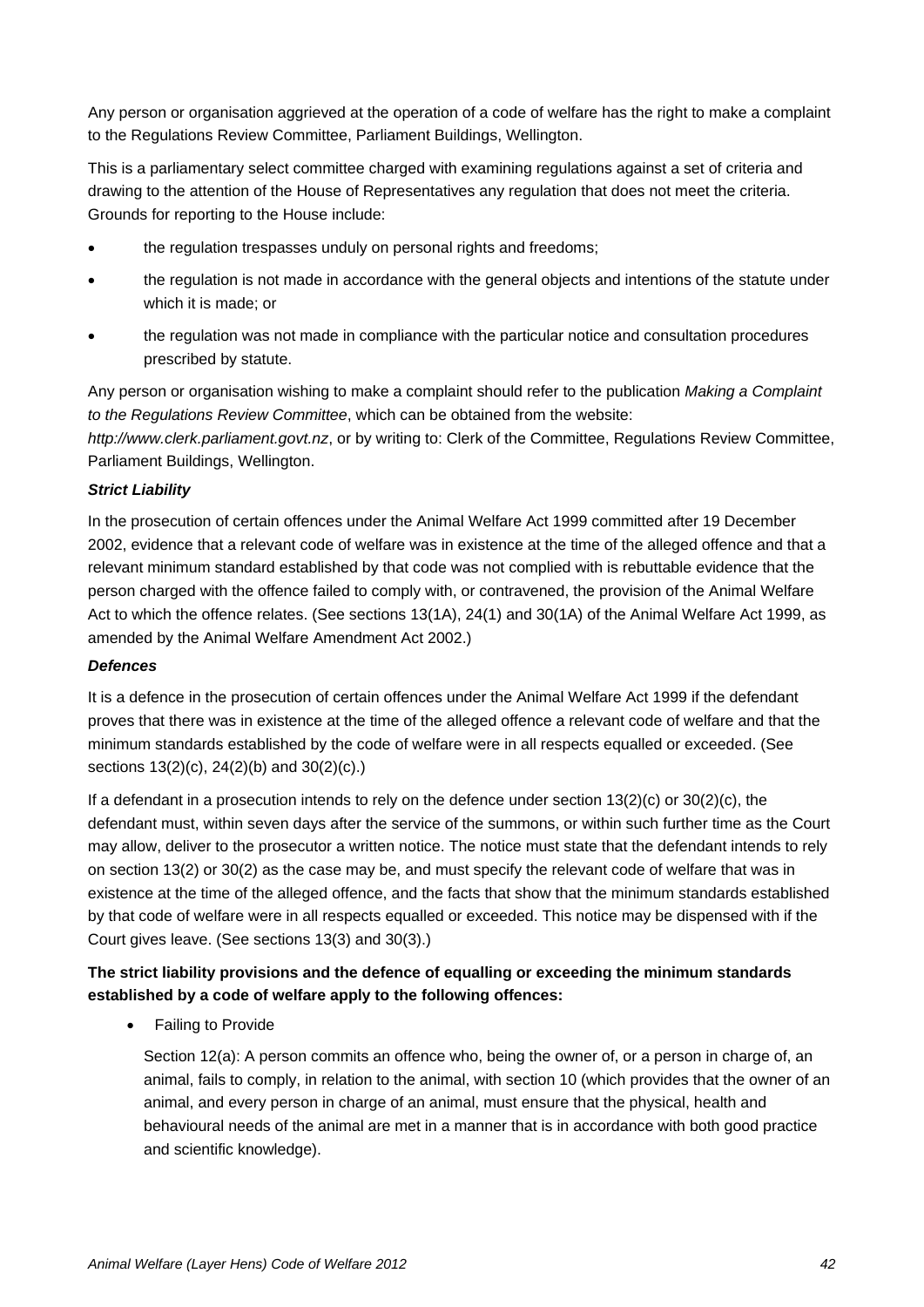#### **Suffering Animals**

Section 12(b): A person commits an offence who, being the owner of, or a person in charge of, an animal, fails, in the case of an animal that is ill or injured, to comply, in relation to the animal, with section 11 (which provides that the owner of an animal that is ill or injured, and every person in charge of such an animal, must, where practicable, ensure that the animal receives treatment that alleviates any unreasonable or unnecessary pain or distress being suffered by the animal).

Section 12(c): A person commits an offence who, being the owner of, or a person in charge of, an animal, kills the animal in such a manner that the animal suffers unreasonable or unnecessary pain or distress.

• Surgical Procedures

Section 21(1)(b): A person commits an offence who, without reasonable excuse, acts in contravention of or fails to comply with section 15(4) (which provides that no person may, in performing on an animal a surgical procedure that is not a significant surgical procedure, perform that surgical procedure in such a manner that the animal suffers unreasonable or unnecessary pain or distress).

**Transport** 

Section 22(2): A person commits an offence who fails, without reasonable excuse, to comply with any provision of section 22(1) (which provides that every person in charge of a vehicle or an aircraft, and the master of or, if there is no master, the person in charge of, a ship, being a vehicle, aircraft or ship in or on which an animal is being transported, must ensure that the welfare of the animal is properly attended to, and that, in particular, the animal is provided with reasonably comfortable and secure accommodation and is supplied with proper and sufficient food and water).

Section 23(1): A person commits an offence who, without reasonable excuse, confines or transports an animal in a manner or position that causes the animal unreasonable or unnecessary pain or distress.

Section 23(2): A person commits an offence who, being the owner of, or the person in charge of, an animal, permits that animal, without reasonable excuse, to be driven or led on a road, or to be ridden, or to be transported in or on a vehicle, an aircraft, or a ship while the condition or health of the animal is such as to render it unfit to be so driven, led, ridden or transported.

• Ill-treatment

Section 29(a): A person commits an offence who ill-treats an animal.

#### *Inspection of Premises*

Section 127(1): Inspectors appointed under the Animal Welfare Act 1999 have the power to enter any land or premises (with the exceptions of dwellings and marae), or any vehicle, aircraft or vessel, at any reasonable time, for the purpose of inspecting any animal.

Inspectors include officers of MPI, inspectors from approved organisations (e.g. Royal New Zealand SPCA) appointed by the Minister, and the Police.

#### *Liability of employers, principals, directors and officers of bodies corporate*

Sections 164 and 165 of the Animal Welfare Act lay our further provisions relating to offences committed by employers and charges against bodies corporate.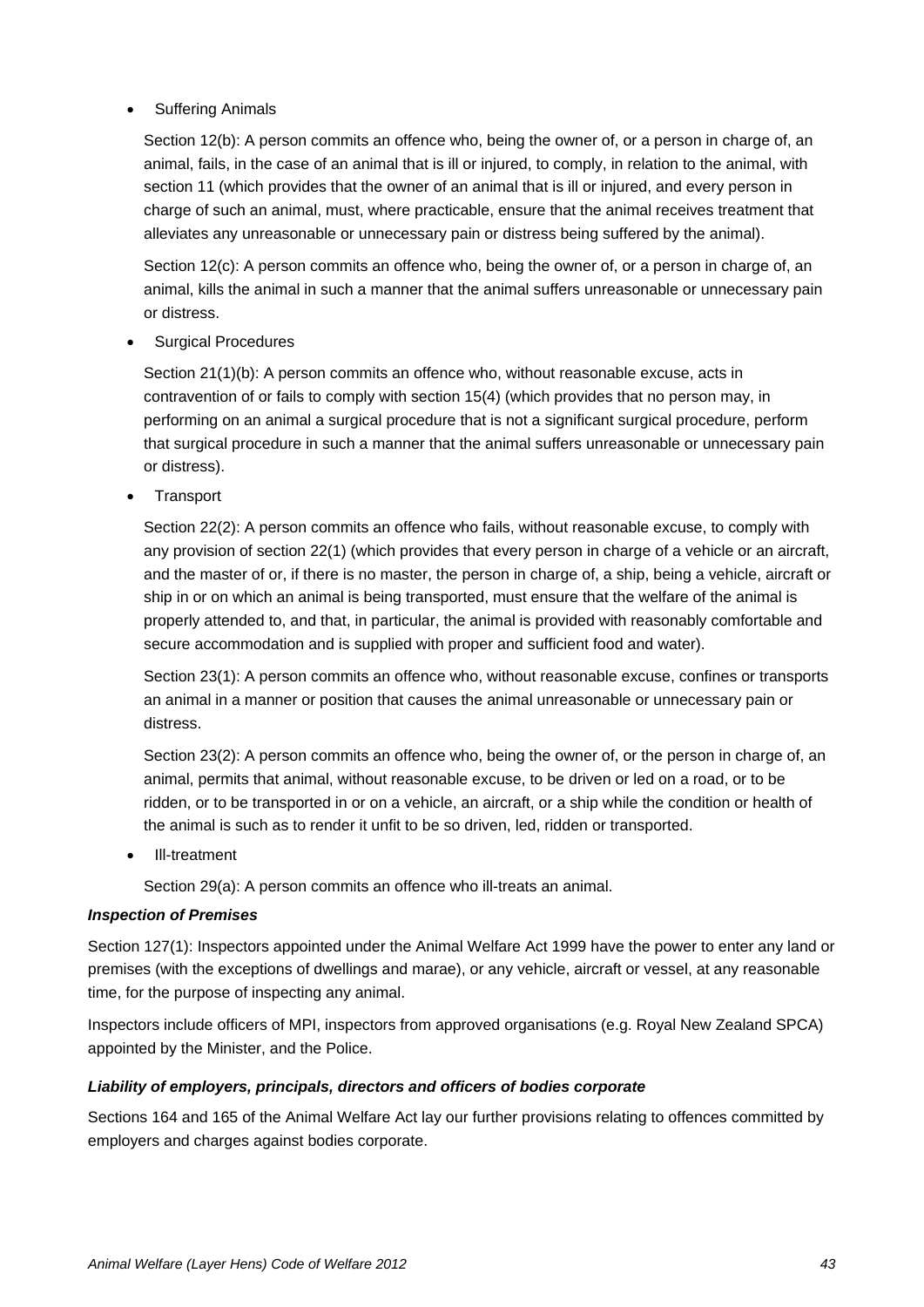## **Appendix III: Codes of Welfare**

#### *Codes of Welfare*

- Animal Welfare (Rodeos) Code of Welfare 2003
- Animal Welfare (Zoos) Code of Welfare 2005
- Animal Welfare (Circuses) Code of Welfare 2005
- Animal Welfare (Painful Husbandry Procedures) Code of Welfare 2005
- Animal Welfare (Companion Cats) Code of Welfare 2007
- Animal Welfare (Deer) Code of Welfare 2007
- Animal Welfare (Dairy Cattle) Code of Welfare 2010
- Animal Welfare (Commercial Slaughter) Code of Welfare 2010
- Animal Welfare (Dogs) Code of Welfare 2010
- Animal Welfare (Sheep and Beef Cattle) Code of Welfare 2010
- Animal Welfare (Pigs) Code of Welfare 2010
- Animal Welfare (Transport within New Zealand) Code of Welfare 2011
- Animal Welfare (Goats) Code of Welfare 2012
- Animal Welfare (Meat Chickens) Code of Welfare 2012

#### *Codes of Recommendations and Minimum Standards*

- Sea Transport of Sheep from New Zealand, September 1991
- Welfare of Deer During the Removal of Antlers, July 1992, amended August 1994, August 1997
- Welfare of Horses, February 1993
- Care of Animals in Boarding Establishments, August 1993
- Sale of Companion Animals, September 1994
- Welfare of Animals at Saleyards, May 1995
- Emergency Slaughter of Farm Livestock, December 1996
- Welfare of Ostrich and Emu, September 1999

#### *Guidelines*

- Welfare of Stock from which Blood is Harvested for Commercial and Research Purposes, March 2009
- Welfare of Yearling Fallow Deer During the Use of Rubber Rings to Prevent Antler/Pedicle Growth, September 1997
- Welfare of Red and Wapiti Yearling Stags During the Use of Rubber Rings to Induce Analgesia for the Removal of Spiker Velvet, September 1998